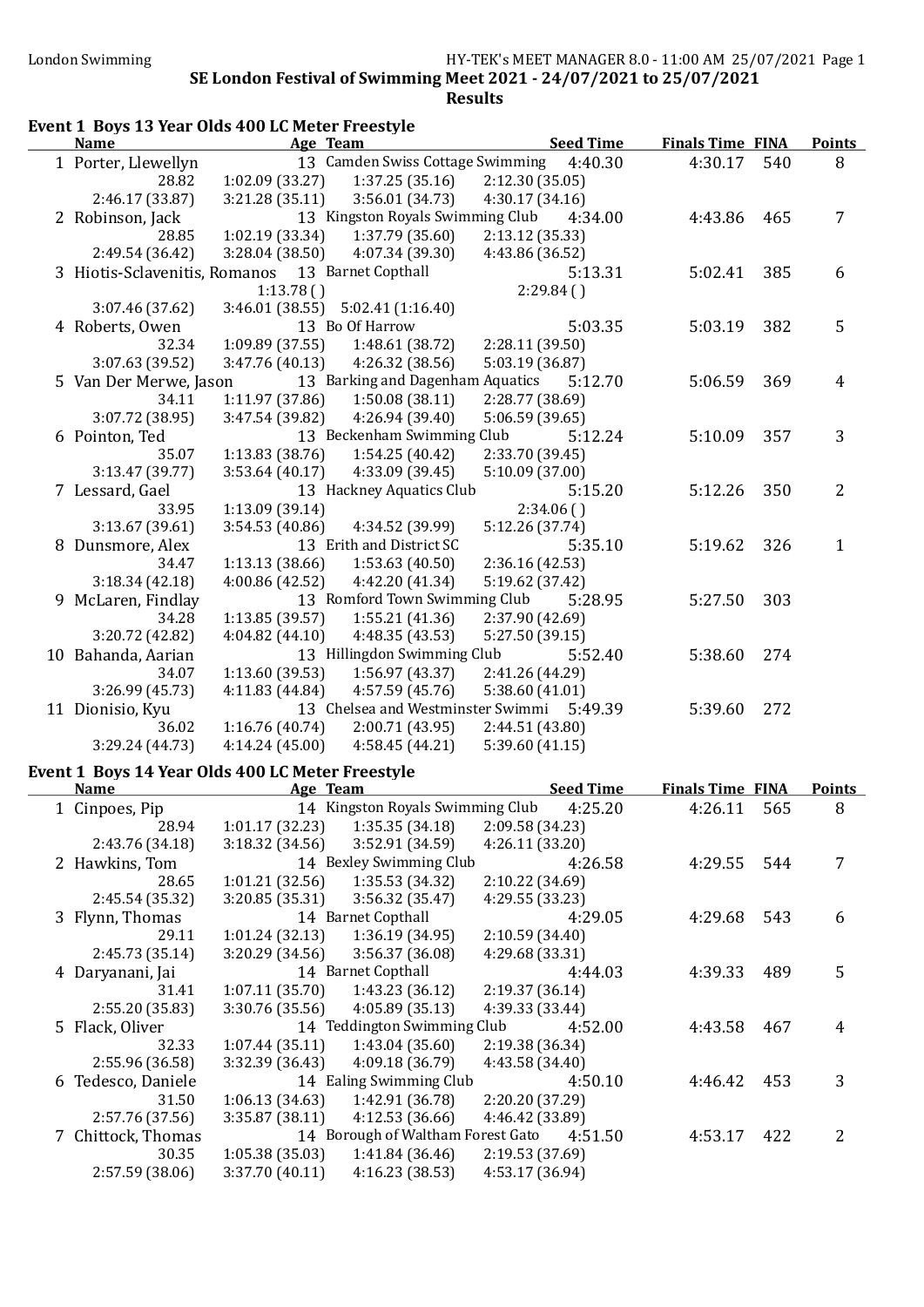### (Event 1 Boys 14 Year Olds 400 LC Meter Freestyle)

| <b>Name</b>                      |                 | Age Team                                  |                 | <b>Seed Time</b> | <b>Finals Time FINA</b> |     | <b>Points</b> |
|----------------------------------|-----------------|-------------------------------------------|-----------------|------------------|-------------------------|-----|---------------|
| 8 Benidir, Sami                  |                 | 14 Newham & UEL Swimming Club             |                 | 5:00.90          | 4:54.86                 | 415 | $\mathbf{1}$  |
| 32.08                            | 1:08.71(36.63)  | 1:47.03 (38.32)                           | 2:25.07 (38.04) |                  |                         |     |               |
| 3:03.38 (38.31)                  | 3:41.32 (37.94) | 4:19.43 (38.11)                           | 4:54.86 (35.43) |                  |                         |     |               |
| 9 Cleaver, Luke                  |                 | 14 Bromley Swimming Club                  |                 | 5:04.00          | 4:57.59                 | 404 |               |
| 31.18                            | 1:07.14(35.96)  | 1:45.09(37.95)                            | 2:23.64 (38.55) |                  |                         |     |               |
| 3:03.09 (39.45)                  | 3:40.49 (37.40) | 4:20.21 (39.72)                           | 4:57.59 (37.38) |                  |                         |     |               |
| 10 Bradburn, Rory                |                 | 14 Teddington Swimming Club               |                 | 5:07.40          | 5:01.00                 | 390 |               |
| 33.51                            | 1:10.75(37.24)  | 1:49.19 (38.44)                           | 2:28.09 (38.90) |                  |                         |     |               |
| 3:06.03 (37.94)                  | 3:44.53 (38.50) | 4:22.79 (38.26)                           | 5:01.00 (38.21) |                  |                         |     |               |
| 11 Ridard, Luca                  |                 | 14 Haringey Aquatics                      |                 | 5:06.88          | 5:03.65                 | 380 |               |
| 33.27                            | 1:11.20 (37.93) | 1:50.26 (39.06)                           | 2:30.09 (39.83) |                  |                         |     |               |
| 3:09.73 (39.64)                  | 3:50.24(40.51)  | 4:27.74 (37.50)                           | 5:03.65 (35.91) |                  |                         |     |               |
| 12 Drumond, Jaiden               |                 | 14 Newham & UEL Swimming Club             |                 | 5:05.50          | 5:03.69                 | 380 |               |
| 32.81                            | 1:10.06(37.25)  | 1:48.65 (38.59)                           | 2:28.47 (39.82) |                  |                         |     |               |
| 3:07.39 (38.92)                  | 3:47.21 (39.82) | 4:26.46(39.25)                            | 5:03.69 (37.23) |                  |                         |     |               |
| 13 Holder, Jakob                 |                 | 14 Teddington Swimming Club               |                 | 5:07.20          | 5:03.71                 | 380 |               |
| 33.91                            | 1:12.01(38.10)  | 1:49.78 (37.77)                           | 2:28.90 (39.12) |                  |                         |     |               |
| 3:07.41 (38.51)                  | 3:47.34 (39.93) | 4:26.34 (39.00)                           | 5:03.71 (37.37) |                  |                         |     |               |
| 14 Laniyan, Tarelle              |                 | 14 Newham & UEL Swimming Club             |                 | 5:04.50          | 5:04.19                 | 378 |               |
| 33.09                            | 1:10.56(37.47)  | 1:49.20 (38.64)                           | 2:28.58 (39.38) |                  |                         |     |               |
| 3:09.06 (40.48)                  | 3:51.33(42.27)  | 4:29.84 (38.51)                           | 5:04.19 (34.35) |                  |                         |     |               |
| 15 Wang, Andy                    |                 | 14 Barnes SC                              |                 | 5:07.36          | 5:08.52                 | 362 |               |
| 32.41                            | 1:10.53(38.12)  | 1:50.28 (39.75)                           | 2:30.30 (40.02) |                  |                         |     |               |
| 3:09.87 (39.57)                  | 3:50.50(40.63)  | 4:29.38 (38.88)                           | 5:08.52 (39.14) |                  |                         |     |               |
| 16 Mackintosh, Gustav            |                 | 14 Chelsea and Westminster Swimmi 5:12.35 |                 |                  | 5:15.57                 | 339 |               |
| 34.08                            | 1:12.78 (38.70) | 1:52.44 (39.66)                           | 2:33.26 (40.82) |                  |                         |     |               |
| 3:13.69 (40.43)                  | 3:54.96(41.27)  | 4:35.78 (40.82)                           | 5:15.57 (39.79) |                  |                         |     |               |
| 17 Draganov, Dimi                |                 | 14 Chelsea and Westminster Swimmi 5:08.07 |                 |                  | 5:20.65                 | 323 |               |
| 32.98                            | 1:10.54(37.56)  | 1:50.45 (39.91)                           | 2:32.33 (41.88) |                  |                         |     |               |
| 3:14.37(42.04)                   | 3:57.56 (43.19) | 4:39.67(42.11)                            | 5:20.65 (40.98) |                  |                         |     |               |
| 18 Wilkes, Lee                   |                 | 14 Hillingdon Swimming Club               |                 | 5:12.10          | 5:25.46                 | 309 |               |
| 33.02                            | 1:11.63(38.61)  | 1:54.51 (42.88)                           | 2:37.09 (42.58) |                  |                         |     |               |
| 3:21.60 (44.51)                  | 4:02.81 (41.21) | 4:45.49 (42.68)                           | 5:25.46 (39.97) |                  |                         |     |               |
| 19 Goddard, Ryan                 |                 | 14 Wandsworth SC                          |                 | 5:57.40          | 5:30.06                 | 296 |               |
| 33.00                            | 1:11.64(38.64)  | 1:54.61 (42.97)                           | 2:37.35 (42.74) |                  |                         |     |               |
| 3:21.48(44.13)                   | 4:06.33(44.85)  | 4:48.48(42.15)                            | 5:30.06 (41.58) |                  |                         |     |               |
| 20 Dubey, Akash                  |                 | 14 Hillingdon Swimming Club               |                 | 5:24.70          | 5:43.58                 | 262 |               |
| 33.88                            | 1:14.13(40.25)  | 1:57.55(43.42)                            | 2:42.25 (44.70) |                  |                         |     |               |
|                                  | $4:13.14($ )    | 4:59.28 (46.14)                           | 5:43.58 (44.30) |                  |                         |     |               |
| --- Harris-Eze, Kenechukwu       |                 | 14 Barnet Copthall                        |                 | 4:39.70          | <b>DQ</b>               |     |               |
| 4.4 Start before starting signal |                 |                                           |                 |                  |                         |     |               |

### Event 2 Girls 13 Year Olds 400 LC Meter IM

| <b>Finals Time FINA</b><br><b>Points</b> |
|------------------------------------------|
| 465<br>8                                 |
|                                          |
|                                          |
| 431                                      |
|                                          |
|                                          |
| 6<br>416                                 |
|                                          |
|                                          |
| 341<br>5                                 |
|                                          |
|                                          |
|                                          |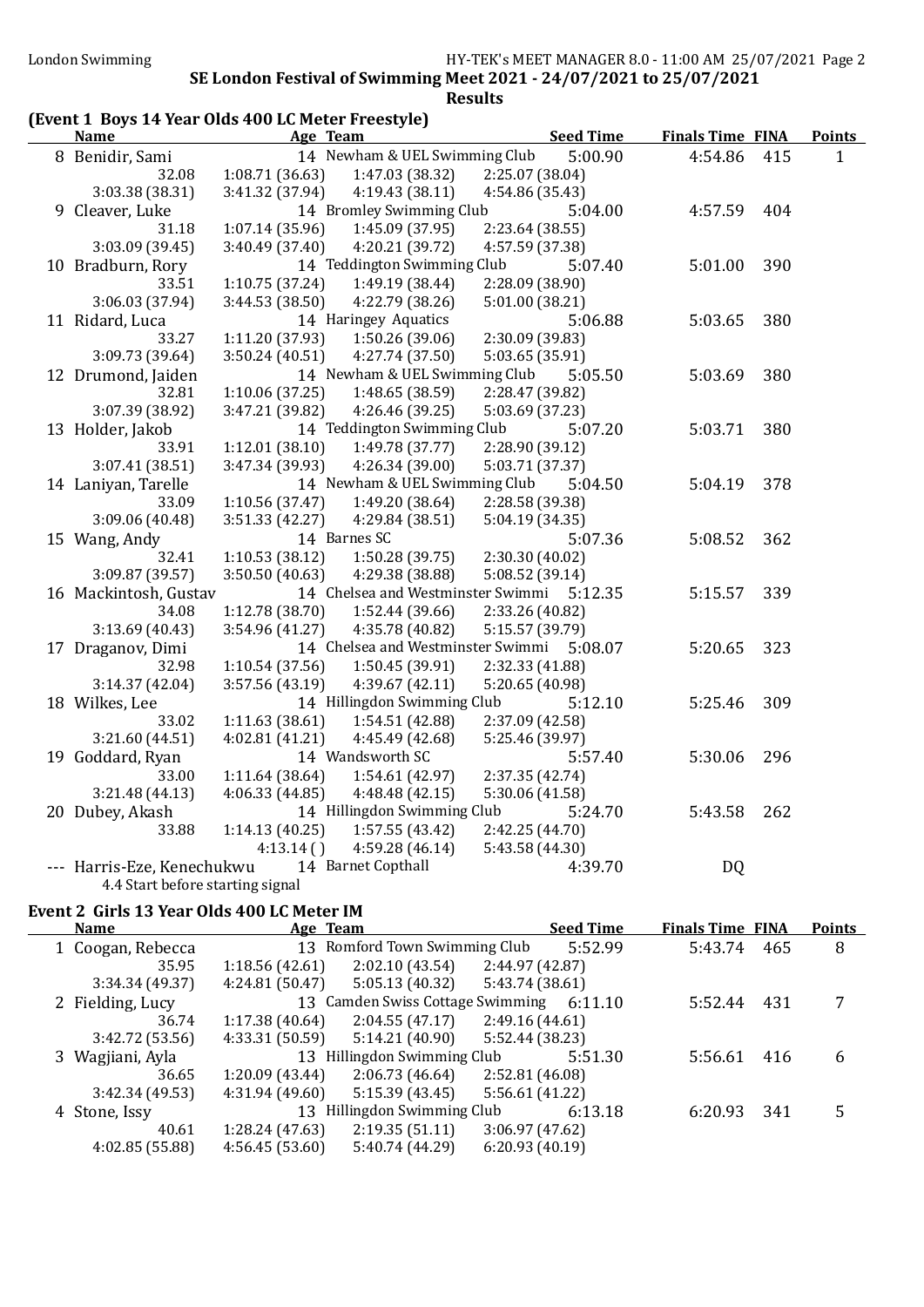#### London Swimming HY-TEK's MEET MANAGER 8.0 - 11:00 AM 25/07/2021 Page 3

#### SE London Festival of Swimming Meet 2021 - 24/07/2021 to 25/07/2021 **Results**

#### (Event 2 Girls 13 Year Olds 400 LC Meter IM) Name Age Team Seed Time Finals Time FINA Points 5 Bonfiglio, Dahlia 13 Chelsea and Westminster Swimmi 6:27.70 6:30.68 316 4 39.92 1:30.09 (50.17) 2:19.56 (49.47) 3:06.91 (47.35) 4:04.87 (57.96) 5:02.46 (57.59) 5:47.21 (44.75) 6:30.68 (43.47) --- Radomska, Natalia 13 Hillingdon Swimming Club 6:09.30 DQ 7.6 Did not touch at turn or finish with both hands, or touch not simultaneous or hands no Event 2 Girls 14 Year Olds 400 LC Meter IM Name **Age Team** Age Team Seed Time Finals Time FINA Points 1 Murine, Monika 14 Barking and Dagenham Aquatics 5:31.09 5:27.34 538 8 37.15 1:18.63 (41.48) 2:40.24 ( ) 3:25.48 (45.24) 4:10.21 (44.73) 4:50.06 (39.85) 5:27.34 (37.28) 2 Bunimovich, Victoria 14 Chelsea and Westminster Swimmi 5:24.53 5:34.31 505 7 33.29 1:11.06 (37.77) 1:56.52 (45.46) 2:39.41 (42.89) 3:29.34 (49.93) 4:18.44 (49.10) 4:57.07 (38.63) 5:34.31 (37.24) 3 Down, Alexandra 14 Hounslow Jets 5:52.92 6:01.72 399 6 37.17 1:22.39 (45.22) 2:07.44 (45.05) 2:53.21 (45.77) 3:48.52 (55.31) 4:44.84 (56.32) 5:24.07 (39.23) 6:01.72 (37.65) 4 Morter, Aida 14 Romford Town Swimming Club 5:52.16 6:02.26 397 5 37.43 1:19.95 (42.52) 2:06.15 (46.20) 2:53.16 (47.01) 3:46.54 (53.38) 4:40.82 (54.28) 5:21.98 (41.16) 6:02.26 (40.28) 5 Enright, Holly 14 Hillingdon Swimming Club 5:54.70 6:03.99 391 4 36.36 1:20.54 (44.18) 2:06.52 (45.98) 2:52.18 (45.66) 3:47.45 (55.27) 4:43.14 (55.69) 5:24.16 (41.02) 6:03.99 (39.83) Event 3 Boys 13 Year Olds 200 LC Meter IM Name **Age Team** Seed Time Finals Time FINA Points 1 Morgan, Max 13 Wandsworth SC 2:32.70 2:33.41 410 8 32.53 1:14.99 (42.46) 1:58.37 (43.38) 2:33.41 (35.04) 2 Stafford-Davies, Max 13 Hounslow Jets 2:36.70 2:34.09 404 7<br>31.48 1:14.37 (42.89) 1:58.39 (44.02) 2:34.09 (35.70) 31.48 1:14.37 (42.89) 1:58.39 (44.02) 2:34.09 (35.70) 3 Higgins, Max 13 Kingston Royals Swimming Club 2:32.80 2:35.04 397 6 32.45 1:12.36 (39.91) 1:59.52 (47.16) 2:35.04 (35.52) 4 Hossain, Aman 13 Barking and Dagenham Aquatics 2:40.00 2:43.91 336 5<br>33.41 1:11.46 (38.05) 2:05.02 (53.56) 2:43.91 (38.89) 33.41 1:11.46 (38.05) 2:05.02 (53.56) 5 Jennings, Joe 13 Leander Swimming Club 2:48.89 2:45.91 324 4 35.49 1:18.83 (43.34) 2:10.27 (51.44) 2:45.91 (35.64) 6 Streltsov, Daniel 13 Natare West London 2:45.45 2:46.35 321 3 37.38 1:23.32 (45.94) 2:12.03 (48.71) 2:46.35 (34.32) 7 Singh, Sauren 13 Camden Swiss Cottage Swimming 2:44.50 2:46.57 320 2 33.76 1:16.83 (43.07) 2:07.56 (50.73) 2:46.57 (39.01) 8 Tshuma, David 13 Newham & UEL Swimming Club 2:48.50 2:51.18 295 1 34.41 1:19.91 (45.50) 2:12.24 (52.33) 2:51.18 (38.94) 9 Flood, Ryan 13 Leander Swimming Club 2:54.65 2:56.36 270 38.58 1:25.75 (47.17) 2:15.48 (49.73) 2:56.36 (40.88) 10 Lewis, Kane 13 Hillingdon Swimming Club 3:04.30 3:06.02 230 40.65 1:28.47 (47.82) 2:25.71 (57.24) 3:06.02 (40.31) 11 Dionisio, Kyu 13 Chelsea and Westminster Swimmi 3:07.63 3:06.24 229 38.23 1:25.41 (47.18) 2:24.76 (59.35) 3:06.24 (41.48) 12 Harvey, George 13 Wandsworth SC 3:07.60 3:06.87 227 39.92 1:27.65 (47.73) 2:25.49 (57.84) 3:06.87 (41.38) --- Hyde, Danny 13 Barking and Dagenham Aquatics 2:39.50 DQ

7.6 Did not touch at turn or finish with both hands, or touch not simultaneous or hands no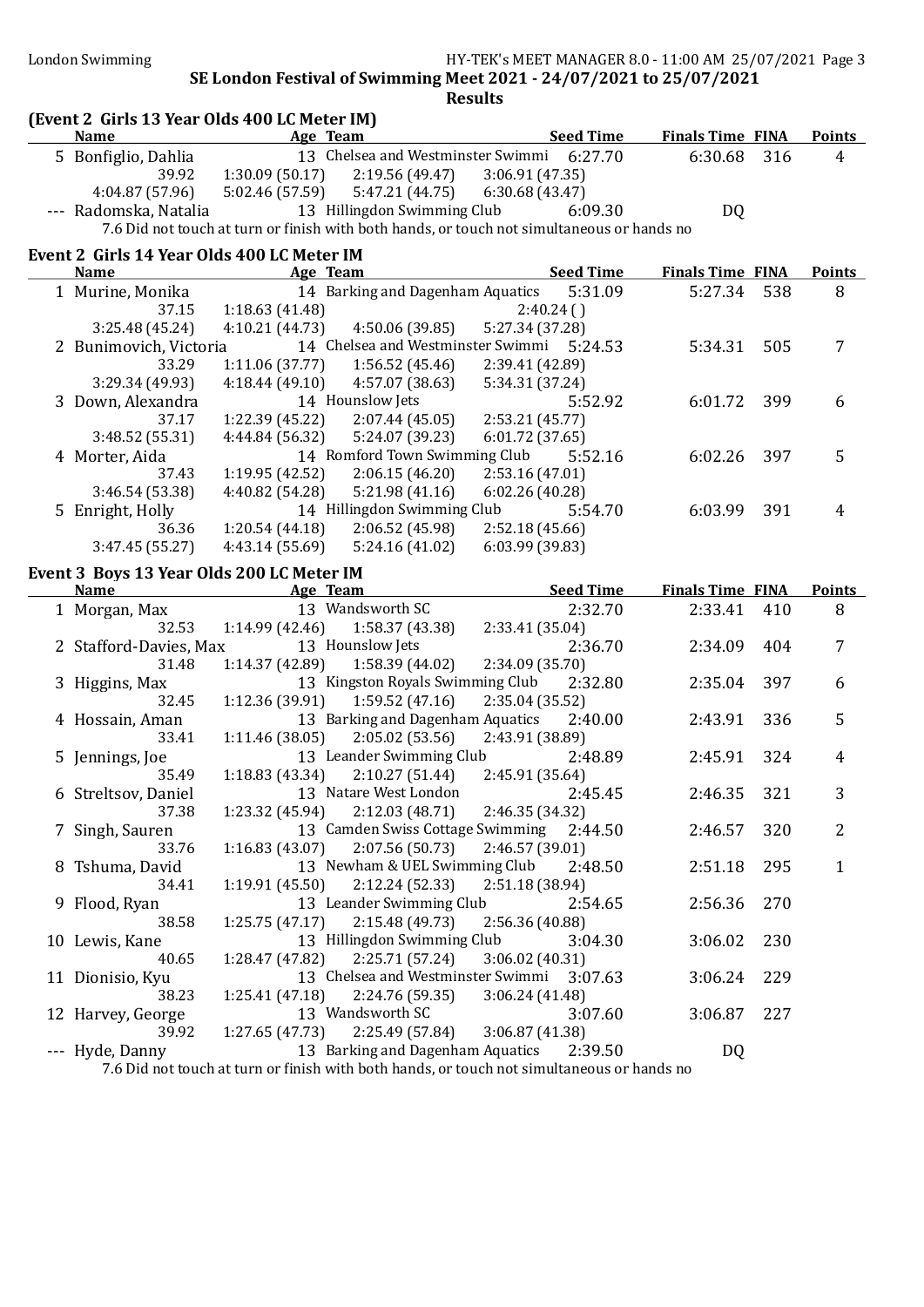### Event 3 Boys 14 Year Olds 200 LC Meter IM

|   | <b>Name</b>                          | Age Team                                                                                           | <b>Seed Time</b> | <b>Finals Time FINA</b> |     | <b>Points</b>   |
|---|--------------------------------------|----------------------------------------------------------------------------------------------------|------------------|-------------------------|-----|-----------------|
|   | 1 Mahmood, Raheel<br>29.57           | 14 Romford Town Swimming Club<br>1:05.31(35.74)<br>2:19.84 (32.73)<br>1:47.11 (41.80)              | 2:21.94          | 2:19.84                 | 541 | 8               |
|   | 2 Cinpoes, Pip<br>31.37              | 14 Kingston Royals Swimming Club<br>$1:10.03(38.66)$ $1:54.31(44.28)$<br>2:26.41(32.10)            | 2:23.00          | 2:26.41                 | 472 | $\overline{7}$  |
|   | 3 Norman, Henry                      | 14 Saxon Crown (Lewisham)                                                                          | 2:22.70          | 2:26.58                 | 470 | 6               |
|   | 30.84<br>4 Bohm, Lucas               | 1:05.93(35.09)<br>1:51.92 (45.99)<br>2:26.58(34.66)<br>14 Camden Swiss Cottage Swimming 2:26.60    |                  | 2:26.61                 | 470 | 5               |
|   | 30.38<br>5 Pigott, Archie            | $1:10.44(40.06)$ $1:51.13(40.69)$<br>2:26.61 (35.48)<br>14 Killerwhales                            | 2:34.20          | 2:29.65                 | 442 | $\overline{4}$  |
|   | 31.65<br>6 Barrot, Gabriel           | 2:29.65 (33.18)<br>1:12.16(40.51)<br>1:56.47 (44.31)<br>14 Camden Swiss Cottage Swimming 2:33.50   |                  | 2:31.07                 | 429 | 3               |
|   | 33.41<br>7 Daryanani, Jai            | 1:12.26(38.85)<br>1:53.99 (41.73)<br>2:31.07 (37.08)<br>14 Barnet Copthall                         | 2:33.26          | 2:33.46                 | 409 | $\overline{2}$  |
|   | 32.02<br>8 Lawrie, Alexander         | 2:33.46 (33.19)<br>1:13.88 (41.86)<br>2:00.27 (46.39)<br>14 Leander Swimming Club                  | 2:35.90          | 2:34.57                 | 401 | $\mathbf{1}$    |
|   | 31.96<br>9 Swarup, Vaatsalya         | $1:13.94(41.98)$ $2:34.57(1:20.63)$<br>14 Orpington Ojays                                          | 2:36.64          | 2:36.11                 | 389 |                 |
|   | 32.20<br>10 Montanari Brown, Francis | $1:13.72$ (41.52) $1:59.45$ (45.73)<br>2:36.11(36.66)<br>14 Greenwich Royals Swimming Club 2:33.70 |                  | 2:36.90                 | 383 |                 |
|   | 31.90<br>11 Subba, Judah             | 2:36.90 (36.09)<br>$1:11.32(39.42)$ $2:00.81(49.49)$<br>14 Bo Of Harrow                            | 2:52.33          | 2:38.95                 | 368 |                 |
|   | 32.49                                | 2:38.95 (39.05)<br>$1:13.28(40.79)$ $1:59.90(46.62)$                                               |                  |                         |     |                 |
|   | 12 Biggs, Lincoln<br>33.61           | 14 Hillingdon Swimming Club<br>$1:14.48(40.87)$ $2:03.00(48.52)$<br>2:39.42 (36.42)                | 2:34.90          | 2:39.42                 | 365 |                 |
|   | 13 Lembac, Razvan<br>34.98           | 14 Bo Of Harrow<br>2:46.60 (36.48)<br>$1:17.74(42.76)$ $2:10.12(52.38)$                            | 3:06.09          | 2:46.60                 | 320 |                 |
|   | 14 Zare, Arash<br>35.30              | 14 Barking and Dagenham Aquatics 2:54.60<br>1:15.46 (40.16) 2:49.72 (1:34.26)                      |                  | 2:49.72                 | 303 |                 |
|   | 15 Goddard, Ryan<br>40.11            | 14 Wandsworth SC<br>3:00.50 (39.29)<br>$1:26.38(46.27)$ $2:21.21(54.83)$                           | 2:58.30          | 3:00.50                 | 251 |                 |
|   | 16 Patel, Arjan<br>45.96             | 14 Bo Of Harrow<br>1:38.93 (52.97) 2:42.68 (1:03.75)<br>3:28.73 (46.05)                            | 3:48.94          | 3:28.73                 | 162 |                 |
|   |                                      | Event 4 Girls 13 Year Olds 100 LC Meter Breaststroke                                               |                  |                         |     |                 |
|   | <b>Name</b>                          | <b>Example 2</b> Age Team                                                                          | <b>Seed Time</b> | <b>Finals Time FINA</b> |     | <b>Points</b>   |
|   | 1 Roberts, Isla<br>40.66             | 13 Hackney Aquatics Club<br>1:23.37 (42.71)                                                        | 1:20.36          | 1:23.37 455             |     | 8               |
|   | 38.77                                | 2 Jamal, Bianca 13 Camden Swiss Cottage Swimming 1:23.90 1:23.45 453<br>1:23.45 (44.68)            |                  |                         |     | $7\overline{ }$ |
|   | 3 Jenkins, Clare<br>39.82            | 13 Natare West London<br>1:23.46 (43.64)                                                           | 1:25.50          | 1:23.46                 | 453 | 6               |
|   | 4 Field, Charlotte<br>38.47          | 13 Orpington Ojays<br>1:24.47 (46.00)                                                              | 1:21.91          | 1:24.47                 | 437 | 5               |
|   | 5 Dunn, Olivia                       | 13 Beckenham Swimming Club                                                                         | 1:25.00          | 1:24.98                 | 429 | 4               |
| 6 | Ebohon, Zabel                        | 13 Hillingdon Swimming Club                                                                        | 1:29.70          | 1:27.16                 | 398 | 3               |
|   | 39.89<br>7 Bushmina, Esenia          | 1:27.16(47.27)<br>13 Erith and District SC                                                         | 1:25.68          | 1:28.22                 | 384 | 2               |
|   | 40.61<br>8 Everett, Jessica          | 1:28.22(47.61)<br>13 Greenwich Royals Swimming Club                                                | 1:29.80          | 1:28.48                 | 380 | 1               |
|   | 41.24<br>9 Radomska, Natalia         | 1:28.48 (47.24)<br>13 Hillingdon Swimming Club                                                     | 1:30.30          | 1:28.99                 | 374 |                 |
|   | 43.40<br>10 Tananeeva, Mia           | 1:28.99 (45.59)<br>13 Barking and Dagenham Aquatics                                                | 1:27.70          | 1:29.73                 | 365 |                 |
|   | 42.83                                | 1:29.73 (46.90)                                                                                    |                  |                         |     |                 |
|   | 11 Davey, Emily<br>41.80             | 13 Croydon Amphibians Swimming Cl 1:28.10<br>1:30.18 (48.38)                                       |                  | 1:30.18                 | 359 |                 |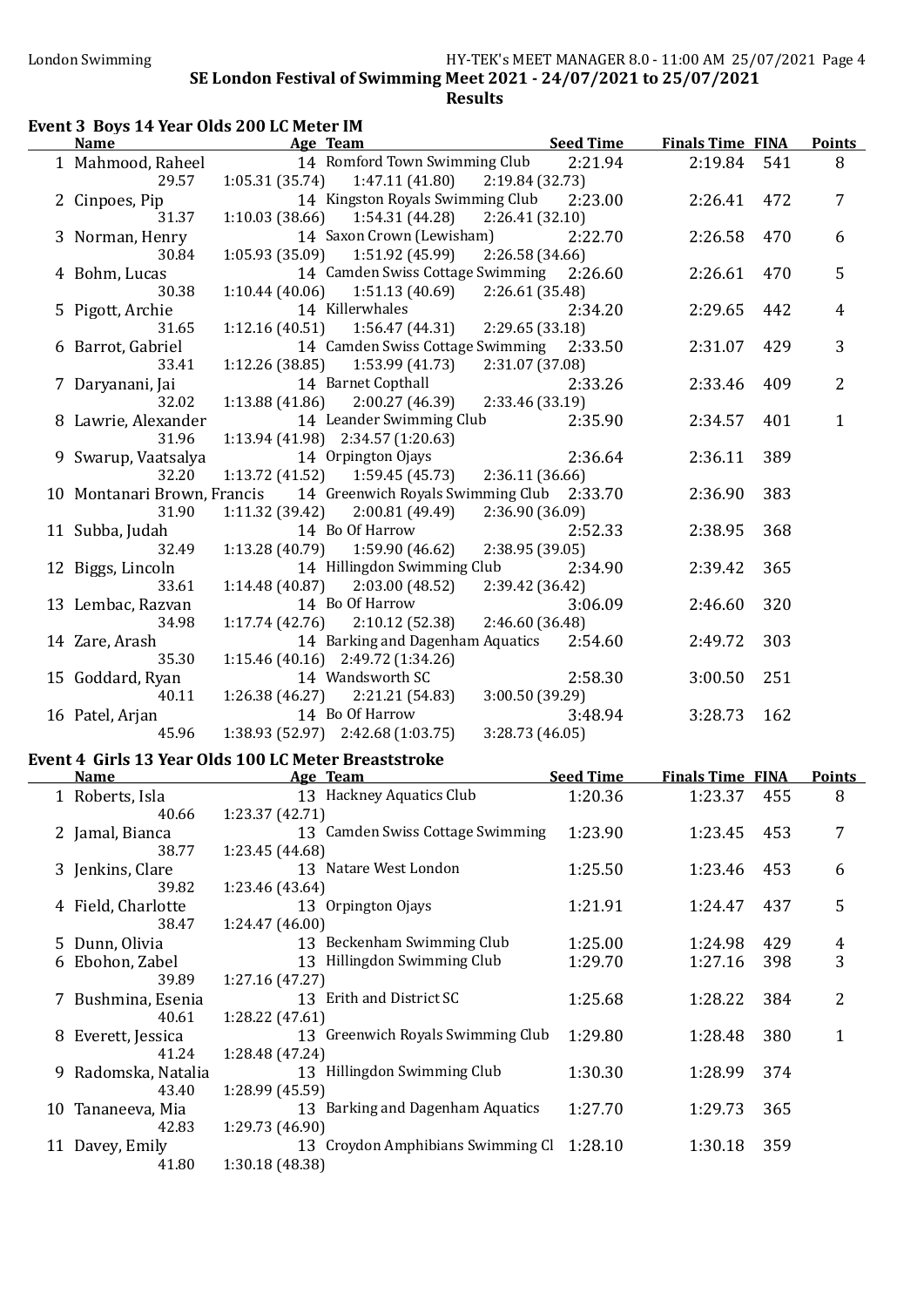### (Event 4 Girls 13 Year Olds 100 LC Meter Breaststroke)

| <b>Name</b>                    | Age Team                                                      | <b>Seed Time</b> | <b>Finals Time FINA</b> | <b>Points</b> |
|--------------------------------|---------------------------------------------------------------|------------------|-------------------------|---------------|
| 12 Spence, Indigo              | 13 Chelsea and Westminster Swimmi                             | 1:29.94          | 1:30.86                 | 351           |
| 44.23                          | 1:30.86 (46.63)                                               |                  |                         |               |
| 13 Trigger, Delyth             | 13 Bromley Swimming Club                                      | 1:30.10          | 1:31.23                 | 347           |
| 43.40                          | 1:31.23(47.83)                                                |                  |                         |               |
| 14 Serrant, Nina               | 13 Leander Swimming Club                                      | 1:30.60          | 1:33.77                 | 319           |
| 44.83                          | 1:33.77 (48.94)                                               |                  |                         |               |
| 15 Stone, Issy                 | 13 Hillingdon Swimming Club                                   | 1:32.40          | 1:34.47                 | 312           |
| 44.87                          | 1:34.47(49.60)                                                |                  |                         |               |
| 16 Nilagarathna, Tharushi      | 13 Bromley Swimming Club                                      | 1:34.20          | 1:37.58                 | 283           |
| 44.76                          | 1:37.58 (52.82)                                               |                  |                         |               |
| 17 Randhawa, Ishpreet<br>48.60 | 13 Hillingdon Swimming Club                                   | 1:37.90          | 1:38.13                 | 279           |
| 18 Osorio, Keira               | 1:38.13(49.53)<br>13 Chelsea and Westminster Swimmi           | 1:39.27          | 1:42.50                 | 244           |
| 48.11                          | 1:42.50 (54.39)                                               |                  |                         |               |
| 19 Phillips, Emma              | 13 Kingston Royals Swimming Club                              | 1:47.90          | 1:42.92                 | 241           |
| 47.92                          | 1:42.92 (55.00)                                               |                  |                         |               |
| 20 Masterson, Erin             | 13 Bo Of Harrow                                               | 1:59.40          | 1:47.12                 | 214           |
| 49.45                          | 1:47.12 (57.67)                                               |                  |                         |               |
| 21 Ayodele, Charis             | 13 Barking and Dagenham Aquatics                              | 1:38.10          | 1:49.21                 | 202           |
| 50.13                          | 1:49.21 (59.08)                                               |                  |                         |               |
|                                | 22 Errajhi-Fernandez, Hannah 13 Kingston Royals Swimming Club | 1:59.80          | 1:58.89                 | 156           |
|                                | 55.22 1:58.89 (1:03.67)                                       |                  |                         |               |
| --- Jobanputra, Anya           | 13 Hillingdon Swimming Club                                   | 1:38.90          | DQ                      |               |
|                                | 4.4 Start before starting signal                              |                  |                         |               |
| --- Bloodworth, Charlotte      | 13 Orpington Ojays                                            | 1:30.65          | DQ                      |               |
|                                | 4.4 Start before starting signal                              |                  |                         |               |

#### Event 4 Girls 14 Year Olds 100 LC Meter Breaststroke

| <b>Name</b>             | Age Team                          | <b>Seed Time</b> | <b>Finals Time FINA</b> |     | <b>Points</b>  |
|-------------------------|-----------------------------------|------------------|-------------------------|-----|----------------|
| 1 Le, Lan               | 14 Bexley Swimming Club           | 1:17.25          | 1:17.27                 | 571 | 8              |
| 35.20                   | 1:17.27(42.07)                    |                  |                         |     |                |
| 2 HarrisBrown, Eva      | 14 Camden Swiss Cottage Swimming  | 1:23.50          | 1:21.95                 | 479 | $\overline{7}$ |
| 39.70                   | 1:21.95 (42.25)                   |                  |                         |     |                |
| 3 Sanders, Annie        | 14 Greenwich Royals Swimming Club | 1:22.82          | 1:23.23                 | 457 | 6              |
| 38.88                   | 1:23.23 (44.35)                   |                  |                         |     |                |
| 4 Taylor, Louise        | 14 Beckenham Swimming Club        | 1:25.30          | 1:25.06                 | 428 | 5              |
| 40.20                   | 1:25.06 (44.86)                   |                  |                         |     |                |
| 5 Holt, Ava             | 14 Teddington Swimming Club       | 1:25.10          | 1:25.07                 | 428 | $\overline{4}$ |
| 40.41                   | 1:25.07 (44.66)                   |                  |                         |     |                |
| 6 Gomez-Velasco, Bianca | 14 Haringey Aquatics              | 1:22.14          | 1:25.31                 | 424 | 3              |
| 40.13                   | 1:25.31(45.18)                    |                  |                         |     |                |
| 7 Flynn, Helena         | 14 Anaconda Swimming Club         | 1:24.64          | 1:25.64                 | 419 | $\overline{2}$ |
| 39.53                   | 1:25.64(46.11)                    |                  |                         |     |                |
| *8 Weaver, Poppy        | 14 Teddington Swimming Club       | 1:25.50          | 1:28.12                 | 385 | .50            |
| *8 Howard, Lisa         | 14 Bromley Swimming Club          | 1:27.40          | 1:28.12                 | 385 | .50            |
| 40.10                   | 1:28.12(48.02)                    |                  |                         |     |                |
| 10 Maslova, Arina       | 14 Wandsworth SC                  | 1:33.30          | 1:32.15                 | 337 |                |
| 41.86                   | 1:32.15(50.29)                    |                  |                         |     |                |
| 11 Cain, Lottie         | 14 Bromley Swimming Club          | 1:33.00          | 1:32.29                 | 335 |                |
| 41.80                   | 1:32.29 (50.49)                   |                  |                         |     |                |
| 12 Binns, Joella        | 14 Bromley Swimming Club          | 1:30.70          | 1:33.15                 | 326 |                |
| 42.69                   | 1:33.15 (50.46)                   |                  |                         |     |                |
| 13 Visaria, Ruhi        | 14 Hillingdon Swimming Club       | 1:32.70          | 1:33.44                 | 323 |                |
| 44.74                   | 1:33.44 (48.70)                   |                  |                         |     |                |
| 14 Patwa, Deeshaya      | 14 Bo Of Harrow                   | 1:34.20          | 1:33.90                 | 318 |                |
| 45.40                   | 1:33.90 (48.50)                   |                  |                         |     |                |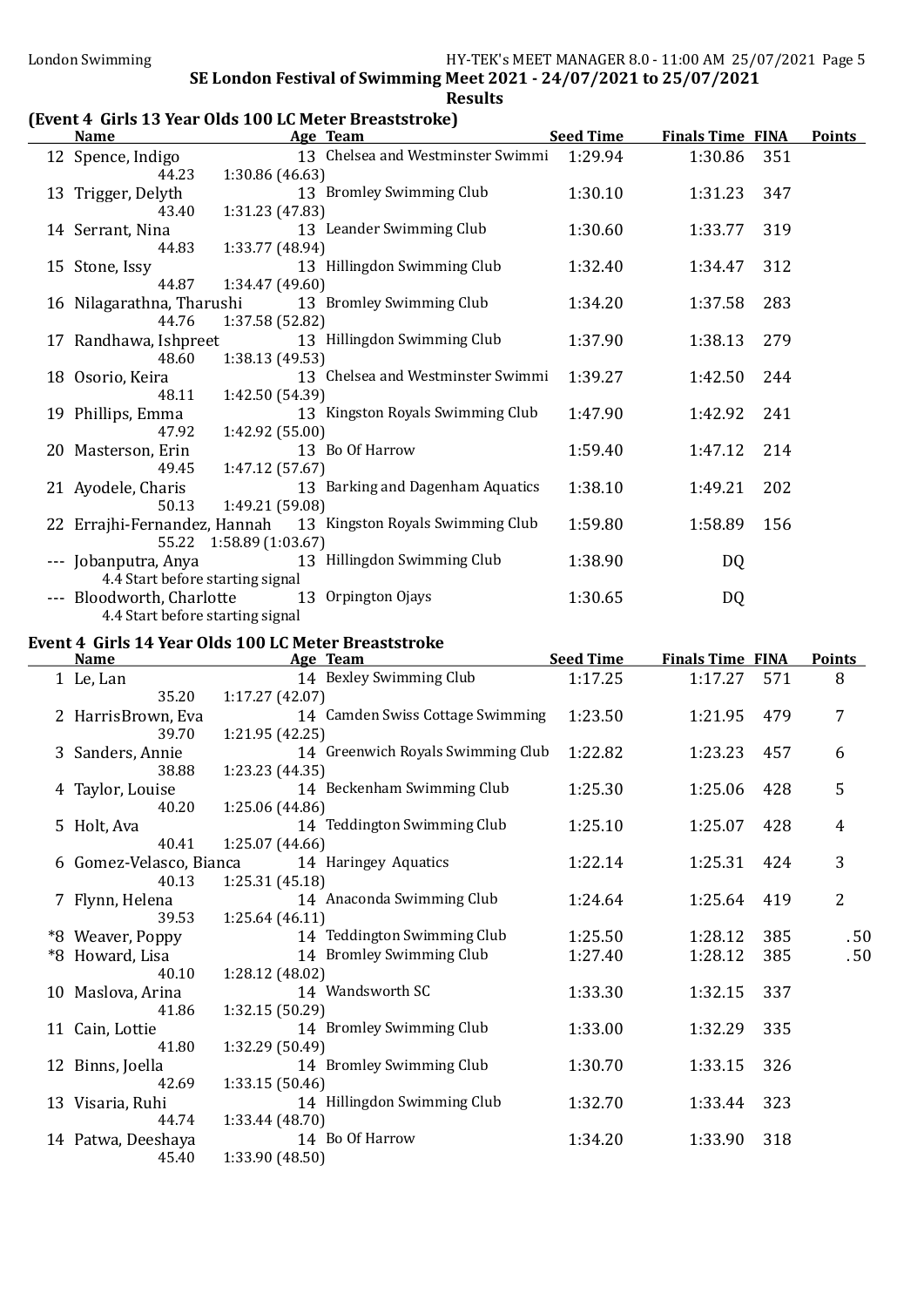### (Event 4 Girls 14 Year Olds 100 LC Meter Breaststroke)

| <b>Name</b>            | <b>Example 2</b> Age Team                                                          | <b>Seed Time</b>           | <b>Finals Time FINA</b> |     | <b>Points</b>  |
|------------------------|------------------------------------------------------------------------------------|----------------------------|-------------------------|-----|----------------|
| 15 Elmarini, Jasmine   | 14 Chelsea and Westminster Swimmi 1:43.39                                          |                            | 1:40.12                 | 262 |                |
| 48.04                  | 1:40.12 (52.08)                                                                    |                            |                         |     |                |
| 16 Shah, Mahi          | 14 Bo Of Harrow                                                                    | 1:48.29                    | 1:41.89                 | 249 |                |
| 47.52                  | 1:41.89 (54.37)                                                                    |                            |                         |     |                |
|                        | Event 5 Boys 13 Year Olds 200 LC Meter Butterfly                                   |                            |                         |     |                |
| Name                   | Age Team                                                                           | <b>Example 2 Seed Time</b> | <b>Finals Time FINA</b> |     | <b>Points</b>  |
| 1 Selmani, Yassin      | 13 Barnet Copthall                                                                 | 2:37.83                    | 2:37.29                 | 348 | 8              |
| 33.44                  | $1:13.15(39.71)$ $2:37.29(1:24.14)$                                                |                            |                         |     |                |
| 2 Van Der Merwe, Jason | 13 Barking and Dagenham Aquatics                                                   | 2:50.80                    | 2:44.48                 | 305 | 7              |
| 37.24                  | 2:03.29 (44.18)<br>1:19.11(41.87)                                                  | 2:44.48 (41.19)            |                         |     |                |
| 3 Tahmisyan, Daniel    | 13 Barking and Dagenham Aquatics                                                   | 2:48.42                    | 2:47.85                 | 287 | 6              |
| 36.45                  | 1:18.37 (41.92) 2:47.85 (1:29.48)                                                  |                            |                         |     |                |
| 4 Dolling, Josh        | 13 Croydon Amphibians Swimming Cl 2:46.98                                          |                            | 2:48.90                 | 281 | 5              |
| 34.89                  | $1:14.60(39.71)$ $2:01.05(46.45)$                                                  | 2:48.90 (47.85)            |                         |     |                |
| 5 Beran, Crosby        | 13 Hillingdon Swimming Club                                                        | 2:49.00                    | 2:51.97                 | 266 | $\overline{4}$ |
| 36.26                  | 1:18.65(42.39)<br>2:06.84(48.19)                                                   | 2:51.97 (45.13)            |                         |     |                |
| 6 Tshuma, David        | 13 Newham & UEL Swimming Club 2:53.00                                              |                            | 2:56.92                 | 245 | 3              |
| 37.77                  | $1:21.29(43.52)$ $2:09.93(48.64)$                                                  | 2:56.92 (46.99)            |                         |     |                |
| 7 Ivanov, Alexander    | 13 Romford Town Swimming Club                                                      | 3:08.55                    | 3:06.09                 | 210 | $\overline{2}$ |
| 38.28                  | 1:24.48 (46.20)<br>2:16.07(51.59)                                                  | 3:06.09(50.02)             |                         |     |                |
| 8 Holt, Sam            | 13 Erith and District SC                                                           | 3:03.47                    | 3:13.88                 | 186 | $\mathbf{1}$   |
| 37.91                  | 1:26.51 (48.60)<br>2:20.99 (54.48)                                                 | 3:13.88 (52.89)            |                         |     |                |
| 9 Jennings, Joe        | 13 Leander Swimming Club                                                           | 3:23.70                    | 3:16.94                 | 177 |                |
| 41.14                  | $1:31.10(49.96)$ $2:25.23(54.13)$                                                  | 3:16.94(51.71)             |                         |     |                |
| 10 Hitchcock, Malachy  | 13 Camden Swiss Cottage Swimming                                                   | 3:28.20                    | 3:25.62                 | 156 |                |
| 40.58                  | 1:29.23 (48.65) 3:25.62 (1:56.39)                                                  |                            |                         |     |                |
| 11 Di Pace, Christian  | 13 Bromley Swimming Club                                                           | 3:25.20                    | 3:29.57                 | 147 |                |
| 42.20                  | 1:37.04(54.84)<br>2:34.03 (56.99)                                                  | 3:29.57 (55.54)            |                         |     |                |
| 12 Harvey, George      | 13 Wandsworth SC                                                                   | 3:22.00                    | 3:36.71                 | 133 |                |
| 44.02                  | 1:38.86 (54.84) 3:36.71 (1:57.85)                                                  |                            |                         |     |                |
| --- Pike, Thomas       | 13 Leander Swimming Club                                                           | 3:42.50                    | DQ                      |     |                |
|                        | 8.3 Movements of the legs not simultaneous or alternating movement of legs or feet |                            |                         |     |                |
| --- Farnell, Oscar     | 13 Leander Swimming Club                                                           | 3:36.30                    | <b>DQ</b>               |     |                |
|                        | 10.2 A swimmer did not cover the whole distance - DNF                              |                            |                         |     |                |

### Event 5 Boys 14 Year Olds 200 LC Meter Butterfly

| <b>Name</b>         | Age Team                                            | <b>Seed Time</b> | <b>Finals Time FINA</b> |     | <b>Points</b> |
|---------------------|-----------------------------------------------------|------------------|-------------------------|-----|---------------|
| 1 Mahmood, Raheel   | 14 Romford Town Swimming Club                       | 2:19.29          | 2:16.78                 | 530 | 8             |
| 31.49               | $1:05.20(33.71)$ $2:16.78(1:11.58)$                 |                  |                         |     |               |
| 2 Lawrie, Alexander | 14 Leander Swimming Club                            | 2:26.90          | 2:28.03                 | 418 | 7             |
|                     | 1:48.63 (38.65)<br>1:09.98()                        | 2:28.03 (39.40)  |                         |     |               |
| 3 Sinnott, Dante    | 14 Barnet Copthall                                  | 2:29.58          | 2:30.43                 | 398 | 6             |
| 31.16               | $1:06.56(35.40)$ $1:47.44(40.88)$ $2:30.43(42.99)$  |                  |                         |     |               |
| 4 Williams, Seb     | 14 Beckenham Swimming Club                          | 2:40.70          | 2:35.54                 | 360 | 5             |
| 31.94               | $1:11.01(39.07)$ $1:53.70(42.69)$ $2:35.54(41.84)$  |                  |                         |     |               |
| 5 Gilham, Finley    | 14 Bexley Swimming Club 2:36.54                     |                  | 2:36.93                 | 351 | 4             |
| 33.02               | $1:12.16(39.14)$ $1:53.86(41.70)$ $2:36.93(43.07)$  |                  |                         |     |               |
| 6 Bradburn, Rory    | 14 Teddington Swimming Club                         | 2:40.00          | 2:42.12                 | 318 | 3             |
| 34.39               | $1:14.98(40.59)$ $1:58.43(43.45)$ $2:42.12(43.69)$  |                  |                         |     |               |
| 7 Treanor, Liam     | 14 Hillingdon Swimming Club                         | 2:44.25          | 2:46.17                 | 295 | 2             |
| 36.32               | $1:17.28(40.96)$ $2:01.03(43.75)$ $2:46.17(45.14)$  |                  |                         |     |               |
| 8 Benidir, Sami     | 14 Newham & UEL Swimming Club                       | 2:55.80          | 2:50.02                 | 276 |               |
| 34.93               | 1:17.66(42.73)<br>$2:04.66(47.00)$ $2:50.02(45.36)$ |                  |                         |     |               |
| 9 Drumond, Jaiden   | 14 Newham & UEL Swimming Club                       | 3:02.50          | 2:59.21                 | 235 |               |
|                     | $2:10.50(48.47)$ $2:59.21(48.71)$<br>1:22.03(       |                  |                         |     |               |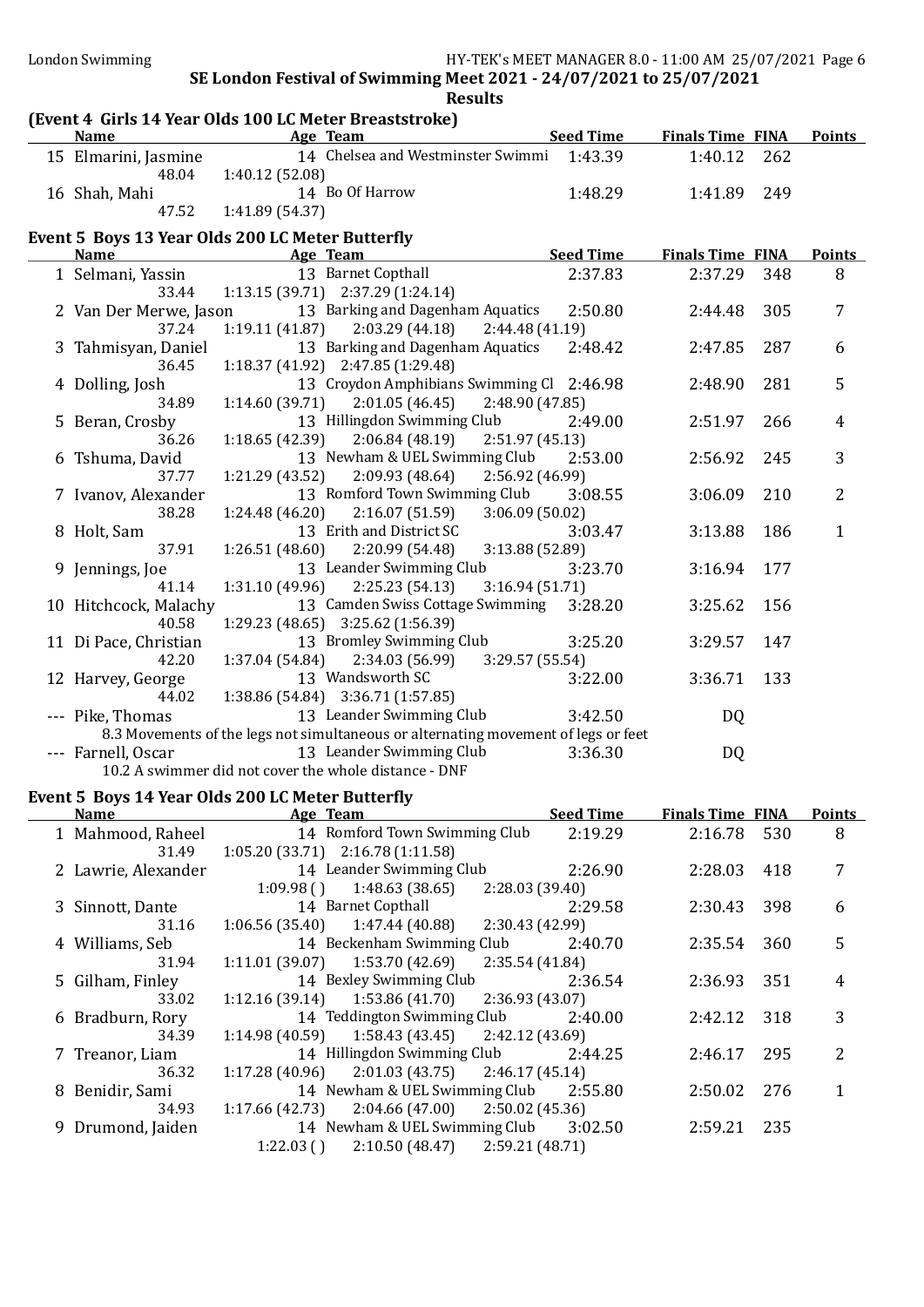| (Event 5 Boys 14 Year Olds 200 LC Meter Butterfly) |                            |                                                                                                               |                 |                  |                         |     |                |
|----------------------------------------------------|----------------------------|---------------------------------------------------------------------------------------------------------------|-----------------|------------------|-------------------------|-----|----------------|
| Name Age Team                                      |                            | <u>Seed Time</u>                                                                                              |                 |                  | <b>Finals Time FINA</b> |     | <b>Points</b>  |
| 10 Thompson, Qaiyan                                |                            | 14 Newham & UEL Swimming Club                                                                                 |                 | 3:00.60          | 3:04.10                 | 217 |                |
| 36.04                                              | 1:27.04 (51.00)            | 2:19.18(52.14)                                                                                                | 3:04.10 (44.92) |                  |                         |     |                |
| 11 Rogers, Charlie                                 |                            | 14 Romford Town Swimming Club                                                                                 |                 | 3:02.21          | 3:06.31                 | 209 |                |
| 37.03                                              | 1:25.16 (48.13)            | $2:16.90(51.74)$ $3:06.31(49.41)$                                                                             |                 |                  |                         |     |                |
| 12 Howard, Sam                                     |                            | 14 Romford Town Swimming Club                                                                                 |                 | 3:01.97          | 3:08.22                 | 203 |                |
| 39.05                                              | 1:25.88 (46.83)            | 2:19.64(53.76)                                                                                                | 3:08.22(48.58)  |                  |                         |     |                |
| --- Grant, Ritchie                                 |                            | 14 Camden Swiss Cottage Swimming 2:29.60                                                                      |                 |                  | DQ                      |     |                |
|                                                    |                            | 8.4 Did not touch at turn or finish with both hands or touch not simultaneous or hands sep                    |                 |                  |                         |     |                |
| --- Sharma, Aditya                                 |                            | 14 Bo Of Harrow<br>8.4 Did not touch at turn or finish with both hands or touch not simultaneous or hands sep |                 | 3:09.21          | DQ                      |     |                |
|                                                    |                            |                                                                                                               |                 |                  |                         |     |                |
| Event 6 Girls 13 Year Olds 200 LC Meter Backstroke |                            |                                                                                                               |                 |                  |                         |     |                |
| <b>Name</b>                                        | <b>Example 21 Age Team</b> | <u>Seed Time</u>                                                                                              |                 |                  | <b>Finals Time FINA</b> |     | <b>Points</b>  |
| 1 Karabacz, Martyna                                |                            | 13 Greenwich Royals Swimming Club 2:25.90                                                                     |                 |                  | 2:27.38                 | 586 | 8              |
| 34.32                                              |                            | $1:10.97(36.65)$ $1:49.71(38.74)$<br>13 Teddington Swimming Club                                              | 2:27.38 (37.67) |                  |                         |     |                |
| 2 Chadwick, Phoebe<br>38.27                        | 1:19.03 (40.76)            | 2:00.11(41.08)                                                                                                | 2:38.39 (38.28) | 2:34.80          | 2:38.39                 | 472 | 7              |
| 3 Coogan, Rebecca                                  |                            | 13 Romford Town Swimming Club 2:43.77                                                                         |                 |                  | 2:42.30                 | 438 | 6              |
| 38.16                                              |                            | $1:19.06(40.90)$ $2:00.85(41.79)$ $2:42.30(41.45)$                                                            |                 |                  |                         |     |                |
| 4 Carlos, Isabelle                                 |                            | 13 Barnet Copthall                                                                                            |                 | 2:49.39          | 2:44.48                 | 421 | 5              |
| 38.51                                              | 1:20.97 (42.46)            | $2:03.08(42.11)$ $2:44.48(41.40)$                                                                             |                 |                  |                         |     |                |
| 5 Brankeviciute, Saule                             |                            | 13 Barking and Dagenham Aquatics 2:44.90                                                                      |                 |                  | 2:45.23                 | 416 | $\overline{4}$ |
| 38.37                                              |                            | $1:19.76(41.39)$ $2:03.21(43.45)$                                                                             | 2:45.23 (42.02) |                  |                         |     |                |
| 6 Foden, Grace                                     |                            | 13 Bexley Swimming Club                                                                                       |                 | 2:46.75          | 2:47.22                 | 401 | 3              |
| 37.47                                              |                            | $1:20.27(42.80)$ $2:04.71(44.44)$                                                                             | 2:47.22 (42.51) |                  |                         |     |                |
| 7 Bloodworth, Charlotte                            |                            | 13 Orpington Ojays                                                                                            |                 | 2:45.50          | 2:48.40                 | 392 | 2              |
| 38.94                                              |                            | $1:21.48(42.54)$ $2:06.03(44.55)$                                                                             | 2:48.40 (42.37) |                  |                         |     |                |
| 8 Traynier, Izzy                                   |                            | 13 Beckenham Swimming Club                                                                                    |                 | 2:49.29          | 2:48.83                 | 390 | $\mathbf{1}$   |
| 37.94                                              |                            | $1:21.38(43.44)$ $2:06.25(44.87)$                                                                             | 2:48.83 (42.58) |                  |                         |     |                |
| 9 Hickey, Ava                                      |                            | 13 Orpington Ojays                                                                                            |                 | 2:49.42          | 2:50.29                 | 380 |                |
| 38.29                                              |                            | $1:21.36(43.07)$ $2:05.47(44.11)$                                                                             | 2:50.29 (44.82) |                  |                         |     |                |
| 10 Sleap, Sophie<br>38.20                          |                            | 13 Teddington Swimming Club 2:46.50<br>1:21.52 (43.32) 2:51.24 (1:29.72)                                      |                 |                  | 2:51.24                 | 373 |                |
| 11 Wagjiani, Ayla                                  |                            | 13 Hillingdon Swimming Club                                                                                   |                 | 2:45.60          | 2:54.83                 | 351 |                |
| 41.41                                              | 1:25.19(43.78)             | $2:10.85(45.66)$ $2:54.83(43.98)$                                                                             |                 |                  |                         |     |                |
| 12 Joyce, Poppy                                    |                            | 13 Kingston Royals Swimming Club 2:57.80                                                                      |                 |                  | 2:57.99                 | 332 |                |
| 39.94                                              | 1:25.34 (45.40)            | 2:12.41 (47.07)                                                                                               | 2:57.99 (45.58) |                  |                         |     |                |
| 13 Jobanputra, Anya                                |                            | 13 Hillingdon Swimming Club                                                                                   |                 | 2:59.10          | 3:00.14                 | 321 |                |
| 43.87                                              | 1:29.33 (45.46)            | 2:16.10(46.77)                                                                                                | 3:00.14(44.04)  |                  |                         |     |                |
| 14 Randhawa, Ishpreet                              |                            | 13 Hillingdon Swimming Club                                                                                   |                 | 2:59.60          | 3:08.85                 | 278 |                |
| 43.74                                              | 1:32.88 (49.14)            | 2:22.97 (50.09)                                                                                               | 3:08.85(45.88)  |                  |                         |     |                |
| 15 Masterson, Erin                                 |                            | 13 Bo Of Harrow                                                                                               |                 | 3:50.90          | 3:33.62                 | 192 |                |
| 46.76                                              | 1:41.34 (54.58)            | 2:37.62 (56.28)                                                                                               | 3:33.62 (56.00) |                  |                         |     |                |
| Event 6 Girls 14 Year Olds 200 LC Meter Backstroke |                            |                                                                                                               |                 |                  |                         |     |                |
| <b>Name</b>                                        |                            | Age Team                                                                                                      |                 | <b>Seed Time</b> | <b>Finals Time FINA</b> |     | <b>Points</b>  |
| 1 Chadwick, Ellie                                  |                            | 14 Barnet Copthall                                                                                            |                 | 2:26.58          | 2:36.24                 | 492 | 8              |

| 1 Chadwick, Ellie | 14 Barnet Copthall                                    | 2:26.58 | 2:36.24 492 |     | 8  |
|-------------------|-------------------------------------------------------|---------|-------------|-----|----|
| 34.15             | $1:13.61(39.46)$ $2:36.24(1:22.63)$                   |         |             |     |    |
| 2 Holt, Ava       | 14 Teddington Swimming Club                           | 2:36.90 | 2:38.55 470 |     | 7  |
| 37.61             | $1:18.42$ (40.81) $1:59.67$ (41.25) $2:38.55$ (38.88) |         |             |     |    |
| 3 Murine, Monika  | 14 Barking and Dagenham Aquatics 2:35.70              |         | 2:40.64 452 |     | 6  |
| 36.59             | $1:17.13(40.54)$ $1:59.03(41.90)$ $2:40.64(41.61)$    |         |             |     |    |
| 4 Mason, Isabella | 14 Teddington Swimming Club                           | 2:41.30 | 2:45.75 412 |     | .5 |
| 38.12             | $1:20.58(42.46)$ $2:03.73(43.15)$ $2:45.75(42.02)$    |         |             |     |    |
| 5 Byass, Lila     | 14 Camden Swiss Cottage Swimming 2:38.60              |         | 2:46.41     | 407 | 4  |
| 38.75             | 2:04.50 (43.14)<br>1:21.36 (42.61)<br>2:46.41 (41.91) |         |             |     |    |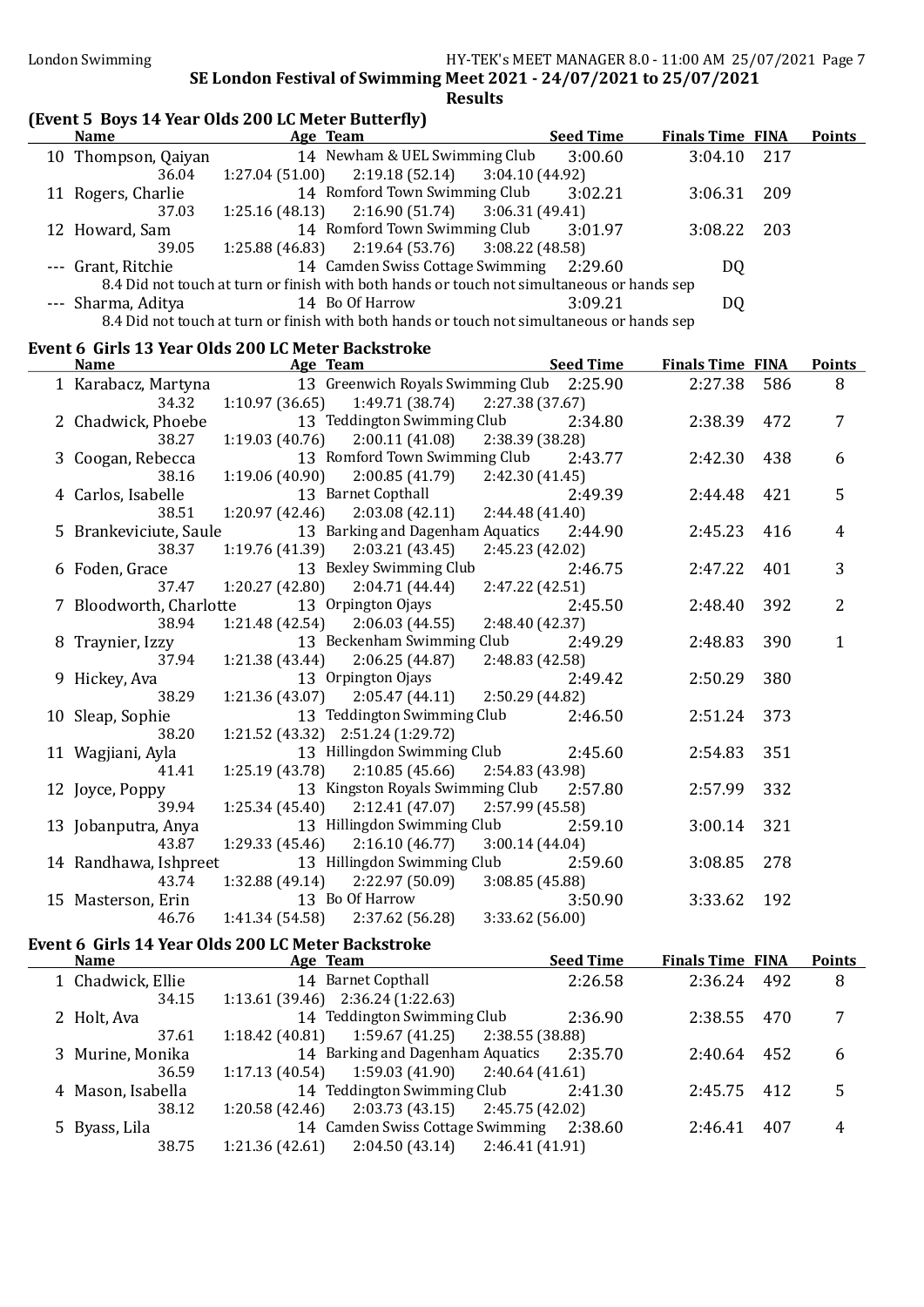### (Event 6 Girls 14 Year Olds 200 LC Meter Backstroke)

| <b>Name</b>                                      |                 | Age Team                                 | <b>Seed Time</b> | <b>Finals Time FINA</b> |     | <b>Points</b>  |
|--------------------------------------------------|-----------------|------------------------------------------|------------------|-------------------------|-----|----------------|
| 6 Blumel, Ruby                                   |                 | 14 Camden Swiss Cottage Swimming 2:41.00 |                  | 2:46.76                 | 404 | 3              |
| 37.84                                            | 1:20.46(42.62)  | 2:03.61(43.15)                           | 2:46.76(43.15)   |                         |     |                |
| 7 Down, Alexandra                                |                 | 14 Hounslow Jets                         | 2:41.05          | 2:48.87                 | 389 | 2              |
| 38.23                                            |                 | $1:21.62(43.39)$ $2:06.26(44.64)$        | 2:48.87 (42.61)  |                         |     |                |
| 8 Fletcher, Lily                                 |                 | 14 Hillingdon Swimming Club              | 2:46.20          | 2:51.47                 | 372 | 1              |
| 37.46                                            | 1:21.17 (43.71) | 2:06.28(45.11)                           | 2:51.47 (45.19)  |                         |     |                |
| 9 Smethurst, Evelyn                              |                 | 14 Hounslow Jets                         | 2:51.95          | 2:54.03                 | 356 |                |
| 38.92                                            |                 | $1:24.11(45.19)$ $2:54.03(1:29.92)$      |                  |                         |     |                |
| 10 Martin, Faith                                 |                 | 14 Hounslow Jets                         | 2:51.70          | 2:57.62                 | 334 |                |
| 39.40                                            |                 | $1:24.61(45.21)$ $2:13.73(49.12)$        | 2:57.62 (43.89)  |                         |     |                |
| Event 7 Boys 13 Year Olds 100 LC Meter Freestyle |                 |                                          |                  |                         |     |                |
| <b>Name</b>                                      |                 | Age Team                                 | <b>Seed Time</b> | <b>Finals Time FINA</b> |     | <b>Points</b>  |
| 1 Porter, Llewellyn                              |                 | 13 Camden Swiss Cottage Swimming         | 1:01.20          | 57.21                   | 551 | 8              |
| 27.76                                            | 57.21 (29.45)   |                                          |                  |                         |     |                |
| 2 Chaudhury, Harry                               |                 | 13 Croydon Amphibians Swimming Cl        | 1:01.50          | 1:00.81                 | 459 | 7              |
| 28.79                                            | 1:00.81 (32.02) |                                          |                  |                         |     |                |
| 3 Ntiamoah, Kal-El                               |                 | 13 Beckenham Swimming Club               | 1:04.00          | 1:00.86                 | 457 | 6              |
| 29.07                                            | 1:00.86 (31.79) |                                          |                  |                         |     |                |
| 4 Higgins, Max                                   |                 | 13 Kingston Royals Swimming Club         | 1:02.40          | 1:01.42                 | 445 | 5              |
| 29.23                                            | 1:01.42(32.19)  |                                          |                  |                         |     |                |
| 5 Stafford-Davies, Max                           |                 | 13 Hounslow Jets                         | 1:06.82          | 1:01.57                 | 442 | 4              |
| 30.08                                            | 1:01.57(31.49)  |                                          |                  |                         |     |                |
| 6 Robinson, Jack                                 |                 | 13 Kingston Royals Swimming Club         | 1:00.40          | 1:01.74                 | 438 | 3              |
| 28.91                                            | 1:01.74(32.83)  |                                          |                  |                         |     |                |
| 7 Roberts, Owen                                  |                 | 13 Bo Of Harrow                          | 1:02.34          | 1:01.88                 | 435 | $\overline{2}$ |
| 29.55                                            | 1:01.88(32.33)  |                                          |                  |                         |     |                |
| 8 Streltsov, Daniel                              |                 | 13 Natare West London                    | 1:04.11          | 1:04.14                 | 391 | 1              |
| 31.12                                            | 1:04.14(33.02)  |                                          |                  |                         |     |                |
| 9 Kokkini, Harri                                 |                 | 13 Beckenham Swimming Club               | 1:08.50          | 1:04.81                 | 379 |                |
| 30.88                                            | 1:04.81 (33.93) |                                          |                  |                         |     |                |
| 10 Robinson, Edward                              |                 | 13 Chelsea and Westminster Swimmi        | 1:08.24          | 1:04.95                 | 376 |                |
| 30.76                                            | 1:04.95(34.19)  |                                          |                  |                         |     |                |
| 11 Hyde, Danny                                   |                 | 13 Barking and Dagenham Aquatics         | 1:04.80          | 1:05.44                 | 368 |                |
| 31.01                                            | 1:05.44(34.43)  |                                          |                  |                         |     |                |
| 12 Antonelli, Matteo                             |                 | 13 Kingston Royals Swimming Club         | 1:08.02          | 1:05.68                 | 364 |                |
| 31.40                                            | 1:05.68(34.28)  |                                          |                  |                         |     |                |
| 13 Lessard, Gael                                 |                 | 13 Hackney Aquatics Club                 | 1:05.10          | 1:05.79                 | 362 |                |
| 14 Hossain, Aman                                 |                 | 13 Barking and Dagenham Aquatics         | 1:06.60          | 1:05.94                 | 360 |                |
| 15 Kinsambwe, Joshua                             |                 | 13 Erith and District SC                 | 1:08.15          | 1:06.08                 | 357 |                |
| 30.59                                            | 1:06.08 (35.49) | 13 Newham & UEL Swimming Club            | 1:06.80          |                         |     |                |
| 16 Tshuma, David                                 |                 |                                          |                  | 1:06.46                 | 351 |                |
| 33.70                                            | 1:06.46 (32.76) | 13 Kingston Royals Swimming Club         |                  |                         | 350 |                |
| 17 Dorey, Leo<br>30.83                           | 1:06.52(35.69)  |                                          | 1:12.28          | 1:06.52                 |     |                |
|                                                  |                 | 13 Barnet Copthall                       | 1:06.75          | 1:06.65                 | 348 |                |
| 18 Selmani, Yassin<br>32.31                      | 1:06.65(34.34)  |                                          |                  |                         |     |                |
| 19 Handley, Oliver                               |                 | 13 Croydon Amphibians Swimming Cl        | 1:07.30          | 1:07.09                 | 341 |                |
| 32.18                                            | 1:07.09 (34.91) |                                          |                  |                         |     |                |
| 20 Tonu, Daniel                                  |                 | 13 Barking and Dagenham Aquatics         | 1:09.00          | 1:07.11                 | 341 |                |
| 31.05                                            | 1:07.11(36.06)  |                                          |                  |                         |     |                |
| 21 Singh, Sauren                                 |                 | 13 Camden Swiss Cottage Swimming         | 1:08.40          | 1:07.46                 | 336 |                |
| 31.91                                            | 1:07.46(35.55)  |                                          |                  |                         |     |                |
| 22 Jennings, Joe                                 |                 | 13 Leander Swimming Club                 | 1:07.49          | 1:07.70                 | 332 |                |
| 33.16                                            | 1:07.70(34.54)  |                                          |                  |                         |     |                |
| 23 Dolling, Josh                                 |                 | 13 Croydon Amphibians Swimming Cl        | 1:07.81          | 1:07.77                 | 331 |                |
| 32.32                                            | 1:07.77(35.45)  |                                          |                  |                         |     |                |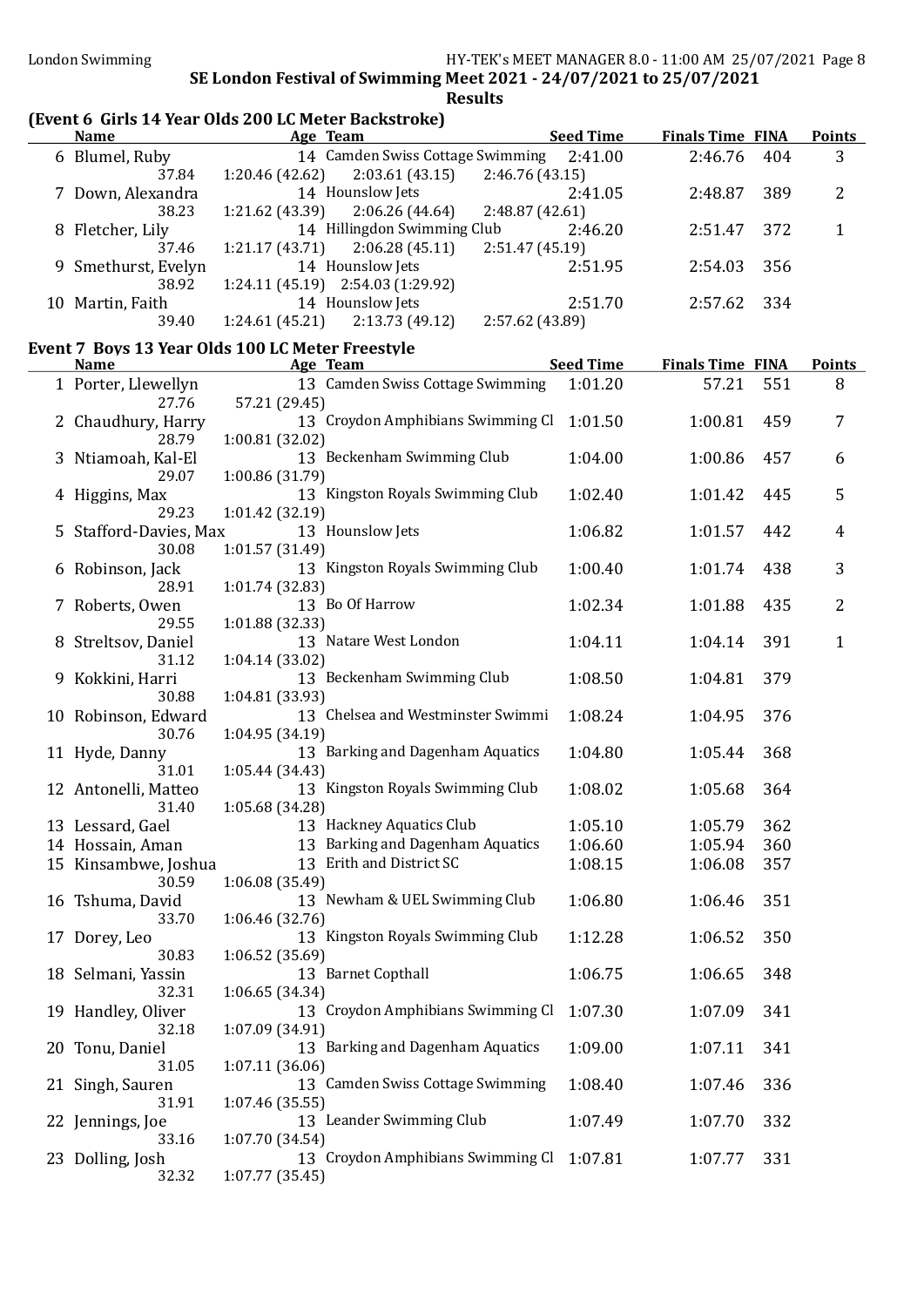### (Event 7 Boys 13 Year Olds 100 LC Meter Freestyle)

| <b>Name</b>                                      | Age Team                         | <b>Seed Time</b> | <b>Finals Time FINA</b> |     | <b>Points</b> |
|--------------------------------------------------|----------------------------------|------------------|-------------------------|-----|---------------|
| 24 Kimaro, David                                 | 13 Hackney Aquatics Club         | 1:08.60          | 1:07.82                 | 330 |               |
| 32.83                                            | 1:07.82 (34.99)                  |                  |                         |     |               |
| 25 Bramham, Cillian                              | 13 Camden Swiss Cottage Swimming | 1:09.10          | 1:08.58                 | 320 |               |
| 31.93                                            | 1:08.58(36.65)                   |                  |                         |     |               |
| 26 Williams, Asa                                 | 13 Anaconda Swimming Club        | 1:08.08          | 1:09.47                 | 307 |               |
| 32.64                                            | 1:09.47(36.83)                   |                  |                         |     |               |
| 27 Bahanda, Aarian                               | 13 Hillingdon Swimming Club      | 1:11.70          | 1:09.93                 | 301 |               |
| 33.33                                            | 1:09.93(36.60)                   |                  |                         |     |               |
| 28 Osborne, Archie                               | 13 Leander Swimming Club         | 1:15.30          | 1:11.01                 | 288 |               |
| 33.60                                            | 1:11.01(37.41)                   |                  |                         |     |               |
| 29 Chana, Dhan                                   | 13 Hillingdon Swimming Club      | 1:18.30          | 1:12.38                 | 272 |               |
| 35.21                                            | 1:12.38(37.17)                   |                  |                         |     |               |
| 30 Mihali, Patrick                               | 13 Bo Of Harrow                  | 1:13.49          | 1:12.82                 | 267 |               |
| 33.39                                            | 1:12.82 (39.43)                  |                  |                         |     |               |
| 31 Nguyen, Duy                                   | 13 Kingston Royals Swimming Club | 1:15.60          | 1:13.23                 | 262 |               |
| 34.09                                            | 1:13.23(39.14)                   |                  |                         |     |               |
| 32 Wardell, Tommy                                | 13 Kingston Royals Swimming Club | 1:23.00          | 1:17.07                 | 225 |               |
| 35.03                                            | 1:17.07(42.04)                   |                  |                         |     |               |
| 33 Daneshvar, Nima                               | 13 Wandsworth SC                 | 1:29.50          | 1:19.29                 | 207 |               |
| 36.20                                            | 1:19.29(43.09)                   |                  |                         |     |               |
| 34 Harvey, George                                | 13 Wandsworth SC                 | 1:20.30          | 1:19.63                 | 204 |               |
| 38.09                                            | 1:19.63(41.54)                   |                  |                         |     |               |
| 35 Ali, Ateeb                                    | 13 Barking and Dagenham Aquatics | 1:09.98          | 1:20.33                 | 199 |               |
| 36.29                                            | 1:20.33(44.04)                   |                  |                         |     |               |
| --- Pike, Thomas<br>$1.101 \t1.01 \t1.01 \t1.01$ | 13 Leander Swimming Club         | 1:17.80          | DQ                      |     |               |

4.4 Start before starting signal

### Event 7 Boys 14 Year Olds 100 LC Meter Freestyle

| <b>Name</b>     | Age Team                                                                                                                                                                                                                                                                                | <b>Seed Time</b>                                                                                                                                                                                                                                                                                                                                                                                                                                                                               |                                                                                                                                                                                                                               |                                                                                                                     | <b>Points</b>                                                                                 |
|-----------------|-----------------------------------------------------------------------------------------------------------------------------------------------------------------------------------------------------------------------------------------------------------------------------------------|------------------------------------------------------------------------------------------------------------------------------------------------------------------------------------------------------------------------------------------------------------------------------------------------------------------------------------------------------------------------------------------------------------------------------------------------------------------------------------------------|-------------------------------------------------------------------------------------------------------------------------------------------------------------------------------------------------------------------------------|---------------------------------------------------------------------------------------------------------------------|-----------------------------------------------------------------------------------------------|
| 1 Cao, Kevin    |                                                                                                                                                                                                                                                                                         | 57.50                                                                                                                                                                                                                                                                                                                                                                                                                                                                                          | 57.00                                                                                                                                                                                                                         | 557                                                                                                                 | 8                                                                                             |
| 27.22           | 57.00 (29.78)                                                                                                                                                                                                                                                                           |                                                                                                                                                                                                                                                                                                                                                                                                                                                                                                |                                                                                                                                                                                                                               |                                                                                                                     |                                                                                               |
| 2 Cinpoes, Pip  | 14 Kingston Royals Swimming Club                                                                                                                                                                                                                                                        | 57.00                                                                                                                                                                                                                                                                                                                                                                                                                                                                                          | 57.85                                                                                                                                                                                                                         | 533                                                                                                                 | 7                                                                                             |
| 27.71           | 57.85 (30.14)                                                                                                                                                                                                                                                                           |                                                                                                                                                                                                                                                                                                                                                                                                                                                                                                |                                                                                                                                                                                                                               |                                                                                                                     |                                                                                               |
| 3 Flynn, Thomas |                                                                                                                                                                                                                                                                                         | 58.85                                                                                                                                                                                                                                                                                                                                                                                                                                                                                          | 58.63                                                                                                                                                                                                                         | 512                                                                                                                 | 6                                                                                             |
| 28.10           |                                                                                                                                                                                                                                                                                         |                                                                                                                                                                                                                                                                                                                                                                                                                                                                                                |                                                                                                                                                                                                                               |                                                                                                                     |                                                                                               |
|                 |                                                                                                                                                                                                                                                                                         |                                                                                                                                                                                                                                                                                                                                                                                                                                                                                                |                                                                                                                                                                                                                               | 492                                                                                                                 | 5                                                                                             |
| 28.17           |                                                                                                                                                                                                                                                                                         |                                                                                                                                                                                                                                                                                                                                                                                                                                                                                                |                                                                                                                                                                                                                               |                                                                                                                     |                                                                                               |
|                 |                                                                                                                                                                                                                                                                                         |                                                                                                                                                                                                                                                                                                                                                                                                                                                                                                |                                                                                                                                                                                                                               |                                                                                                                     | 4                                                                                             |
|                 |                                                                                                                                                                                                                                                                                         |                                                                                                                                                                                                                                                                                                                                                                                                                                                                                                |                                                                                                                                                                                                                               |                                                                                                                     |                                                                                               |
|                 |                                                                                                                                                                                                                                                                                         |                                                                                                                                                                                                                                                                                                                                                                                                                                                                                                |                                                                                                                                                                                                                               |                                                                                                                     | 3                                                                                             |
|                 |                                                                                                                                                                                                                                                                                         |                                                                                                                                                                                                                                                                                                                                                                                                                                                                                                |                                                                                                                                                                                                                               |                                                                                                                     |                                                                                               |
|                 |                                                                                                                                                                                                                                                                                         |                                                                                                                                                                                                                                                                                                                                                                                                                                                                                                |                                                                                                                                                                                                                               |                                                                                                                     | $\overline{2}$                                                                                |
|                 |                                                                                                                                                                                                                                                                                         |                                                                                                                                                                                                                                                                                                                                                                                                                                                                                                |                                                                                                                                                                                                                               |                                                                                                                     |                                                                                               |
|                 |                                                                                                                                                                                                                                                                                         |                                                                                                                                                                                                                                                                                                                                                                                                                                                                                                |                                                                                                                                                                                                                               |                                                                                                                     | $\mathbf{1}$                                                                                  |
|                 |                                                                                                                                                                                                                                                                                         |                                                                                                                                                                                                                                                                                                                                                                                                                                                                                                |                                                                                                                                                                                                                               |                                                                                                                     |                                                                                               |
|                 |                                                                                                                                                                                                                                                                                         |                                                                                                                                                                                                                                                                                                                                                                                                                                                                                                |                                                                                                                                                                                                                               |                                                                                                                     |                                                                                               |
|                 |                                                                                                                                                                                                                                                                                         |                                                                                                                                                                                                                                                                                                                                                                                                                                                                                                |                                                                                                                                                                                                                               |                                                                                                                     |                                                                                               |
|                 |                                                                                                                                                                                                                                                                                         |                                                                                                                                                                                                                                                                                                                                                                                                                                                                                                |                                                                                                                                                                                                                               |                                                                                                                     |                                                                                               |
|                 |                                                                                                                                                                                                                                                                                         |                                                                                                                                                                                                                                                                                                                                                                                                                                                                                                |                                                                                                                                                                                                                               |                                                                                                                     |                                                                                               |
|                 |                                                                                                                                                                                                                                                                                         |                                                                                                                                                                                                                                                                                                                                                                                                                                                                                                |                                                                                                                                                                                                                               |                                                                                                                     |                                                                                               |
|                 |                                                                                                                                                                                                                                                                                         |                                                                                                                                                                                                                                                                                                                                                                                                                                                                                                |                                                                                                                                                                                                                               |                                                                                                                     |                                                                                               |
|                 |                                                                                                                                                                                                                                                                                         |                                                                                                                                                                                                                                                                                                                                                                                                                                                                                                |                                                                                                                                                                                                                               |                                                                                                                     |                                                                                               |
|                 |                                                                                                                                                                                                                                                                                         |                                                                                                                                                                                                                                                                                                                                                                                                                                                                                                |                                                                                                                                                                                                                               |                                                                                                                     |                                                                                               |
|                 |                                                                                                                                                                                                                                                                                         |                                                                                                                                                                                                                                                                                                                                                                                                                                                                                                |                                                                                                                                                                                                                               |                                                                                                                     |                                                                                               |
|                 |                                                                                                                                                                                                                                                                                         |                                                                                                                                                                                                                                                                                                                                                                                                                                                                                                |                                                                                                                                                                                                                               |                                                                                                                     |                                                                                               |
| 30.40           | 1:02.21 (31.81)                                                                                                                                                                                                                                                                         |                                                                                                                                                                                                                                                                                                                                                                                                                                                                                                |                                                                                                                                                                                                                               |                                                                                                                     |                                                                                               |
|                 | 4 Adams, Josef<br>5 Inglis, Joshua<br>29.46<br>6 Laniyan, Tarelle<br>28.34<br>7 Malcev, Lucas<br>29.10<br>8 Hawkins, Tom<br>28.59<br>9 Chittock, Thomas<br>28.76<br>10 Grant, Ritchie<br>29.50<br>11 Pigott, Archie<br>29.80<br>29.01<br>13 Norman, Henry<br>29.15<br>14 Daryanani, Jai | 14 Barnet Copthall<br>58.63 (30.53)<br>14 Natare West London<br>59.39 (31.22)<br>14 Bexley Swimming Club<br>1:00.13(30.67)<br>14 Newham & UEL Swimming Club<br>1:00.15(31.81)<br>14 Hackney Aquatics Club<br>1:00.38 (31.28)<br>14 Bexley Swimming Club<br>1:00.40(31.81)<br>1:01.23(32.47)<br>1:01.31(31.81)<br>14 Killerwhales<br>1:01.38 (31.58)<br>12 Harris-Eze, Kenechukwu<br>14 Barnet Copthall<br>1:01.54 (32.53)<br>14 Saxon Crown (Lewisham)<br>1:01.68(32.53)<br>14 Barnet Copthall | 14 Greenwich Royals Swimming Club<br>1:00.95<br>59.77<br>1:01.20<br>1:01.30<br>59.18<br>14 Borough of Waltham Forest Gato<br>1:02.10<br>14 Camden Swiss Cottage Swimming<br>1:01.90<br>1:03.20<br>1:00.82<br>59.36<br>1:03.04 | 59.39<br>1:00.13<br>1:00.15<br>1:00.38<br>1:00.40<br>1:01.23<br>1:01.31<br>1:01.38<br>1:01.54<br>1:01.68<br>1:02.21 | <b>Finals Time FINA</b><br>474<br>474<br>468<br>468<br>449<br>447<br>446<br>442<br>439<br>428 |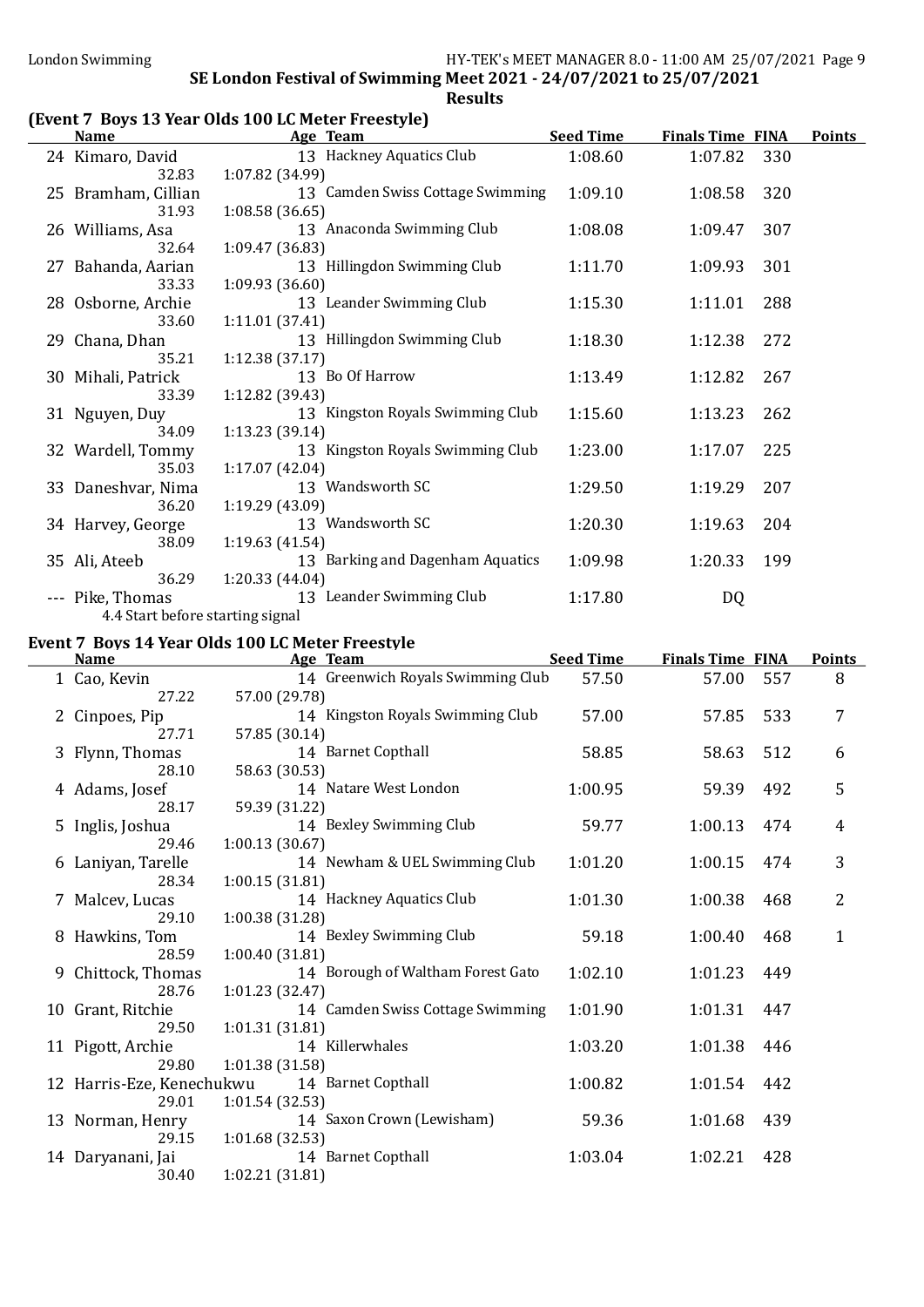# (Event 7 Boys 14 Year Olds 100 LC Meter Freestyle)

| <u>Name</u>                                        | <b>Example 2016</b> Age Team                                 | Seed Time | <b>Finals Time FINA</b> |     | <b>Points</b> |
|----------------------------------------------------|--------------------------------------------------------------|-----------|-------------------------|-----|---------------|
| 15 Gordon, Josh<br>29.90                           | 14 Natare West London<br>1:02.32 (32.42)                     | 1:09.04   | 1:02.32                 | 426 |               |
| 16 Tedesco, Daniele<br>29.96                       | 14 Ealing Swimming Club<br>1:02.40 (32.44)                   | 1:02.60   | 1:02.40                 | 424 |               |
| 17 Bohm, Lucas<br>30.04                            | 14 Camden Swiss Cottage Swimming<br>1:02.75(32.71)           | 1:00.90   | 1:02.75                 | 417 |               |
| 18 Kokkini, Andreas<br>29.87                       | 14 Beckenham Swimming Club<br>1:02.90 (33.03)                | 1:06.50   | 1:02.90                 | 414 |               |
| 19 Subba, Judah<br>30.29                           | 14 Bo Of Harrow                                              | 1:02.76   | 1:03.31                 | 406 |               |
| 20 Williams, Seb<br>31.39                          | 1:03.31 (33.02)<br>14 Beckenham Swimming Club                | 1:03.70   | 1:03.38                 | 405 |               |
| 21 Draganov, Dimi<br>30.03                         | 1:03.38 (31.99)<br>14 Chelsea and Westminster Swimmi         | 1:03.57   | 1:03.99                 | 393 |               |
| 22 Swarup, Vaatsalya<br>30.03                      | 1:03.99 (33.96)<br>14 Orpington Ojays                        | 1:04.16   | 1:04.01                 | 393 |               |
| 23 Biggs, Lincoln                                  | 1:04.01 (33.98)<br>14 Hillingdon Swimming Club               | 1:05.80   | 1:04.14                 | 391 |               |
| 30.81<br>24 Lembac, Razvan                         | 1:04.14 (33.33)<br>14 Bo Of Harrow                           | 1:06.76   | 1:04.20                 | 390 |               |
| 31.14<br>25 Barrett, Tom                           | 1:04.20(33.06)<br>14 Orpington Ojays                         | 1:04.54   | 1:04.44                 | 385 |               |
| 30.97<br>26 Cleaver, Luke                          | 1:04.44 (33.47)<br>14 Bromley Swimming Club                  | 1:03.40   | 1:04.47                 | 385 |               |
| 30.78<br>27 Holder, Jakob                          | 1:04.47 (33.69)<br>14 Teddington Swimming Club               | 1:03.90   | 1:04.48                 | 385 |               |
| 30.69<br>28 Le, Nam                                | 1:04.48 (33.79)<br>14 Bexley Swimming Club                   | 1:06.27   | 1:04.58                 | 383 |               |
| 29.18<br>29 Sethi, Sanchit                         | 1:04.58(35.40)<br>14 Bo Of Harrow                            | 1:05.26   | 1:04.63                 | 382 |               |
| 30.73<br>30 Flack, Oliver                          | 1:04.63 (33.90)<br>14 Teddington Swimming Club               | 1:04.70   | 1:04.76                 | 380 |               |
| 31.15<br>31 Nnaji, Angelo                          | 1:04.76 (33.61)<br>14 Hillingdon Swimming Club               | 1:06.50   | 1:05.17                 | 372 |               |
| 30.51<br>32 Turner, Patrick                        | 1:05.17 (34.66)<br>14 Croydon Amphibians Swimming Cl 1:07.32 |           | 1:05.56                 | 366 |               |
| 31.37<br>33 Wang, Andy                             | 1:05.56 (34.19)<br>14 Barnes SC                              | 1:07.66   | 1:05.68 364             |     |               |
| 30.65<br>34 Wilkes, Lee                            | 1:05.68(35.03)<br>14 Hillingdon Swimming Club                | 1:07.80   | 1:06.19                 | 355 |               |
| 32.38<br>35 Zare, Arash                            | 1:06.19 (33.81)<br>14 Barking and Dagenham Aquatics          | 1:10.37   | 1:07.78                 | 331 |               |
| 31.79<br>36 Goddard, Ryan                          | 1:07.78 (35.99)<br>14 Wandsworth SC                          | 1:09.40   | 1:08.87                 | 316 |               |
| 32.20<br>37 Spicha, Bruno                          | 1:08.87 (36.67)<br>14 Leander Swimming Club                  | 1:18.10   | 1:09.26                 | 310 |               |
| 32.61<br>38 Dubey, Akash                           | 1:09.26(36.65)<br>14 Hillingdon Swimming Club                | 1:13.00   | 1:10.42                 | 295 |               |
| 31.81<br>39 Sharma, Aditya                         | 1:10.42 (38.61)<br>14 Bo Of Harrow                           | 1:14.27   | 1:12.48                 | 271 |               |
| 40 Patel, Arjan<br>38.04                           | 14 Bo Of Harrow<br>1:19.97 (41.93)                           | 1:33.77   | 1:19.97                 | 201 |               |
| 41 Patel, Arnesh<br>37.90                          | 14 Bo Of Harrow<br>1:21.86 (43.96)                           | 1:24.19   | 1:21.86                 | 188 |               |
| Ojukwu, Tyrone<br>4.4 Start before starting signal | 14 Barking and Dagenham Aquatics                             | 1:05.50   | DQ                      |     |               |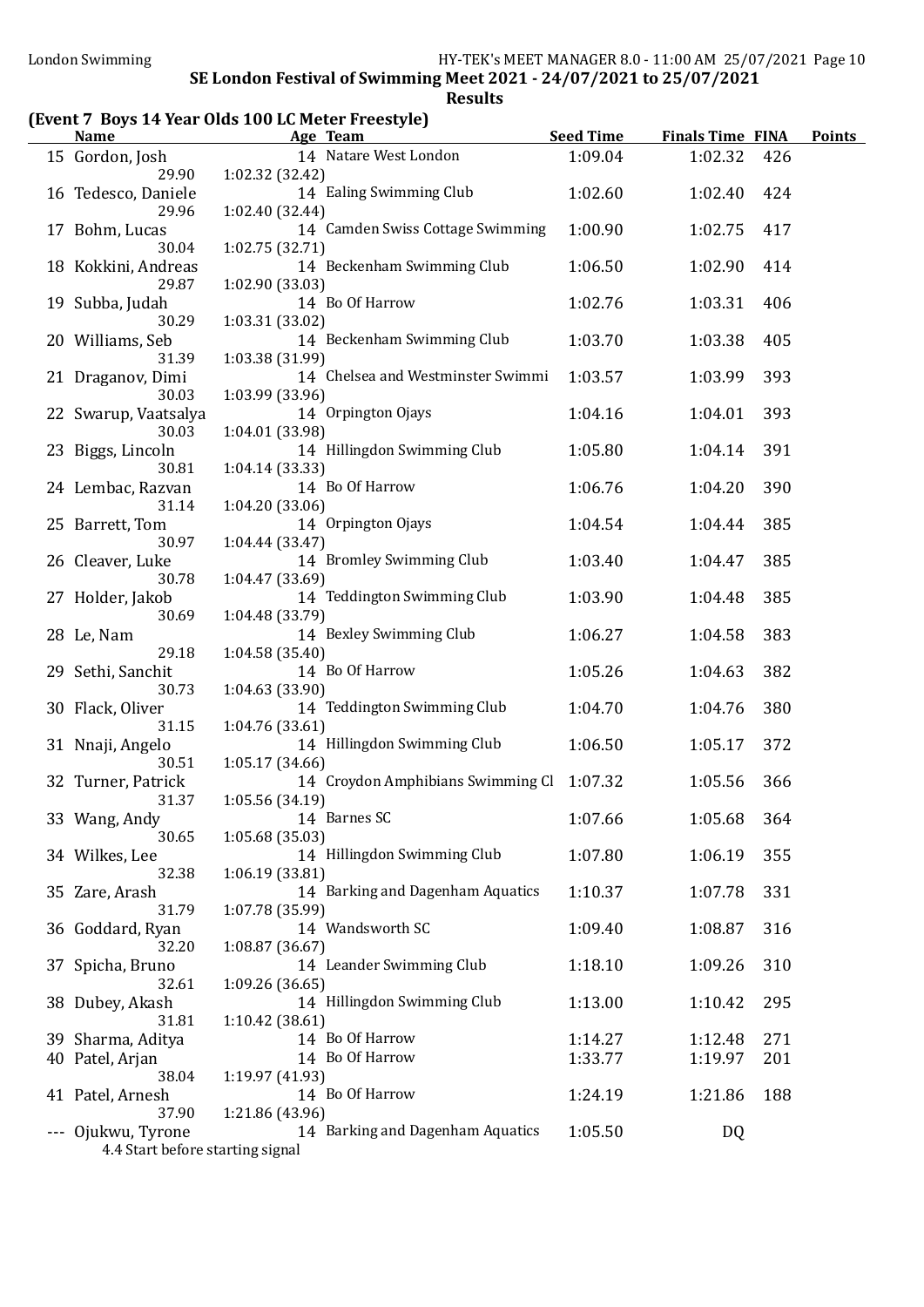### Event 8 Girls 13 Year Olds 100 LC Meter Butterfly

| 13 Natare West London<br>1:14.26<br>1:09.26<br>513<br>8<br>1 Jenkins, Clare<br>33.34<br>1:09.26 (35.92)<br>13 Chelsea and Westminster Swimmi<br>1:12.22<br>7<br>2 Spence, Indigo<br>1:11.87<br>460<br>34.25<br>1:11.87 (37.62)<br>13 Teddington Swimming Club<br>1:17.90<br>3 Baker, Piper<br>1:15.56<br>395<br>6<br>36.30<br>1:15.56 (39.26)<br>13 Camden Swiss Cottage Swimming<br>1:18.80<br>5<br>4 Fielding, Lucy<br>1:16.02<br>388<br>37.23<br>1:16.02 (38.79)<br>13 Teddington Swimming Club<br>1:13.30<br>5 Chadwick, Phoebe<br>1:17.16<br>371<br>$\overline{4}$<br>35.75<br>1:17.16(41.41)<br>13 Teddington Swimming Club<br>1:18.30<br>3<br>6 Evered, Bella<br>1:17.29<br>369<br>35.39<br>1:17.29 (41.90)<br>13 Teddington Swimming Club<br>$\overline{2}$<br>1:16.00<br>1:17.56<br>366<br>7 Young, Evie<br>33.97<br>1:17.56 (43.59)<br>13 Erith and District SC<br>8 Bushmina, Esenia<br>1:16.79<br>1:17.74<br>363<br>$\mathbf{1}$<br>36.15<br>1:17.74 (41.59)<br>13 Hillingdon Swimming Club<br>1:18.80<br>9 Wagjiani, Ayla<br>1:17.87<br>361<br>1:17.87 (39.98)<br>37.89<br>13 Barnet Copthall<br>318<br>10 Naranjo, Constanze<br>1:21.48<br>1:21.22<br>35.35<br>1:21.22 (45.87)<br>13 Orpington Ojays<br>302<br>11 Lewis, Ellie<br>1:24.05<br>1:22.62<br>37.96<br>1:22.62 (44.66)<br>13 Bromley Swimming Club<br>1:22.50<br>1:22.74<br>301<br>12 Salamanca, Maria<br>37.84<br>1:22.74 (44.90)<br>13 Greenwich Royals Swimming Club<br>1:21.00<br>1:23.23<br>296<br>13 Everett, Jessica<br>39.06<br>1:23.23 (44.17)<br>13 Leander Swimming Club<br>1:27.40<br>280<br>14 Cole, Natalia<br>1:24.77<br>38.99<br>1:24.77 (45.78)<br>13 Orpington Ojays<br>260<br>15 Hickey, Ava<br>1:20.48<br>1:26.88<br>1:26.88 (47.41)<br>39.47<br>13 Chelsea and Westminster Swimmi<br>1:28.81<br>1:29.72<br>236<br>16 Osorio, Keira<br>39.03<br>1:29.72 (50.69)<br>13 Leander Swimming Club<br>236<br>1:27.10<br>1:29.76<br>17 Giri, Tara<br>1:29.76 (50.43)<br>39.33<br>13 Kingston Royals Swimming Club<br>1:33.40<br>223<br>18 Joyce, Poppy<br>1:31.47<br>40.60<br>1:31.47 (50.87)<br>13 Barking and Dagenham Aquatics<br>19 Ayodele, Charis<br>1:26.80<br>1:42.06<br>160<br>20 Errajhi-Fernandez, Hannah 13 Kingston Royals Swimming Club<br>2:02.50<br>2:03.14<br>91<br>55.11 2:03.14 (1:08.03) |  | <b>Name</b> | Age Team | <b>Seed Time</b> | <b>Finals Time FINA</b> | <b>Points</b> |
|--------------------------------------------------------------------------------------------------------------------------------------------------------------------------------------------------------------------------------------------------------------------------------------------------------------------------------------------------------------------------------------------------------------------------------------------------------------------------------------------------------------------------------------------------------------------------------------------------------------------------------------------------------------------------------------------------------------------------------------------------------------------------------------------------------------------------------------------------------------------------------------------------------------------------------------------------------------------------------------------------------------------------------------------------------------------------------------------------------------------------------------------------------------------------------------------------------------------------------------------------------------------------------------------------------------------------------------------------------------------------------------------------------------------------------------------------------------------------------------------------------------------------------------------------------------------------------------------------------------------------------------------------------------------------------------------------------------------------------------------------------------------------------------------------------------------------------------------------------------------------------------------------------------------------------------------------------------------------------------------------------------------------------------------------------------------------------------------------------------------------------------------------------------------------------------------------------------------------------------------------------------------------------------------------|--|-------------|----------|------------------|-------------------------|---------------|
|                                                                                                                                                                                                                                                                                                                                                                                                                                                                                                                                                                                                                                                                                                                                                                                                                                                                                                                                                                                                                                                                                                                                                                                                                                                                                                                                                                                                                                                                                                                                                                                                                                                                                                                                                                                                                                                                                                                                                                                                                                                                                                                                                                                                                                                                                                  |  |             |          |                  |                         |               |
|                                                                                                                                                                                                                                                                                                                                                                                                                                                                                                                                                                                                                                                                                                                                                                                                                                                                                                                                                                                                                                                                                                                                                                                                                                                                                                                                                                                                                                                                                                                                                                                                                                                                                                                                                                                                                                                                                                                                                                                                                                                                                                                                                                                                                                                                                                  |  |             |          |                  |                         |               |
|                                                                                                                                                                                                                                                                                                                                                                                                                                                                                                                                                                                                                                                                                                                                                                                                                                                                                                                                                                                                                                                                                                                                                                                                                                                                                                                                                                                                                                                                                                                                                                                                                                                                                                                                                                                                                                                                                                                                                                                                                                                                                                                                                                                                                                                                                                  |  |             |          |                  |                         |               |
|                                                                                                                                                                                                                                                                                                                                                                                                                                                                                                                                                                                                                                                                                                                                                                                                                                                                                                                                                                                                                                                                                                                                                                                                                                                                                                                                                                                                                                                                                                                                                                                                                                                                                                                                                                                                                                                                                                                                                                                                                                                                                                                                                                                                                                                                                                  |  |             |          |                  |                         |               |
|                                                                                                                                                                                                                                                                                                                                                                                                                                                                                                                                                                                                                                                                                                                                                                                                                                                                                                                                                                                                                                                                                                                                                                                                                                                                                                                                                                                                                                                                                                                                                                                                                                                                                                                                                                                                                                                                                                                                                                                                                                                                                                                                                                                                                                                                                                  |  |             |          |                  |                         |               |
|                                                                                                                                                                                                                                                                                                                                                                                                                                                                                                                                                                                                                                                                                                                                                                                                                                                                                                                                                                                                                                                                                                                                                                                                                                                                                                                                                                                                                                                                                                                                                                                                                                                                                                                                                                                                                                                                                                                                                                                                                                                                                                                                                                                                                                                                                                  |  |             |          |                  |                         |               |
|                                                                                                                                                                                                                                                                                                                                                                                                                                                                                                                                                                                                                                                                                                                                                                                                                                                                                                                                                                                                                                                                                                                                                                                                                                                                                                                                                                                                                                                                                                                                                                                                                                                                                                                                                                                                                                                                                                                                                                                                                                                                                                                                                                                                                                                                                                  |  |             |          |                  |                         |               |
|                                                                                                                                                                                                                                                                                                                                                                                                                                                                                                                                                                                                                                                                                                                                                                                                                                                                                                                                                                                                                                                                                                                                                                                                                                                                                                                                                                                                                                                                                                                                                                                                                                                                                                                                                                                                                                                                                                                                                                                                                                                                                                                                                                                                                                                                                                  |  |             |          |                  |                         |               |
|                                                                                                                                                                                                                                                                                                                                                                                                                                                                                                                                                                                                                                                                                                                                                                                                                                                                                                                                                                                                                                                                                                                                                                                                                                                                                                                                                                                                                                                                                                                                                                                                                                                                                                                                                                                                                                                                                                                                                                                                                                                                                                                                                                                                                                                                                                  |  |             |          |                  |                         |               |
|                                                                                                                                                                                                                                                                                                                                                                                                                                                                                                                                                                                                                                                                                                                                                                                                                                                                                                                                                                                                                                                                                                                                                                                                                                                                                                                                                                                                                                                                                                                                                                                                                                                                                                                                                                                                                                                                                                                                                                                                                                                                                                                                                                                                                                                                                                  |  |             |          |                  |                         |               |
|                                                                                                                                                                                                                                                                                                                                                                                                                                                                                                                                                                                                                                                                                                                                                                                                                                                                                                                                                                                                                                                                                                                                                                                                                                                                                                                                                                                                                                                                                                                                                                                                                                                                                                                                                                                                                                                                                                                                                                                                                                                                                                                                                                                                                                                                                                  |  |             |          |                  |                         |               |
|                                                                                                                                                                                                                                                                                                                                                                                                                                                                                                                                                                                                                                                                                                                                                                                                                                                                                                                                                                                                                                                                                                                                                                                                                                                                                                                                                                                                                                                                                                                                                                                                                                                                                                                                                                                                                                                                                                                                                                                                                                                                                                                                                                                                                                                                                                  |  |             |          |                  |                         |               |
|                                                                                                                                                                                                                                                                                                                                                                                                                                                                                                                                                                                                                                                                                                                                                                                                                                                                                                                                                                                                                                                                                                                                                                                                                                                                                                                                                                                                                                                                                                                                                                                                                                                                                                                                                                                                                                                                                                                                                                                                                                                                                                                                                                                                                                                                                                  |  |             |          |                  |                         |               |
|                                                                                                                                                                                                                                                                                                                                                                                                                                                                                                                                                                                                                                                                                                                                                                                                                                                                                                                                                                                                                                                                                                                                                                                                                                                                                                                                                                                                                                                                                                                                                                                                                                                                                                                                                                                                                                                                                                                                                                                                                                                                                                                                                                                                                                                                                                  |  |             |          |                  |                         |               |
|                                                                                                                                                                                                                                                                                                                                                                                                                                                                                                                                                                                                                                                                                                                                                                                                                                                                                                                                                                                                                                                                                                                                                                                                                                                                                                                                                                                                                                                                                                                                                                                                                                                                                                                                                                                                                                                                                                                                                                                                                                                                                                                                                                                                                                                                                                  |  |             |          |                  |                         |               |
|                                                                                                                                                                                                                                                                                                                                                                                                                                                                                                                                                                                                                                                                                                                                                                                                                                                                                                                                                                                                                                                                                                                                                                                                                                                                                                                                                                                                                                                                                                                                                                                                                                                                                                                                                                                                                                                                                                                                                                                                                                                                                                                                                                                                                                                                                                  |  |             |          |                  |                         |               |
|                                                                                                                                                                                                                                                                                                                                                                                                                                                                                                                                                                                                                                                                                                                                                                                                                                                                                                                                                                                                                                                                                                                                                                                                                                                                                                                                                                                                                                                                                                                                                                                                                                                                                                                                                                                                                                                                                                                                                                                                                                                                                                                                                                                                                                                                                                  |  |             |          |                  |                         |               |
|                                                                                                                                                                                                                                                                                                                                                                                                                                                                                                                                                                                                                                                                                                                                                                                                                                                                                                                                                                                                                                                                                                                                                                                                                                                                                                                                                                                                                                                                                                                                                                                                                                                                                                                                                                                                                                                                                                                                                                                                                                                                                                                                                                                                                                                                                                  |  |             |          |                  |                         |               |
|                                                                                                                                                                                                                                                                                                                                                                                                                                                                                                                                                                                                                                                                                                                                                                                                                                                                                                                                                                                                                                                                                                                                                                                                                                                                                                                                                                                                                                                                                                                                                                                                                                                                                                                                                                                                                                                                                                                                                                                                                                                                                                                                                                                                                                                                                                  |  |             |          |                  |                         |               |
|                                                                                                                                                                                                                                                                                                                                                                                                                                                                                                                                                                                                                                                                                                                                                                                                                                                                                                                                                                                                                                                                                                                                                                                                                                                                                                                                                                                                                                                                                                                                                                                                                                                                                                                                                                                                                                                                                                                                                                                                                                                                                                                                                                                                                                                                                                  |  |             |          |                  |                         |               |
|                                                                                                                                                                                                                                                                                                                                                                                                                                                                                                                                                                                                                                                                                                                                                                                                                                                                                                                                                                                                                                                                                                                                                                                                                                                                                                                                                                                                                                                                                                                                                                                                                                                                                                                                                                                                                                                                                                                                                                                                                                                                                                                                                                                                                                                                                                  |  |             |          |                  |                         |               |
|                                                                                                                                                                                                                                                                                                                                                                                                                                                                                                                                                                                                                                                                                                                                                                                                                                                                                                                                                                                                                                                                                                                                                                                                                                                                                                                                                                                                                                                                                                                                                                                                                                                                                                                                                                                                                                                                                                                                                                                                                                                                                                                                                                                                                                                                                                  |  |             |          |                  |                         |               |
|                                                                                                                                                                                                                                                                                                                                                                                                                                                                                                                                                                                                                                                                                                                                                                                                                                                                                                                                                                                                                                                                                                                                                                                                                                                                                                                                                                                                                                                                                                                                                                                                                                                                                                                                                                                                                                                                                                                                                                                                                                                                                                                                                                                                                                                                                                  |  |             |          |                  |                         |               |
|                                                                                                                                                                                                                                                                                                                                                                                                                                                                                                                                                                                                                                                                                                                                                                                                                                                                                                                                                                                                                                                                                                                                                                                                                                                                                                                                                                                                                                                                                                                                                                                                                                                                                                                                                                                                                                                                                                                                                                                                                                                                                                                                                                                                                                                                                                  |  |             |          |                  |                         |               |
|                                                                                                                                                                                                                                                                                                                                                                                                                                                                                                                                                                                                                                                                                                                                                                                                                                                                                                                                                                                                                                                                                                                                                                                                                                                                                                                                                                                                                                                                                                                                                                                                                                                                                                                                                                                                                                                                                                                                                                                                                                                                                                                                                                                                                                                                                                  |  |             |          |                  |                         |               |
|                                                                                                                                                                                                                                                                                                                                                                                                                                                                                                                                                                                                                                                                                                                                                                                                                                                                                                                                                                                                                                                                                                                                                                                                                                                                                                                                                                                                                                                                                                                                                                                                                                                                                                                                                                                                                                                                                                                                                                                                                                                                                                                                                                                                                                                                                                  |  |             |          |                  |                         |               |
|                                                                                                                                                                                                                                                                                                                                                                                                                                                                                                                                                                                                                                                                                                                                                                                                                                                                                                                                                                                                                                                                                                                                                                                                                                                                                                                                                                                                                                                                                                                                                                                                                                                                                                                                                                                                                                                                                                                                                                                                                                                                                                                                                                                                                                                                                                  |  |             |          |                  |                         |               |
|                                                                                                                                                                                                                                                                                                                                                                                                                                                                                                                                                                                                                                                                                                                                                                                                                                                                                                                                                                                                                                                                                                                                                                                                                                                                                                                                                                                                                                                                                                                                                                                                                                                                                                                                                                                                                                                                                                                                                                                                                                                                                                                                                                                                                                                                                                  |  |             |          |                  |                         |               |
|                                                                                                                                                                                                                                                                                                                                                                                                                                                                                                                                                                                                                                                                                                                                                                                                                                                                                                                                                                                                                                                                                                                                                                                                                                                                                                                                                                                                                                                                                                                                                                                                                                                                                                                                                                                                                                                                                                                                                                                                                                                                                                                                                                                                                                                                                                  |  |             |          |                  |                         |               |
|                                                                                                                                                                                                                                                                                                                                                                                                                                                                                                                                                                                                                                                                                                                                                                                                                                                                                                                                                                                                                                                                                                                                                                                                                                                                                                                                                                                                                                                                                                                                                                                                                                                                                                                                                                                                                                                                                                                                                                                                                                                                                                                                                                                                                                                                                                  |  |             |          |                  |                         |               |
|                                                                                                                                                                                                                                                                                                                                                                                                                                                                                                                                                                                                                                                                                                                                                                                                                                                                                                                                                                                                                                                                                                                                                                                                                                                                                                                                                                                                                                                                                                                                                                                                                                                                                                                                                                                                                                                                                                                                                                                                                                                                                                                                                                                                                                                                                                  |  |             |          |                  |                         |               |
|                                                                                                                                                                                                                                                                                                                                                                                                                                                                                                                                                                                                                                                                                                                                                                                                                                                                                                                                                                                                                                                                                                                                                                                                                                                                                                                                                                                                                                                                                                                                                                                                                                                                                                                                                                                                                                                                                                                                                                                                                                                                                                                                                                                                                                                                                                  |  |             |          |                  |                         |               |
|                                                                                                                                                                                                                                                                                                                                                                                                                                                                                                                                                                                                                                                                                                                                                                                                                                                                                                                                                                                                                                                                                                                                                                                                                                                                                                                                                                                                                                                                                                                                                                                                                                                                                                                                                                                                                                                                                                                                                                                                                                                                                                                                                                                                                                                                                                  |  |             |          |                  |                         |               |
|                                                                                                                                                                                                                                                                                                                                                                                                                                                                                                                                                                                                                                                                                                                                                                                                                                                                                                                                                                                                                                                                                                                                                                                                                                                                                                                                                                                                                                                                                                                                                                                                                                                                                                                                                                                                                                                                                                                                                                                                                                                                                                                                                                                                                                                                                                  |  |             |          |                  |                         |               |
|                                                                                                                                                                                                                                                                                                                                                                                                                                                                                                                                                                                                                                                                                                                                                                                                                                                                                                                                                                                                                                                                                                                                                                                                                                                                                                                                                                                                                                                                                                                                                                                                                                                                                                                                                                                                                                                                                                                                                                                                                                                                                                                                                                                                                                                                                                  |  |             |          |                  |                         |               |
|                                                                                                                                                                                                                                                                                                                                                                                                                                                                                                                                                                                                                                                                                                                                                                                                                                                                                                                                                                                                                                                                                                                                                                                                                                                                                                                                                                                                                                                                                                                                                                                                                                                                                                                                                                                                                                                                                                                                                                                                                                                                                                                                                                                                                                                                                                  |  |             |          |                  |                         |               |
|                                                                                                                                                                                                                                                                                                                                                                                                                                                                                                                                                                                                                                                                                                                                                                                                                                                                                                                                                                                                                                                                                                                                                                                                                                                                                                                                                                                                                                                                                                                                                                                                                                                                                                                                                                                                                                                                                                                                                                                                                                                                                                                                                                                                                                                                                                  |  |             |          |                  |                         |               |
|                                                                                                                                                                                                                                                                                                                                                                                                                                                                                                                                                                                                                                                                                                                                                                                                                                                                                                                                                                                                                                                                                                                                                                                                                                                                                                                                                                                                                                                                                                                                                                                                                                                                                                                                                                                                                                                                                                                                                                                                                                                                                                                                                                                                                                                                                                  |  |             |          |                  |                         |               |

### Event 8 Girls 14 Year Olds 100 LC Meter Butterfly

| Event o mills I'm fear thus fou LC meter Butterily |                        |                                   |                  |                         |     |               |  |  |
|----------------------------------------------------|------------------------|-----------------------------------|------------------|-------------------------|-----|---------------|--|--|
|                                                    | <b>Name</b>            | Age Team                          | <b>Seed Time</b> | <b>Finals Time FINA</b> |     | <b>Points</b> |  |  |
|                                                    | 1 Bunimovich, Victoria | 14 Chelsea and Westminster Swimmi | 1:10.30          | 1:10.34                 | 490 | 8             |  |  |
|                                                    | 33.83                  | 1:10.34(36.51)                    |                  |                         |     |               |  |  |
|                                                    | 2 Le, Lan              | 14 Bexley Swimming Club           | 1:11.11          | 1:11.22                 | 472 | 7             |  |  |
|                                                    | 33.42                  | 1:11.22(37.80)                    |                  |                         |     |               |  |  |
|                                                    | 3 Pickering, Beatrice  | 14 Bromley Swimming Club          | 1:13.30          | 1:15.14                 | 402 | 6             |  |  |
|                                                    | 33.22                  | 1:15.14(41.92)                    |                  |                         |     |               |  |  |
|                                                    | 4 Enright, Holly       | 14 Hillingdon Swimming Club       | 1:19.00          | 1:19.25                 | 343 | 5             |  |  |
|                                                    | 37.49                  | 1:19.25(41.76)                    |                  |                         |     |               |  |  |
|                                                    | 5 Martin, Faith        | 14 Hounslow Jets                  | 1:21.00          | 1:21.48                 | 315 | 4             |  |  |
|                                                    | 37.49                  | 1:21.48 (43.99)                   |                  |                         |     |               |  |  |
|                                                    | 6 Presland, Lauren     | 14 Bo Of Harrow                   | 1:26.03          | 1:24.20                 | 286 | 3             |  |  |
|                                                    | 37.81                  | 1:24.20 (46.39)                   |                  |                         |     |               |  |  |
|                                                    | 7 Binns, Joella        | 14 Bromley Swimming Club          | 1:24.50          | 1:28.40                 | 247 | 2             |  |  |
|                                                    | 40.60                  | 1:28.40 (47.80)                   |                  |                         |     |               |  |  |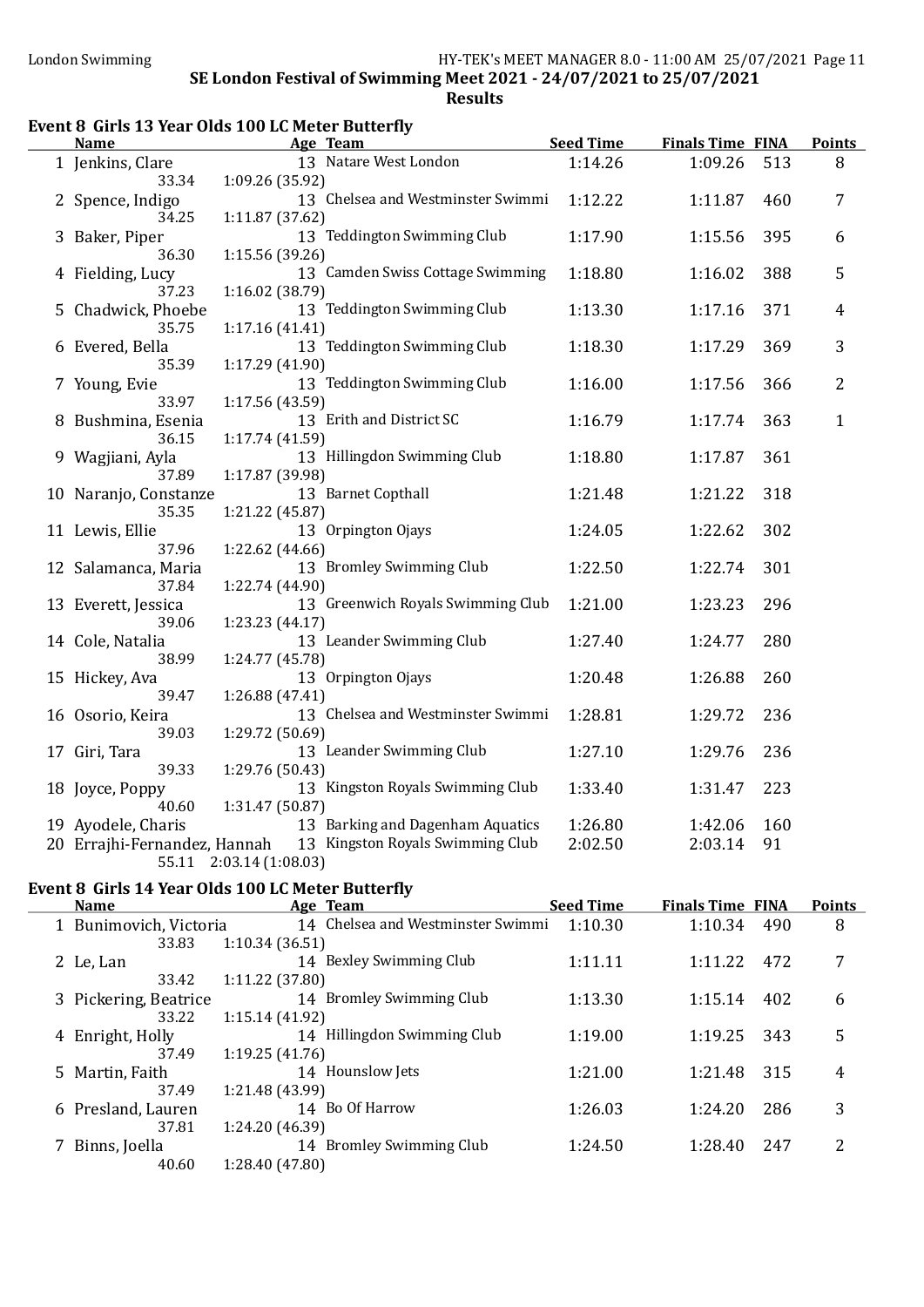$\overline{\phantom{a}}$ 

### SE London Festival of Swimming Meet 2021 - 24/07/2021 to 25/07/2021 Results

### (Event 8 Girls 14 Year Olds 100 LC Meter Butterfly)

| <b>Name</b>                                         | Age Team                         | <b>Seed Time</b> | <b>Finals Time FINA</b> | <b>Points</b> |  |  |  |  |  |
|-----------------------------------------------------|----------------------------------|------------------|-------------------------|---------------|--|--|--|--|--|
| 8 Owens, Poppy                                      | 14 London Borough of Hounslow SC | 1:28.84          | 244<br>1:28.67          |               |  |  |  |  |  |
| 40.45                                               | 1:28.67(48.22)                   |                  |                         |               |  |  |  |  |  |
| Event 9 Boys 13 Year Olds 200 LC Meter Breaststroke |                                  |                  |                         |               |  |  |  |  |  |
| <b>Name</b>                                         | Age Team                         | <b>Seed Time</b> | <b>Finals Time FINA</b> | <b>Points</b> |  |  |  |  |  |

| name                             | $\frac{115}{115}$ items                                                                    | <u>been been time</u>                    | THURD THUC THAT |     | 1 VIIILY     |
|----------------------------------|--------------------------------------------------------------------------------------------|------------------------------------------|-----------------|-----|--------------|
|                                  | 1 Morgan, Max 13 Wandsworth SC                                                             | 2:52.40                                  | 2:47.91 423     |     | 8            |
| 39.03                            | $1:23.23(44.20)$ $2:07.01(43.78)$ $2:47.91(40.90)$                                         |                                          |                 |     |              |
| 2 Higgins, Max                   |                                                                                            | 13 Kingston Royals Swimming Club 2:49.50 | 2:56.94         | 362 | 7            |
| 39.08                            | $1:23.01(43.93)$ $2:11.52(48.51)$ $2:56.94(45.42)$                                         |                                          |                 |     |              |
| 3 Flood, Ryan                    | 13 Leander Swimming Club 2:58.30                                                           |                                          | 2:59.18         | 348 | 6            |
| 40.79                            | $1:26.22(45.43)$ $2:14.96(48.74)$ $2:59.18(44.22)$                                         |                                          |                 |     |              |
| 4 Beran, Crosby                  | 13 Hillingdon Swimming Club 3:05.00                                                        |                                          | 3:01.81         | 333 | 5            |
| 40.29                            | $1:27.70(47.41)$ $2:15.29(47.59)$ $3:01.81(46.52)$                                         |                                          |                 |     |              |
| 5 Robinson, Edward               | 13 Chelsea and Westminster Swimmi 2:57.75                                                  |                                          | 3:02.94         | 327 | 4            |
| 40.59                            | $1:26.72$ (46.13) $2:15.88$ (49.16) $3:02.94$ (47.06)                                      |                                          |                 |     |              |
| 6 Singh, Sauren                  | 13 Camden Swiss Cottage Swimming 3:10.80                                                   |                                          | 3:11.69 284     |     | 3            |
| 43.59                            | $1:33.43(49.84)$ $2:22.29(48.86)$ $3:11.69(49.40)$                                         |                                          |                 |     |              |
| 7 Orrock, Sam                    | 13 Teddington Swimming Club 3:12.50                                                        |                                          | $3:16.21$ 265   |     | 2            |
| 43.91                            | $1:35.24(51.33)$ $2:27.44(52.20)$ $3:16.21(48.77)$                                         |                                          |                 |     |              |
| 8 Daneshvar, Nima                | 13 Wandsworth SC                                                                           | 3:23.20                                  | 3:19.80 251     |     | $\mathbf{1}$ |
| 45.51                            | $1:37.69$ (52.18) $2:28.30$ (50.61) $3:19.80$ (51.50)                                      |                                          |                 |     |              |
| 9 Farnell, Oscar                 | 13 Leander Swimming Club                                                                   | 3:30.10                                  | 3:24.87 233     |     |              |
| 45.53                            | $1:37.44(51.91)$ $2:31.84(54.40)$ $3:24.87(53.03)$                                         |                                          |                 |     |              |
|                                  | 10 Gettens, Nick 13 Hillingdon Swimming Club 3:41.70                                       |                                          | 3:35.86 199     |     |              |
|                                  | 51.80   1:45.70 (53.90)   2:43.18 (57.48)   3:35.86 (52.68)                                |                                          |                 |     |              |
|                                  | --- Lewis, Kane 13 Hillingdon Swimming Club 3:32.10                                        |                                          | DQ              |     |              |
|                                  | 7.1 Head not breaking the surface before hands turn inward at widest point in second strok |                                          |                 |     |              |
|                                  | --- Handley, Oliver 13 Croydon Amphibians Swimming Cl 3:06.70                              |                                          | DQ              |     |              |
| 4.4 Start before starting signal |                                                                                            |                                          |                 |     |              |

### Event 9 Boys 14 Year Olds 200 LC Meter Breaststroke

| <b>Name</b>         | Age Team                                                  | <u>Seed Time</u> | <b>Finals Time FINA</b> |     | <b>Points</b>  |
|---------------------|-----------------------------------------------------------|------------------|-------------------------|-----|----------------|
|                     | 1 Opimo-Fisher, David 14 Hillingdon Swimming Club 2:49.20 |                  | 2:44.40 451             |     | 8              |
| 38.06               | $1:20.61(42.55)$ $2:04.33(43.72)$ $2:44.40(40.07)$        |                  |                         |     |                |
| 2 Pigott, Archie    | 14 Killerwhales                                           | 2:45.11          | 2:45.72 440             |     | 7              |
|                     | $1:19.25$ ( ) $2:45.72$ (1:26.47)                         |                  |                         |     |                |
| 3 Barrot, Gabriel   | 14 Camden Swiss Cottage Swimming 2:49.40                  |                  | 2:47.42 427             |     | 6              |
| 38.43               | $1:20.78(42.35)$ $2:05.52(44.74)$ $2:47.42(41.90)$        |                  |                         |     |                |
| 4 Inglis, Joshua    | 14 Bexley Swimming Club 2:46.99                           |                  | 2:50.32                 | 406 | 5              |
| 39.08               | $1:22.81(43.73)$ $2:07.86(45.05)$ $2:50.32(42.46)$        |                  |                         |     |                |
| 5 Swarup, Vaatsalya | 14 Orpington Ojays 2:52.89                                |                  | 2:54.04                 | 380 | 4              |
| 38.93               | $1:24.33(45.40)$ $2:10.57(46.24)$ $2:54.04(43.47)$        |                  |                         |     |                |
| 6 Conde, Romi       | 14 Newham & UEL Swimming Club 3:03.10                     |                  | 2:58.81                 | 350 | 3              |
| 38.61               | $1:24.45(45.84)$ $2:12.24(47.79)$ $2:58.81(46.57)$        |                  |                         |     |                |
| 7 Gilham, Finley    | 14 Bexley Swimming Club 2:56.17                           |                  | 3:00.97                 | 338 | $\overline{2}$ |
| 40.58               | 1:26.85 (46.27) 2:14.56 (47.71) 3:00.97 (46.41)           |                  |                         |     |                |
| 8 Howard, Sam       | 14 Romford Town Swimming Club 3:03.66                     |                  | 3:01.51                 | 335 | $\mathbf{1}$   |
| 40.15               | $1:27.93(47.78)$ $2:16.11(48.18)$ $3:01.51(45.40)$        |                  |                         |     |                |
| 9 Bowley, Harry     | 14 Hillingdon Swimming Club 3:08.90                       |                  | 3:02.15 331             |     |                |
| 39.76               | $1:25.67(45.91)$ $2:15.29(49.62)$ $3:02.15(46.86)$        |                  |                         |     |                |
| 10 Drumond, Jaiden  | 14 Newham & UEL Swimming Club 3:06.50                     |                  | 3:04.96                 | 317 |                |
| 41.07               | $1:28.11(47.04)$ $2:17.29(49.18)$ $3:04.96(47.67)$        |                  |                         |     |                |
| 11 Gohar, Fabio     | 14 Teddington Swimming Club                               | 3:00.10          | 3:05.01                 | 316 |                |
| 42.06               | $1:28.90(46.84)$ $2:18.58(49.68)$ $3:05.01(46.43)$        |                  |                         |     |                |
| 12 Kokkini, Andreas | 14 Beckenham Swimming Club 3:02.60                        |                  | 3:06.10                 | 311 |                |
| 39.84               | $1:26.71(46.87)$ $2:16.90(50.19)$ $3:06.10(49.20)$        |                  |                         |     |                |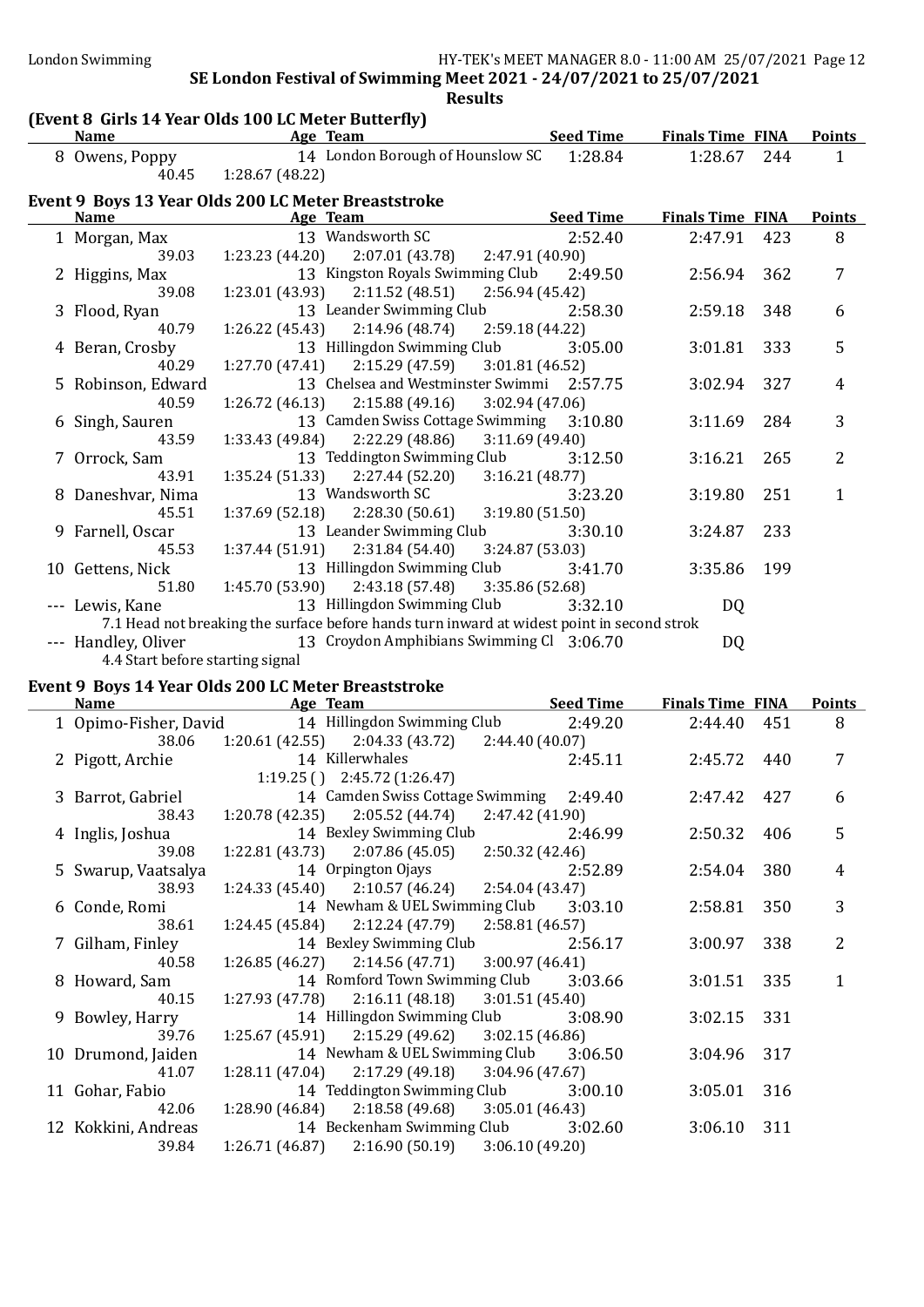### (Event 9 Boys 14 Year Olds 200 LC Meter Breaststroke)

| <b>Name</b>           |                          | Age Team                                                               | <b>Seed Time</b> | <b>Finals Time FINA</b> |     | <b>Points</b> |
|-----------------------|--------------------------|------------------------------------------------------------------------|------------------|-------------------------|-----|---------------|
| 13 Ridard, Luca       |                          | 14 Haringey Aquatics                                                   | 3:06.34          | 3:08.34 300             |     |               |
|                       | 41.23                    | $1:29.61(48.38)$ $2:19.62(50.01)$ $3:08.34(48.72)$                     |                  |                         |     |               |
| 14 Draganov, Dimi     |                          | 14 Chelsea and Westminster Swimmi 3:03.37                              |                  | 3:08.48                 | 299 |               |
|                       | 40.99                    | $1:28.12(47.13)$ $2:17.94(49.82)$ $3:08.48(50.54)$                     |                  |                         |     |               |
| 15 Mackintosh, Gustav |                          | 14 Chelsea and Westminster Swimmi 3:04.53                              |                  | 3:11.62                 | 285 |               |
|                       | 44.41                    | $1:32.85(48.44)$ $2:22.74(49.89)$ $3:11.62(48.88)$                     |                  |                         |     |               |
| 16 Rogers, Charlie    |                          | 14 Romford Town Swimming Club                                          | 3:06.28          | 3:12.77                 | 280 |               |
|                       | 43.64                    | $1:35.02(51.38)$ $2:25.95(50.93)$ $3:12.77(46.82)$                     |                  |                         |     |               |
| 17 Lembac, Razvan     |                          | 14 Bo Of Harrow                                                        | 3:09.69          | 3:15.64                 | 267 |               |
|                       | 44.25                    | $1:35.19(50.94)$ $2:26.60(51.41)$ $3:15.64(49.04)$                     |                  |                         |     |               |
| 18 Spicha, Bruno      |                          | 14 Leander Swimming Club                                               | 3:17.40          | 3:16.14                 | 265 |               |
|                       | 43.27                    | $1:34.07(50.80)$ $2:26.89(52.82)$ $3:16.14(49.25)$                     |                  |                         |     |               |
| --- Warner, Ollie     |                          | 14 Bromley Swimming Club                                               | 2:45.00          | DQ                      |     |               |
|                       | 2.3.2 Delaying the start |                                                                        |                  |                         |     |               |
| --- Patel, Arnesh     |                          | 14 Bo Of Harrow                                                        | 4:05.13          | DQ                      |     |               |
|                       |                          | 7.2 Arm movements not simultaneous or not in the same horizontal plane |                  |                         |     |               |
| --- Xie, Boris        |                          | 14 Orpington Ojays                                                     | 3:15.64          | DQ                      |     |               |
|                       |                          |                                                                        |                  |                         |     |               |

7.6 Did not touch at turn or finish with both hands, or touch not simultaneous or hands no

### Event 10 Girls 13 Year Olds 200 LC Meter Freestyle

| <b>Name</b>            | Age Team                                                   | <b>Seed Time</b> | <b>Finals Time FINA</b> |     | <b>Points</b>  |
|------------------------|------------------------------------------------------------|------------------|-------------------------|-----|----------------|
| 1 Karabacz, Martyna    | 13 Greenwich Royals Swimming Club 2:16.40                  |                  | 2:15.88 574             |     | 8              |
| 31.77                  | $1:06.48(34.71)$ $1:42.20(35.72)$                          | 2:15.88(33.68)   |                         |     |                |
| 2 Chadwick, Phoebe     | 13 Teddington Swimming Club                                | 2:20.20          | 2:21.03                 | 514 | $\overline{7}$ |
| 33.49                  | 1:09.50(36.01)<br>1:46.05(36.55)                           | 2:21.03 (34.98)  |                         |     |                |
| 3 Coogan, Rebecca      | 13 Romford Town Swimming Club                              | 2:23.08          | 2:22.44                 | 499 | 6              |
| 32.04                  | $1:08.13(36.09)$ $1:45.53(37.40)$ $2:22.44(36.91)$         |                  |                         |     |                |
| 4 Jeffery, Poppy       | 13 Killerwhales                                            | 2:25.40          | 2:23.88                 | 484 | 5              |
| 33.26                  | 2:2<br>2:2 1:09.54 (36.28) 1:46.93 (37.39) 1:09.54 (36.28) |                  |                         |     |                |
| 5 Jamal, Bianca        | 13 Camden Swiss Cottage Swimming 2:21.40                   |                  | 2:24.05                 | 482 | $\overline{4}$ |
| 32.20                  | $1:09.11(36.91)$ $1:46.93(37.82)$                          | 2:24.05(37.12)   |                         |     |                |
| 6 Spence, Indigo       | 13 Chelsea and Westminster Swimmi 2:23.94                  |                  | 2:25.40                 | 469 | 3              |
| 32.81                  | $1:09.36(36.55)$ $1:48.55(39.19)$                          | 2:25.40 (36.85)  |                         |     |                |
| 7 Brankeviciute, Saule | 13 Barking and Dagenham Aquatics                           | 2:29.10          | 2:28.37                 | 441 | $\overline{2}$ |
| 34.06                  | $1:11.46(37.40)$ $1:50.04(38.58)$ $2:28.37(38.33)$         |                  |                         |     |                |
| 8 Traynier, Izzy       | 13 Beckenham Swimming Club                                 | 2:25.49          | 2:29.03                 | 435 | $\mathbf{1}$   |
|                        | 1:11.79()<br>1:51.52(39.73)                                | 2:29.03 (37.51)  |                         |     |                |
| 9 Orchard, Isabel      | 13 Bromley Swimming Club                                   | 2:29.60          | 2:29.64                 | 430 |                |
| 32.64                  | 1:10.85(38.21)<br>1:50.67(39.82)                           | 2:29.64 (38.97)  |                         |     |                |
| 10 Ebohon, Zabel       | 13 Hillingdon Swimming Club                                | 2:28.90          | 2:29.98                 | 427 |                |
|                        | $1:10.74$ () $2:29.98$ (1:19.24)                           |                  |                         |     |                |
| 11 Sullivan, Imogen    | 13 Bexley Swimming Club                                    | 2:27.06          | 2:30.19                 | 425 |                |
| 33.88                  | $1:12.60$ (38.72) $1:52.88$ (40.28)                        | 2:30.19 (37.31)  |                         |     |                |
| 12 Naranjo, Constanze  | 13 Barnet Copthall                                         | 2:30.54          | 2:30.59                 | 422 |                |
| 33.26                  | 1:11.56(38.30)<br>1:51.28(39.72)                           | 2:30.59 (39.31)  |                         |     |                |
| 13 Fosh, Jess          | 13 Bexley Swimming Club                                    | 2:27.52          | 2:30.64                 | 421 |                |
| 34.15                  | $1:13.08(38.93)$ $1:52.71(39.63)$                          | 2:30.64 (37.93)  |                         |     |                |
| 14 Trigger, Delyth     | 13 Bromley Swimming Club                                   | 2:33.70          | 2:31.32                 | 416 |                |
| 33.57                  | 1:11.69(38.12)<br>1:52.42(40.73)                           | 2:31.32 (38.90)  |                         |     |                |
| 15 Carlos, Isabelle    | 13 Barnet Copthall                                         | 2:33.60          | 2:31.35                 | 415 |                |
| 35.18                  | 1:13.09(37.91)<br>1:53.01(39.92)                           | 2:31.35 (38.34)  |                         |     |                |
| 16 Fielding, Lucy      | 13 Camden Swiss Cottage Swimming 2:27.30                   |                  | 2:32.37                 | 407 |                |
| 34.46                  | $1:13.59(39.13)$ $1:53.44(39.85)$                          | 2:32.37 (38.93)  |                         |     |                |
|                        | 17 Bloodworth, Charlotte 13 Orpington Ojays                | 2:33.31          | 2:36.81                 | 374 |                |
| 35.75                  | 1:16.77(41.02)<br>1:57.74 (40.97)                          | 2:36.81 (39.07)  |                         |     |                |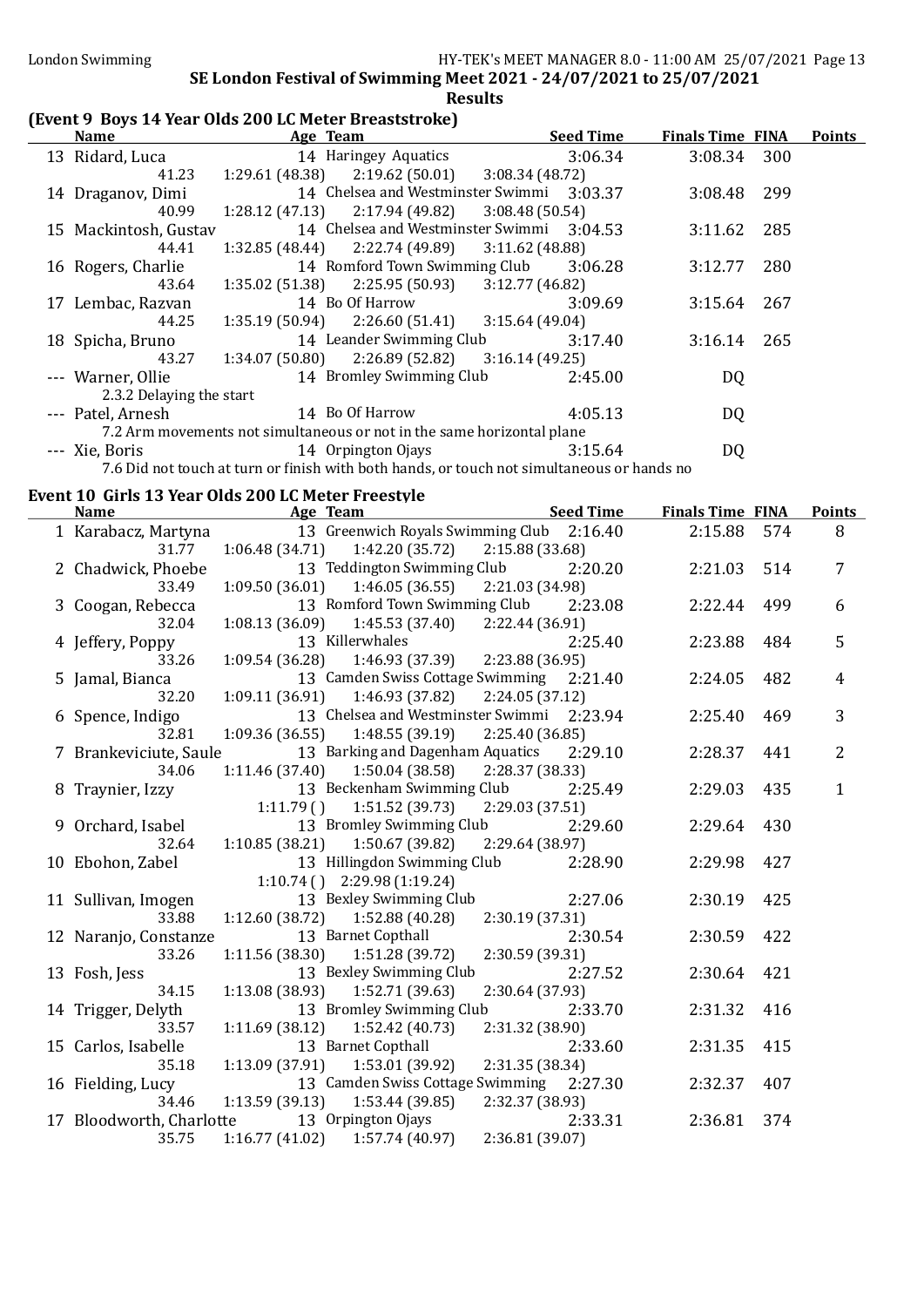| (Event 10 Girls 13 Year Olds 200 LC Meter Freestyle)<br><b>Name</b> |                 | Age Team                                           | <b>Seed Time</b>                          | <b>Finals Time FINA</b> |     | <b>Points</b>  |
|---------------------------------------------------------------------|-----------------|----------------------------------------------------|-------------------------------------------|-------------------------|-----|----------------|
| 18 Bonfiglio, Dahlia                                                |                 | 13 Chelsea and Westminster Swimmi                  | 2:34.38                                   | 2:38.11                 | 364 |                |
| 34.50                                                               | 1:13.82 (39.32) | 1:56.64(42.82)                                     | 2:38.11(41.47)                            |                         |     |                |
| 19 Salu, Pelumi                                                     |                 | 13 Newham & UEL Swimming Club                      | 2:26.72                                   | 2:40.69                 | 347 |                |
| 32.67                                                               | 1:12.81(40.14)  | 1:56.74(43.93)                                     | 2:40.69 (43.95)                           |                         |     |                |
| 20 Wavamuno, Chantelle                                              |                 | 13 London Borough of Hounslow SC                   | 2:36.26                                   | 2:41.08                 | 345 |                |
| 35.76                                                               | 1:15.58 (39.82) | 1:58.31(42.73)                                     | 2:41.08 (42.77)                           |                         |     |                |
| 21 Phillips, Emma                                                   |                 | 13 Kingston Royals Swimming Club                   | 3:04.20                                   | 3:00.40                 | 245 |                |
| 40.11                                                               | 1:23.90(43.79)  | 2:12.79 (48.89)                                    | 3:00.40(47.61)                            |                         |     |                |
| 22 Ayodele, Charis                                                  |                 | 13 Barking and Dagenham Aquatics                   | 2:54.90                                   | 3:03.50                 | 233 |                |
| 38.47                                                               |                 | 1:24.03 (45.56) 3:03.50 (1:39.47)                  |                                           |                         |     |                |
| 23 Errajhi-Fernandez, Hannah                                        |                 | 13 Kingston Royals Swimming Club                   | 3:49.90                                   | 3:03.97                 | 231 |                |
| 43.56                                                               | 1:29.95(46.39)  | 2:20.52(50.57)                                     | 3:03.97(43.45)                            |                         |     |                |
| 24 Masterson, Erin                                                  |                 | 13 Bo Of Harrow                                    | 3:30.63                                   | 3:05.48                 | 226 |                |
| 41.60                                                               | 1:29.17(47.57)  | 2:19.56 (50.39)                                    | 3:05.48 (45.92)                           |                         |     |                |
| --- Field, Charlotte                                                |                 | 13 Orpington Ojays                                 | 2:24.33                                   | DQ                      |     |                |
| 4.4 Start before starting signal                                    |                 |                                                    |                                           |                         |     |                |
| Event 10 Girls 14 Year Olds 200 LC Meter Freestyle                  |                 |                                                    |                                           |                         |     |                |
| <b>Name</b>                                                         |                 | Age Team                                           | <b>Seed Time</b>                          | <b>Finals Time FINA</b> |     | <b>Points</b>  |
| 1 Chadwick, Ellie                                                   |                 | 14 Barnet Copthall                                 | 2:10.36                                   | 2:15.62                 | 578 | 8              |
| 31.17                                                               | 1:05.73(34.56)  | 1:41.95 (36.22)                                    | 2:15.62(33.67)                            |                         |     |                |
| 2 Sanders, Annie                                                    |                 |                                                    | 14 Greenwich Royals Swimming Club 2:19.63 | 2:16.36                 | 568 | 7              |
| 30.55                                                               | 1:05.59(35.04)  | 1:41.63 (36.04)                                    | 2:16.36 (34.73)                           |                         |     |                |
| 3 Serafini, Emily                                                   |                 | 14 Bromley Swimming Club                           | 2:16.80                                   | 2:18.37                 | 544 | 6              |
| 31.31                                                               | 1:06.24(34.93)  | 1:42.59 (36.35)                                    | 2:18.37 (35.78)                           |                         |     |                |
| 4 Bunimovich, Victoria                                              |                 | 14 Chelsea and Westminster Swimmi                  | 2:19.62                                   | 2:22.01                 | 503 | 5              |
| 33.29                                                               | 1:08.87(35.58)  | 1:45.65 (36.78)                                    | 2:22.01 (36.36)                           |                         |     |                |
| 5 Murine, Monika                                                    |                 | 14 Barking and Dagenham Aquatics                   | 2:23.14                                   | 2:24.60                 | 476 | 4              |
| 32.51                                                               | 1:08.96(36.45)  | 1:46.65 (37.69)<br>14 Teddington Swimming Club     | 2:24.60 (37.95)<br>2:24.60                |                         | 462 | 3              |
| 6 Weaver, Poppy<br>33.02                                            | 1:10.36(37.34)  | 1:48.69 (38.33)                                    | 2:26.05 (37.36)                           | 2:26.05                 |     |                |
| 7 Gomez-Velasco, Bianca                                             |                 | 14 Haringey Aquatics                               | 2:21.57                                   | 2:26.22                 | 461 | $\overline{2}$ |
| 32.56                                                               | 1:08.74(36.18)  | 1:47.30 (38.56)                                    | 2:26.22 (38.92)                           |                         |     |                |
| 8 Down, Alexandra                                                   |                 | 14 Hounslow Jets                                   | 2:24.38                                   | 2:29.61                 | 430 | $\mathbf{1}$   |
| 33.61                                                               | 1:11.55(37.94)  | 1:51.22(39.67)                                     | 2:29.61 (38.39)                           |                         |     |                |
| 9 Visaria, Ruhi                                                     |                 | 14 Hillingdon Swimming Club                        | 2:35.80                                   | 2:29.68                 | 430 |                |
| 35.09                                                               |                 | $1:12.65(37.56)$ $1:50.97(38.32)$ $2:29.68(38.71)$ |                                           |                         |     |                |
| 10 Maslova, Arina                                                   |                 | 14 Wandsworth SC                                   | 2:33.30                                   | 2:32.21                 | 408 |                |
| 34.52                                                               | 1:13.26 (38.74) | 1:53.51 (40.25)                                    | 2:32.21 (38.70)                           |                         |     |                |
| 11 Fletcher, Lily                                                   |                 | 14 Hillingdon Swimming Club                        | 2:28.50                                   | 2:32.56                 | 406 |                |
| 34.09                                                               | 1:12.66 (38.57) | 1:53.73 (41.07)                                    | 2:32.56 (38.83)                           |                         |     |                |
| 12 Presland, Lauren                                                 |                 | 14 Bo Of Harrow                                    | 2:33.02                                   | 2:38.82                 | 359 |                |
| 34.93                                                               | 1:15.72 (40.79) | 1:57.16(41.44)                                     | 2:38.82 (41.66)                           |                         |     |                |
| 13 Patwa, Deeshaya                                                  |                 | 14 Bo Of Harrow                                    | 2:45.38                                   | 2:49.01                 | 298 |                |
| 35.91                                                               | 1:18.24(42.33)  | 2:03.45(45.21)                                     | 2:49.01 (45.56)                           |                         |     |                |
| 14 Elmarini, Jasmine                                                |                 |                                                    | 14 Chelsea and Westminster Swimmi 2:49.18 | 2:49.17                 | 297 |                |
| 36.62                                                               | 1:20.71 (44.09) | 2:06.66(45.95)                                     | 2:49.17 (42.51)                           |                         |     |                |
| 15 Martin, Faith                                                    |                 | 14 Hounslow Jets                                   | 2:37.40                                   | 2:51.10                 | 287 |                |
| 35.95                                                               | 1:17.94(41.99)  | 2:04.71 (46.77)                                    | 2:51.10 (46.39)                           |                         |     |                |
| 16 Owens, Poppy                                                     |                 | 14 London Borough of Hounslow SC                   | 2:42.51                                   | 2:53.11                 | 277 |                |
| 37.22                                                               | 1:21.64 (44.42) | 2:08.46 (46.82)                                    | 2:53.11 (44.65)                           |                         |     |                |
| 17 Shah, Mahi                                                       |                 | 14 Bo Of Harrow                                    | 2:55.05                                   | 2:53.47                 | 276 |                |
| 38.26                                                               | 1:22.55 (44.29) | 2:09.34 (46.79)                                    | 2:53.47 (44.13)                           |                         |     |                |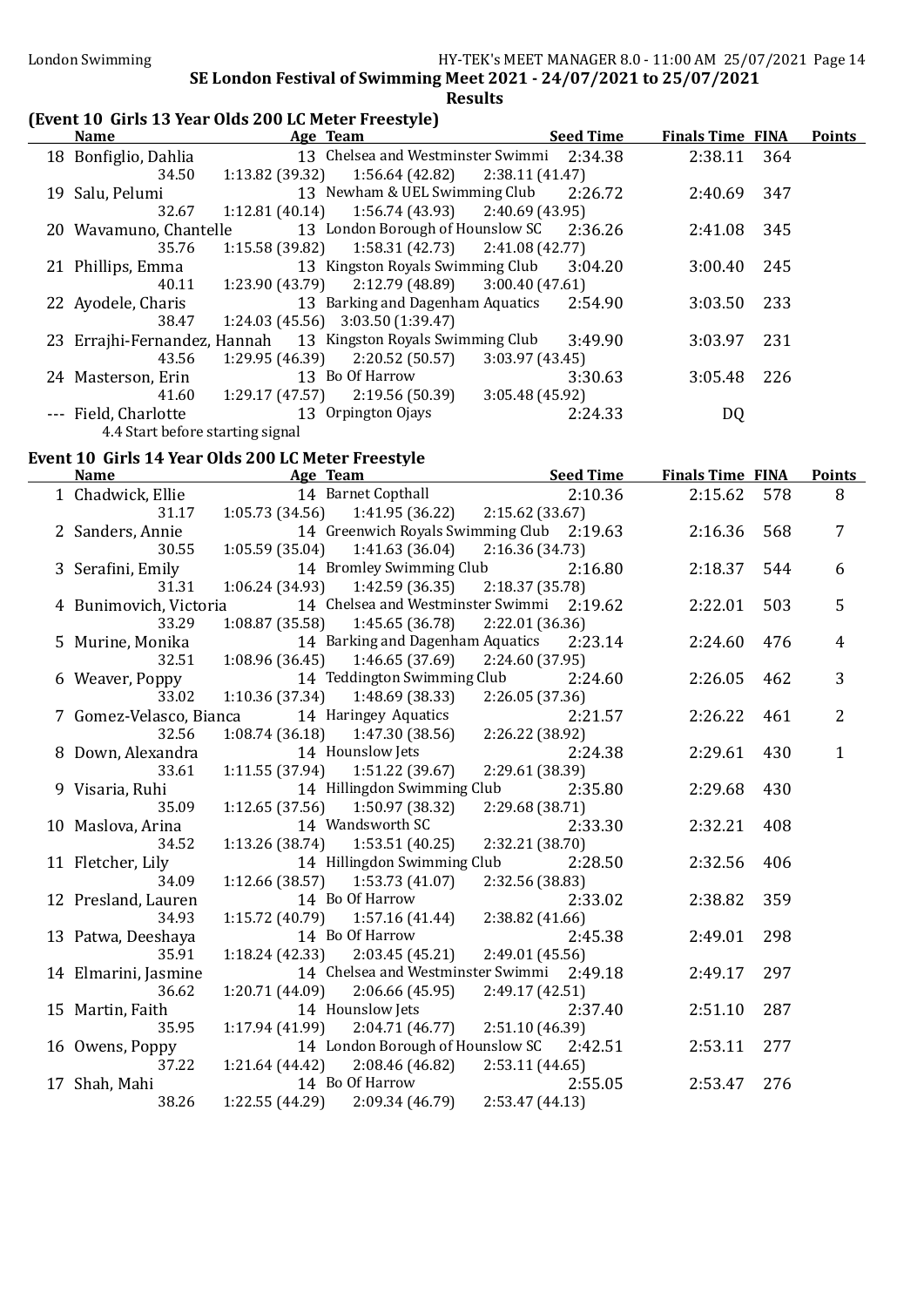### Event 11 Boys 13 Year Olds 100 LC Meter Backstroke

|   | <b>Name</b>                                |                 | Age Team                                             | <b>Seed Time</b> | <b>Finals Time FINA</b> |     | <b>Points</b> |
|---|--------------------------------------------|-----------------|------------------------------------------------------|------------------|-------------------------|-----|---------------|
|   | 1 Porter, Llewellyn                        |                 | 13 Camden Swiss Cottage Swimming                     | 1:08.30          | 1:07.44                 | 454 | 8             |
|   | 32.79                                      | 1:07.44(34.65)  |                                                      |                  |                         |     |               |
|   | 2 Chaudhury, Harry                         |                 | 13 Croydon Amphibians Swimming Cl                    | 1:07.60          | 1:07.69                 | 449 | 7             |
|   | 33.04<br>3 Hossain, Aman                   | 1:07.69 (34.65) | 13 Barking and Dagenham Aquatics                     | 1:11.00          | 1:11.42                 | 382 | 6             |
|   | 34.78                                      | 1:11.42 (36.64) |                                                      |                  |                         |     |               |
|   | 4 Antonelli, Matteo                        |                 | 13 Kingston Royals Swimming Club                     | 1:14.70          | 1:13.14                 | 356 | 5             |
|   | 35.73                                      | 1:13.14(37.41)  |                                                      |                  |                         |     |               |
|   | 5 Dolling, Josh                            |                 | 13 Croydon Amphibians Swimming Cl                    | 1:09.57          | 1:14.30                 | 339 | 4             |
|   | 35.71                                      | 1:14.30 (38.59) |                                                      |                  |                         |     |               |
|   | 6 Landeman, Sonny                          |                 | 13 Bromley Swimming Club                             | 1:14.90          | 1:14.45                 | 337 | 3             |
|   | 33.84                                      | 1:14.45(40.61)  |                                                      |                  |                         |     |               |
|   | 7 Roberts, Owen                            |                 | 13 Bo Of Harrow                                      | 1:11.18          | 1:14.47                 | 337 | 2             |
| 8 | 36.29<br>Kokkini, Harri                    | 1:14.47 (38.18) | 13 Beckenham Swimming Club                           | 1:16.00          | 1:16.04                 | 317 | $\mathbf{1}$  |
|   | 35.78                                      | 1:16.04(40.26)  |                                                      |                  |                         |     |               |
|   | 9 Williams, Asa                            |                 | 13 Anaconda Swimming Club                            | 1:13.22          | 1:17.41                 | 300 |               |
|   | 37.64                                      | 1:17.41 (39.77) |                                                      |                  |                         |     |               |
|   | 10 McLaren, Findlay                        |                 | 13 Romford Town Swimming Club                        | 1:18.86          | 1:17.90                 | 294 |               |
|   | 37.84                                      | 1:17.90(40.06)  |                                                      |                  |                         |     |               |
|   | 11 Handley, Oliver                         |                 | 13 Croydon Amphibians Swimming Cl                    | 1:18.50          | 1:18.72                 | 285 |               |
|   | 12 Dorey, Leo                              |                 | 13 Kingston Royals Swimming Club                     | 1:19.10          | 1:20.87                 | 263 |               |
|   | 38.15                                      | 1:20.87 (42.72) |                                                      |                  |                         |     |               |
|   | 13 Tonu, Daniel                            |                 | 13 Barking and Dagenham Aquatics                     | 1:18.40          | 1:21.28                 | 259 |               |
|   | 38.93                                      | 1:21.28(42.35)  | 13 Erith and District SC                             | 1:20.13          | 1:21.87                 | 254 |               |
|   | 14 Kinsambwe, Joshua<br>39.73              | 1:21.87 (42.14) |                                                      |                  |                         |     |               |
|   | 15 Roberts, Thomas                         |                 | 13 Hackney Aquatics Club                             | 1:19.90          | 1:22.55                 | 247 |               |
|   | 39.33                                      | 1:22.55 (43.22) |                                                      |                  |                         |     |               |
|   | 16 Mihali, Patrick                         |                 | 13 Bo Of Harrow                                      | 1:26.25          | 1:23.54                 | 239 |               |
|   | 40.15                                      | 1:23.54 (43.39) |                                                      |                  |                         |     |               |
|   | 17 Van Der Merwe, Jason                    |                 | 13 Barking and Dagenham Aquatics                     | 1:21.10          | 1:23.64                 | 238 |               |
|   | 40.65                                      | 1:23.64 (42.99) |                                                      |                  |                         |     |               |
|   | 18 Hitchcock, Malachy                      | 1:23.78 (43.03) | 13 Camden Swiss Cottage Swimming                     | 1:17.10          | 1:23.78                 | 237 |               |
|   | 40.75<br>19 Dunsmore, Alex                 |                 | 13 Erith and District SC                             | 1:20.80          | 1:24.40                 | 231 |               |
|   | 41.00                                      | 1:24.40 (43.40) |                                                      |                  |                         |     |               |
|   | 20 Ali, Ateeb                              |                 | 13 Barking and Dagenham Aquatics                     | 1:16.50          | 1:24.88                 | 227 |               |
|   | 40.67                                      | 1:24.88 (44.21) |                                                      |                  |                         |     |               |
|   | 21 Chana, Dhan                             |                 | 13 Hillingdon Swimming Club                          | 1:24.20          | 1:25.97                 | 219 |               |
|   | 42.54                                      | 1:25.97 (43.43) |                                                      |                  |                         |     |               |
|   | 22 Gettens, Nick                           |                 | 13 Hillingdon Swimming Club                          | 1:25.40          | 1:27.13                 | 210 |               |
|   | 41.97                                      | 1:27.13(45.16)  |                                                      |                  |                         |     |               |
|   | 23 Daneshvar, Nima                         |                 | 13 Wandsworth SC<br>13 Kingston Royals Swimming Club | 1:22.90          | 1:28.58<br>1:30.33      | 200 |               |
|   | 24 Nguyen, Duy<br>42.61                    | 1:30.33 (47.72) |                                                      | 1:14.30          |                         | 189 |               |
|   | 25 Wardell, Tommy                          |                 | 13 Kingston Royals Swimming Club                     | 1:39.10          | 1:34.44                 | 165 |               |
|   | 42.29                                      | 1:34.44 (52.15) |                                                      |                  |                         |     |               |
|   | 26 Pike, Thomas                            |                 | 13 Leander Swimming Club                             | 1:31.30          | 1:37.01                 | 152 |               |
|   | 45.30                                      | 1:37.01 (51.71) |                                                      |                  |                         |     |               |
|   | Robinson, Jack                             |                 | 13 Kingston Royals Swimming Club                     | 1:09.40          | DQ                      |     |               |
|   | 4.4 Start before starting signal           |                 |                                                      |                  |                         |     |               |
|   | Das, Arun<br>6.5 Not on the back at finish |                 | 13 Chelsea and Westminster Swimmi                    | 1:36.49          | DQ                      |     |               |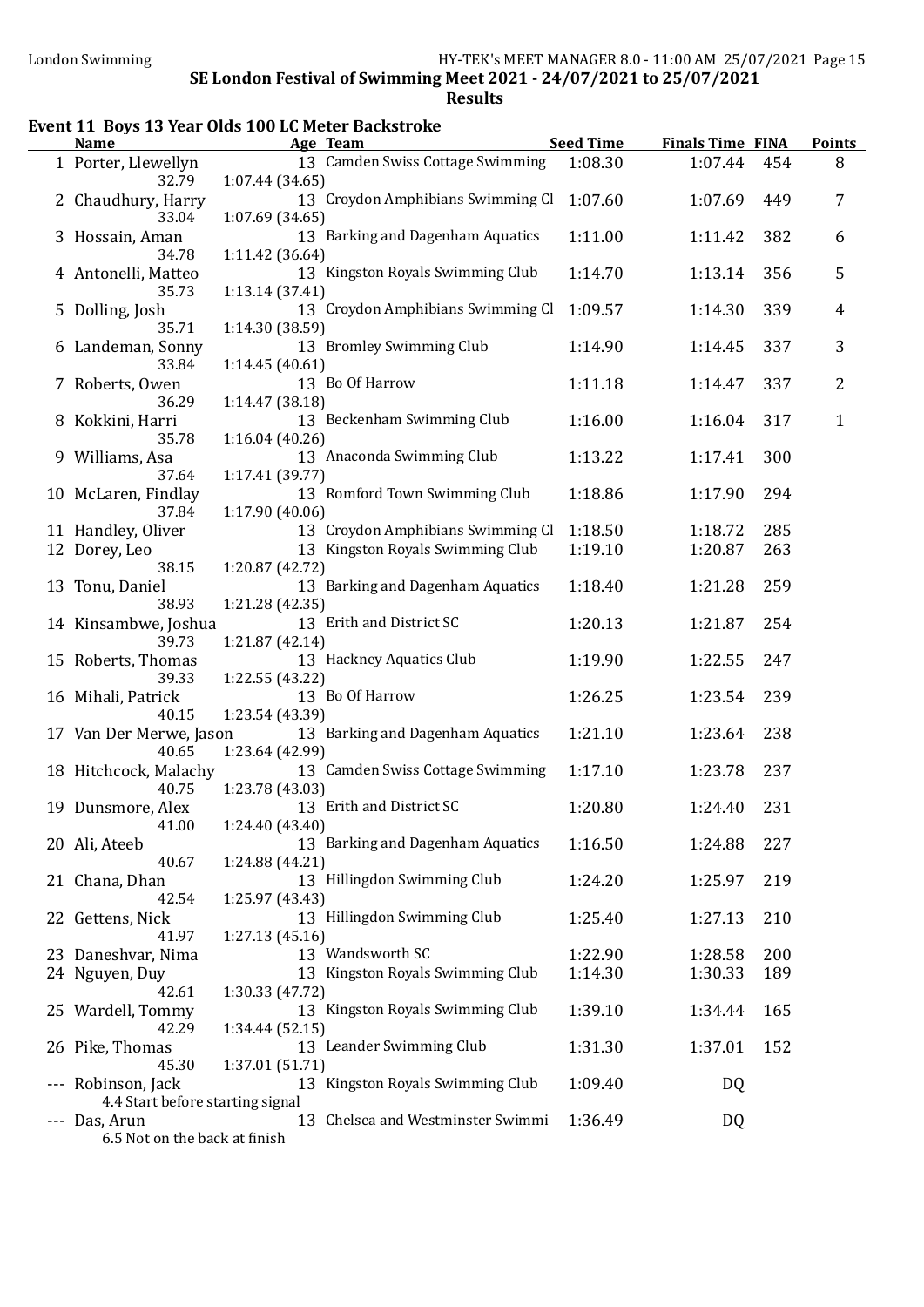$\overline{a}$ 

 $\overline{a}$ 

### SE London Festival of Swimming Meet 2021 - 24/07/2021 to 25/07/2021 Results

### Event 11 Boys 14 Year Olds 100 LC Meter Backstroke

| <b>Name</b>                                        | <b>Example 2</b> Age Team                                                                         | <b>Seed Time</b>   | <b>Finals Time FINA</b> |            | <b>Points</b>  |
|----------------------------------------------------|---------------------------------------------------------------------------------------------------|--------------------|-------------------------|------------|----------------|
| 1 Mahmood, Raheel<br>32.22                         | 14 Romford Town Swimming Club<br>1:05.29 (33.07)                                                  | 1:07.58            | 1:05.29                 | 500        | 8              |
| 2 Adams, Josef<br>32.39                            | 14 Natare West London<br>1:07.56(35.17)                                                           | 1:08.52            | 1:07.56                 | 452        | 7              |
| 3 Norman, Henry<br>32.92                           | 14 Saxon Crown (Lewisham)<br>1:07.83 (34.91)                                                      | 1:06.00            | 1:07.83                 | 446        | 6              |
| 4 Opimo-Fisher, David<br>33.13                     | 14 Hillingdon Swimming Club<br>1:08.32 (35.19)                                                    | 1:07.20            | 1:08.32                 | 437        | 5              |
| 5 Malcev, Lucas<br>33.21                           | 14 Hackney Aquatics Club<br>1:08.36(35.15)                                                        | 1:07.80            | 1:08.36                 | 436        | $\overline{4}$ |
| 6 Flynn, Thomas<br>33.85                           | 14 Barnet Copthall<br>1:09.35(35.50)                                                              | 1:04.74            | 1:09.35                 | 417        | 3              |
| 7 Chittock, Thomas<br>33.75                        | 14 Borough of Waltham Forest Gato<br>1:09.84 (36.09)                                              | 1:13.60            | 1:09.84                 | 409        | $\overline{2}$ |
| 8 Hawkins, Tom<br>35.13                            | 14 Bexley Swimming Club<br>1:11.37 (36.24)                                                        | 1:10.39            | 1:11.37                 | 383        | $\mathbf{1}$   |
| 9 Montanari Brown, Francis<br>34.11                | 14 Greenwich Royals Swimming Club<br>1:11.45 (37.34)                                              | 1:09.50            | 1:11.45                 | 382        |                |
| 10 Barrot, Gabriel<br>35.18                        | 14 Camden Swiss Cottage Swimming<br>1:12.03(36.85)                                                | 1:10.30            | 1:12.03                 | 372        |                |
| 11 Benidir, Sami<br>35.22                          | 14 Newham & UEL Swimming Club<br>1:12.48 (37.26)                                                  | 1:12.68            | 1:12.48                 | 366        |                |
| 12 Holder, Jakob<br>35.24                          | 14 Teddington Swimming Club<br>1:13.28 (38.04)<br>14 Kingston Royals Swimming Club                | 1:11.30            | 1:13.28                 | 354<br>342 |                |
| 13 Buchbinder, Jonas<br>35.49<br>14 Gilham, Finley | 1:14.11 (38.62)<br>14 Bexley Swimming Club                                                        | 1:13.80<br>1:11.30 | 1:14.11<br>1:14.51      | 336        |                |
| 36.20<br>15 Barrett, Tom                           | 1:14.51 (38.31)<br>14 Orpington Ojays                                                             | 1:14.99            | 1:14.82                 | 332        |                |
| 36.30<br>16 Turner, Patrick                        | 1:14.82 (38.52)<br>14 Croydon Amphibians Swimming Cl 1:11.60                                      |                    | 1:15.64                 | 322        |                |
| 36.37<br>17 Ojukwu, Tyrone                         | 1:15.64 (39.27)<br>14 Barking and Dagenham Aquatics                                               | 1:17.50            | 1:15.86                 | 319        |                |
| 18 Lawrie, Alexander                               | 14 Leander Swimming Club                                                                          | 1:12.90            | 1:15.97                 | 317        |                |
| 19 Dubey, Akash<br>36.88                           | 14 Hillingdon Swimming Club<br>1:18.05(41.17)                                                     | 1:15.30            | 1:18.05                 | 293        |                |
| 38.48                                              | 20 Mackintosh, Gustav 14 Chelsea and Westminster Swimmi 1:20.71<br>1:18.39 (39.91)                |                    | 1:18.39                 | 289        |                |
| 21 Nnaji, Angelo<br>39.31                          | 14 Hillingdon Swimming Club<br>1:19.65(40.34)                                                     | 1:16.50            | 1:19.65                 | 275        |                |
| 22 Sethi, Sanchit<br>38.51                         | 14 Bo Of Harrow<br>1:19.71 (41.20)                                                                | 1:22.31            | 1:19.71                 | 275        |                |
| 23 Wilkes, Lee<br>37.95                            | 14 Hillingdon Swimming Club<br>1:20.35(42.40)                                                     | 1:18.70            | 1:20.35                 | 268        |                |
| 24 Bowley, Harry<br>41.96                          | 14 Hillingdon Swimming Club<br>1:24.65(42.69)                                                     | 1:26.90            | 1:24.65                 | 229        |                |
| 25 Spicha, Bruno<br>41.56                          | 14 Leander Swimming Club<br>1:26.40 (44.84)                                                       | 1:24.00            | 1:26.40                 | 216        |                |
| --- Zare, Arash                                    | 14 Barking and Dagenham Aquatics<br>6.2 Left position on the back (other than to initiate a turn) | 1:17.80            | DQ                      |            |                |
| <b>Name</b>                                        | Event 12 Girls 13 Year Olds 400 LC Meter Freestyle<br>Age Team                                    | <b>Seed Time</b>   | <b>Finals Time FINA</b> |            | <b>Points</b>  |
|                                                    | 13 Greenwich Royals Swimming Club 4:45.40                                                         |                    |                         |            |                |
| 1 Karabacz, Martyna<br>32.41                       | $1:08.75(36.34)$ $1:46.00(37.25)$ $2:22.92(36.92)$                                                |                    | 4:48.06                 | 553        | 8              |

3:00.47 (37.55) 3:36.95 (36.48) 4:13.85 (36.90) 4:48.06 (34.21)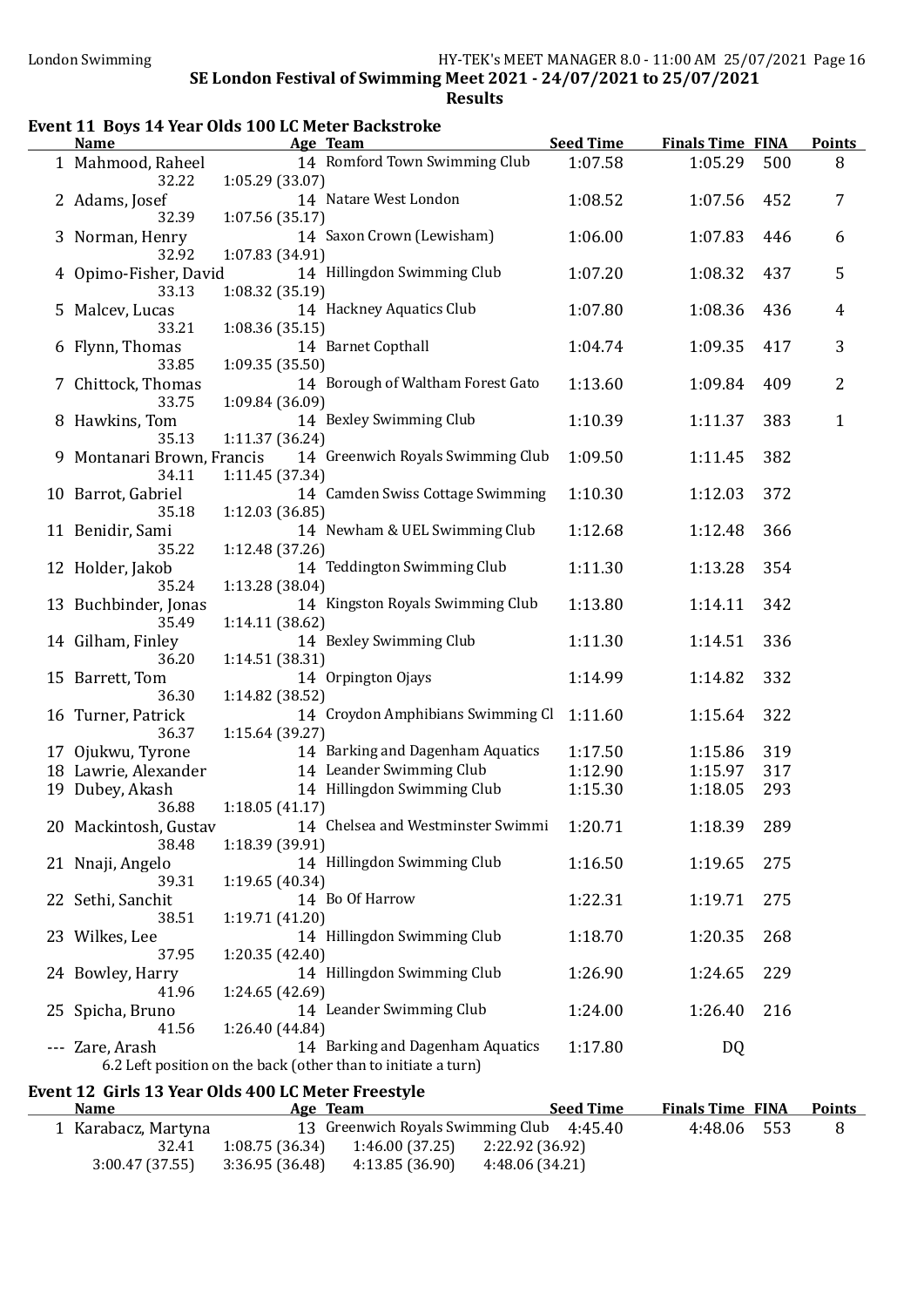### (Event 12 Girls 13 Year Olds 400 LC Meter Freestyle)

| <b>Name</b>                      |                 | Age Team                                  |                 | <b>Seed Time</b> | <b>Finals Time FINA</b> |     | <b>Points</b>  |
|----------------------------------|-----------------|-------------------------------------------|-----------------|------------------|-------------------------|-----|----------------|
| 2 Chadwick, Phoebe               |                 | 13 Teddington Swimming Club               |                 | 4:52.20          | 4:57.48                 | 502 | 7              |
| 34.54                            | 1:12.39(37.85)  | 1:51.42(39.03)                            | 2:29.69 (38.27) |                  |                         |     |                |
| 3:08.11(38.42)                   | 3:45.90 (37.79) | 4:23.14 (37.24)                           | 4:57.48 (34.34) |                  |                         |     |                |
| 3 Coogan, Rebecca                |                 | 13 Romford Town Swimming Club             |                 | 4:58.44          | 4:58.26                 | 498 | 6              |
| 33.74                            | 1:10.57(36.83)  | 1:49.02 (38.45)                           | 2:27.67 (38.65) |                  |                         |     |                |
| 3:06.29 (38.62)                  | 3:44.51(38.22)  | 4:22.66 (38.15)                           | 4:58.26 (35.60) |                  |                         |     |                |
| 4 Jeffery, Poppy                 |                 | 13 Killerwhales                           |                 | 5:02.90          | 5:04.57                 | 467 | 5              |
| 34.23                            | 1:11.94(37.71)  | 1:50.33 (38.39)                           | 2:29.56 (39.23) |                  |                         |     |                |
| 3:08.72 (39.16)                  | 3:48.07(39.35)  | 4:26.76 (38.69)                           | 5:04.57 (37.81) |                  |                         |     |                |
| 5 Spence, Indigo                 |                 | 13 Chelsea and Westminster Swimmi 5:10.61 |                 |                  | 5:08.42                 | 450 | 4              |
| 36.16                            | 1:15.37 (39.21) | 1:55.91 (40.54)                           | 2:35.85 (39.94) |                  |                         |     |                |
| 3:15.60(39.75)                   | 3:54.23(38.63)  | 4:31.98 (37.75)                           | 5:08.42 (36.44) |                  |                         |     |                |
| 6 Traynier, Izzy                 |                 | 13 Beckenham Swimming Club                |                 | 4:57.74          | 5:10.71                 | 440 | 3              |
| 34.07                            | 1:11.95 (37.88) | 1:51.73 (39.78)                           | 2:32.26 (40.53) |                  |                         |     |                |
| 3:12.40(40.14)                   | 3:53.26 (40.86) | 4:33.42(40.16)                            | 5:10.71 (37.29) |                  |                         |     |                |
| 7 Fielding, Lucy                 |                 | 13 Camden Swiss Cottage Swimming 5:08.90  |                 |                  | 5:12.35                 | 433 | $\overline{2}$ |
| 36.28                            | 1:15.62 (39.34) | 1:55.89(40.27)                            | 2:35.72 (39.83) |                  |                         |     |                |
| 3:16.22(40.50)                   | 3:55.30 (39.08) | 4:34.15(38.85)                            | 5:12.35 (38.20) |                  |                         |     |                |
| 8 Fosh, Jess                     |                 | 13 Bexley Swimming Club                   |                 | 5:16.14          | 5:17.08                 | 414 | $\mathbf{1}$   |
| 35.80                            | 1:16.23(40.43)  | 1:56.43(40.20)                            | 2:37.01 (40.58) |                  |                         |     |                |
| 3:17.52 (40.51)                  | 3:58.38(40.86)  | 4:39.03(40.65)                            | 5:17.08 (38.05) |                  |                         |     |                |
| 9 Naranjo, Constanze             |                 | 13 Barnet Copthall                        |                 | 5:20.43          | 5:23.13                 | 391 |                |
| 35.07                            | 1:15.22(40.15)  | 1:56.16(40.94)                            | 2:37.24 (41.08) |                  |                         |     |                |
| 3:19.37(42.13)                   | 4:01.49(42.12)  | 4:42.94 (41.45)                           | 5:23.13(40.19)  |                  |                         |     |                |
| 10 Wagjiani, Ayla                |                 | 13 Hillingdon Swimming Club               |                 | 5:14.10          | 5:25.61                 | 382 |                |
| 36.75                            | 1:16.50(39.75)  | 1:57.45(40.95)                            | 2:39.14 (41.69) |                  |                         |     |                |
| 3:20.80 (41.66)                  | 4:02.87(42.07)  | 4:44.41 (41.54)                           | 5:25.61(41.20)  |                  |                         |     |                |
| 11 Ebohon, Zabel                 |                 | 13 Hillingdon Swimming Club               |                 | 5:22.00          | 5:27.32                 | 377 |                |
|                                  | 1:16.98()       |                                           | 2:41.48()       |                  |                         |     |                |
|                                  | 4:06.62()       | 4:48.50 (41.88)                           | 5:27.32 (38.82) |                  |                         |     |                |
| 12 Salu, Pelumi                  |                 | 13 Newham & UEL Swimming Club             |                 | 5:14.41          | 5:44.81                 | 322 |                |
| 36.39                            | 1:18.14(41.75)  | 2:02.29 (44.15)                           | 2:47.99 (45.70) |                  |                         |     |                |
| 3:32.70 (44.71)                  | 4:18.85(46.15)  | 5:02.75(43.90)                            | 5:44.81 (42.06) |                  |                         |     |                |
| 13 Wavamuno, Chantelle           |                 | 13 London Borough of Hounslow SC          |                 | 5:27.19          | 5:45.62                 | 320 |                |
| 37.76                            | 1:19.03(41.27)  | 2:03.96 (44.93)                           | 2:47.54 (43.58) |                  |                         |     |                |
| 3:33.07 (45.53)                  | 4:18.53(45.46)  | 5:03.17(44.64)                            | 5:45.62 (42.45) |                  |                         |     |                |
| --- Carlos, Isabelle             |                 | 13 Barnet Copthall                        |                 | 5:21.30          | DQ                      |     |                |
| 4.4 Start before starting signal |                 |                                           |                 |                  |                         |     |                |

### Event 12 Girls 14 Year Olds 400 LC Meter Freestyle

 $\overline{\phantom{0}}$ 

| <b>Name</b>             | Age Team        |                             | <b>Seed Time</b>                          | <b>Finals Time FINA</b> |     | <b>Points</b> |
|-------------------------|-----------------|-----------------------------|-------------------------------------------|-------------------------|-----|---------------|
| 1 Bunimovich, Victoria  |                 |                             | 14 Chelsea and Westminster Swimmi 4:48.41 | 4:58.99                 | 494 | 8             |
| 33.57                   | 1:10.17(36.60)  | 1:48.27(38.10)              | 2:26.58(38.31)                            |                         |     |               |
| 3:05.56 (38.98)         | 3:43.75(38.19)  | 4:22.18(38.43)              | 4:58.99 (36.81)                           |                         |     |               |
| 2 Serafini, Emily       |                 | 14 Bromley Swimming Club    | 4:58.66                                   | 5:02.20                 | 479 | 7             |
| 33.29                   | 1:11.11(37.82)  | 1:49.94 (38.83)             | 2:29.11 (39.17)                           |                         |     |               |
| 3:08.62(39.51)          | 3:48.53(39.91)  | 4:27.77 (39.24)             | 5:02.20 (34.43)                           |                         |     |               |
| 3 Down, Alexandra       |                 | 14 Hounslow Jets            | 5:05.37                                   | 5:05.39                 | 464 | 6             |
| 34.61                   | 1:13.09(38.48)  | 1:51.97 (38.88)             | 2:31.37 (39.40)                           |                         |     |               |
| 3:10.15(38.78)          | 3:50.25(40.10)  | 4:28.62 (38.37)             | 5:05.39 (36.77)                           |                         |     |               |
| 4 Gomez-Velasco, Bianca |                 | 14 Haringey Aquatics        | 5:02.95                                   | 5:05.98                 | 461 | 5             |
| 34.22                   | 1:12.32(38.10)  | 1:50.64(38.32)              | 2:30.11(39.47)                            |                         |     |               |
| 3:09.26(39.15)          | 3:49.27 (40.01) | 4:28.95 (39.68)             | 5:05.98 (37.03)                           |                         |     |               |
| 5 Visaria, Ruhi         |                 | 14 Hillingdon Swimming Club | 5:20.50                                   | 5:12.65                 | 432 | 4             |
| 36.90                   | 1:16.70(39.80)  | 1:55.56(38.86)              | 2:35.38 (39.82)                           |                         |     |               |
| 3:14.86 (39.48)         | 3:54.97(40.11)  | 4:34.22(39.25)              | 5:12.65(38.43)                            |                         |     |               |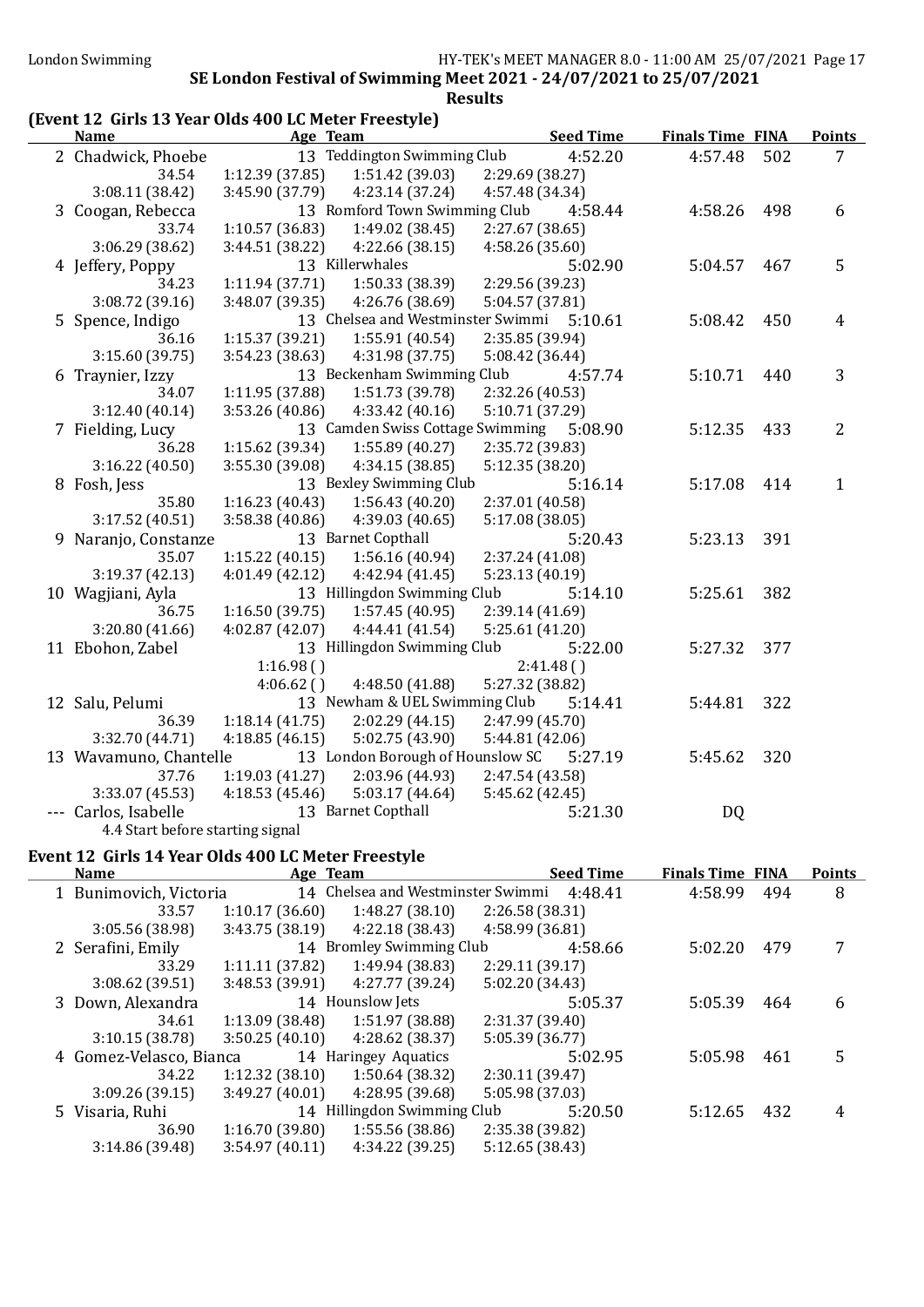### (Event 12 Girls 14 Year Olds 400 LC Meter Freestyle)

| <b>Name</b>          | Age Team       |                                   | <b>Seed Time</b> | <b>Finals Time FINA</b> |     | <b>Points</b> |
|----------------------|----------------|-----------------------------------|------------------|-------------------------|-----|---------------|
| 6 Atkinson, Emily    |                | 14 Bexley Swimming Club           | 5:03.79          | 5:14.90                 | 423 | 3             |
| 33.92                | 1:11.85(37.93) | 1:51.00(39.15)                    | 2:31.16(40.16)   |                         |     |               |
| 3:11.42(40.26)       | 3:52.82(41.40) | 4:33.89(41.07)                    | 5:14.90 (41.01)  |                         |     |               |
| 7 Enright, Holly     |                | 14 Hillingdon Swimming Club       | 5:16.00          | 5:15.56                 | 420 | 2             |
| 35.22                | 1:15.00(39.78) | 1:55.40(40.40)                    | 2:35.98 (40.58)  |                         |     |               |
| 3:16.23(40.25)       | 3:57.07(40.84) | 4:36.78 (39.71)                   | 5:15.56 (38.78)  |                         |     |               |
| 8 Fletcher, Lily     |                | 14 Hillingdon Swimming Club       | 5:15.80          | 5:16.47                 | 417 |               |
| 36.32                | 1:17.24(40.92) | 1:56.14(38.90)                    | 2:36.98 (40.84)  |                         |     |               |
| 3:16.99(40.01)       | 3:57.97(40.98) | 4:38.28(40.31)                    | 5:16.47(38.19)   |                         |     |               |
| 9 Rogers, Anabel     |                | 14 Teddington Swimming Club       | 5:07.20          | 5:19.26                 | 406 |               |
| 34.82                | 1:13.32(38.50) | 1:54.45(41.13)                    | 2:35.16(40.71)   |                         |     |               |
| 3:16.69(41.53)       | 3:58.12(41.43) | 4:39.78 (41.66)                   | 5:19.26 (39.48)  |                         |     |               |
| 10 Elmarini, Jasmine |                | 14 Chelsea and Westminster Swimmi | 6:00.18          | 5:59.54                 | 284 |               |
| 38.24                | 1:21.79(43.55) | 2:07.63(45.84)                    | 2:54.02 (46.39)  |                         |     |               |
| 3:41.14(47.12)       | 4:28.04(46.90) | 5:15.36(47.32)                    | 5:59.54(44.18)   |                         |     |               |

### Event 13 Boys 13 Year Olds 400 LC Meter IM

| <b>Name</b>            | Age Team        |                                  |                 | <b>Seed Time</b> | <b>Finals Time FINA</b> |     | <b>Points</b> |
|------------------------|-----------------|----------------------------------|-----------------|------------------|-------------------------|-----|---------------|
| 1 Porter, Llewellyn    |                 | 13 Camden Swiss Cottage Swimming |                 | 5:12.30          | 5:07.15                 | 500 | 8             |
| 31.34                  | 1:06.37(35.03)  | 1:48.46 (42.09)                  | 2:28.62(40.16)  |                  |                         |     |               |
| 3:14.67(46.05)         | 4:00.89(46.22)  | 4:35.17 (34.28)                  | 5:07.15 (31.98) |                  |                         |     |               |
| 2 Van Der Merwe, Jason |                 | 13 Barking and Dagenham Aquatics |                 | 5:51.00          | 5:46.27                 | 349 |               |
| 36.48                  | 1:18.45(41.97)  | 2:06.17(47.72)                   | 2:49.70 (43.53) |                  |                         |     |               |
| 3:41.96 (52.26)        | 4:33.34(51.38)  | 5:10.68(37.34)                   | 5:46.27 (35.59) |                  |                         |     |               |
| 3 Beran, Crosby        |                 | 13 Hillingdon Swimming Club      |                 | 5:57.20          | 5:53.71                 | 327 | 6             |
| 38.08                  | 1:23.67 (45.59) | 2:09.55(45.88)                   | 2:55.14(45.59)  |                  |                         |     |               |
| 3:43.58(48.44)         | 4:32.05(48.47)  | 5:53.71 (1:21.66)                |                 |                  |                         |     |               |
| 4 Jennings, Joe        |                 | 13 Leander Swimming Club         |                 | 6:00.10          | 6:01.85                 | 306 | 5             |
| 38.06                  | 1:25.08(47.02)  | 2:12.57(47.49)                   | 2:59.17(46.60)  |                  |                         |     |               |
| 3:51.17(52.00)         | 4:42.20(51.03)  | 5:24.51(42.31)                   | 6:01.85(37.34)  |                  |                         |     |               |
| 5 Flood, Ryan          |                 | 13 Leander Swimming Club         |                 | 6:04.20          | 6:10.98                 | 283 | 4             |
| 40.31                  | 1:28.98(48.67)  | 2:18.32(49.34)                   | 3:06.03(47.71)  |                  |                         |     |               |
|                        | 4:45.78()       | 5:31.26 (45.48)                  | 6:10.98(39.72)  |                  |                         |     |               |
| --- Lessard, Gael      |                 | 13 Hackney Aquatics Club         |                 | 6:02.90          | DQ                      |     |               |
|                        |                 |                                  |                 |                  |                         |     |               |

4.4 Start before starting signal - misc

#### Event 13 Boys 14 Year Olds 400 LC Meter IM

| <b>Name</b>           | Age Team        |                                  |                 | <b>Seed Time</b> | <b>Finals Time FINA</b> |     | <b>Points</b> |
|-----------------------|-----------------|----------------------------------|-----------------|------------------|-------------------------|-----|---------------|
| 1 Mahmood, Raheel     |                 | 14 Romford Town Swimming Club    |                 | 4:55.81          | 4:56.38                 | 556 | 8             |
| 31.22                 | 1:04.45(33.23)  | 1:43.43 (38.98)                  | 2:21.42 (37.99) |                  |                         |     |               |
|                       | 3:48.68()       | 4:23.43 (34.75)                  | 4:56.38 (32.95) |                  |                         |     |               |
| 2 Cinpoes, Pip        |                 | 14 Kingston Royals Swimming Club |                 | 5:03.60          | 5:09.79                 | 487 |               |
| 31.72                 | 1:10.01(38.29)  | 1:50.47 (40.46)                  | 2:30.87(40.40)  |                  |                         |     |               |
| 3:15.98(45.11)        | 4:02.17(46.19)  | 4:36.83(34.66)                   | 5:09.79 (32.96) |                  |                         |     |               |
| 3 Norman, Henry       |                 | 14 Saxon Crown (Lewisham)        |                 | 5:06.79          | 5:18.54                 | 448 | 6             |
| 31.27                 | 1:09.04(37.77)  | 1:49.42(40.38)                   | 2:29.10 (39.68) |                  |                         |     |               |
| 3:16.27(47.17)        | 4:03.20 (46.93) | 4:41.66(38.46)                   | 5:18.54(36.88)  |                  |                         |     |               |
| 4 Opimo-Fisher, David |                 | 14 Hillingdon Swimming Club      |                 | 5:16.70          | 5:22.31                 | 433 | 5             |
| 35.98                 | 1:19.76 (43.78) | 2:00.82(41.06)                   | 2:40.82(40.00)  |                  |                         |     |               |
| 3:25.74 (44.92)       | 4:10.64 (44.90) | 4:47.44 (36.80)                  | 5:22.31 (34.87) |                  |                         |     |               |
| 5 Lawrie, Alexander   |                 | 14 Leander Swimming Club         |                 | 5:29.60          | 5:33.34                 | 391 | 4             |
| 35.00                 | 1:11.80(36.80)  | 1:57.87(46.07)                   | 2:42.01(44.14)  |                  |                         |     |               |
|                       | 4:19.86()       | 5:33.34(1:13.48)                 |                 |                  |                         |     |               |
| 6 Cleaver, Luke       |                 | 14 Bromley Swimming Club         |                 | 5:51.29          | 5:37.54                 | 376 | 3             |
| 35.81                 | 1:19.40(43.59)  | 2:03.89 (44.49)                  | 2:47.99(44.10)  |                  |                         |     |               |
| 3:34.14(46.15)        | 4:22.75(48.61)  | 5:00.59(37.84)                   | 5:37.54 (36.95) |                  |                         |     |               |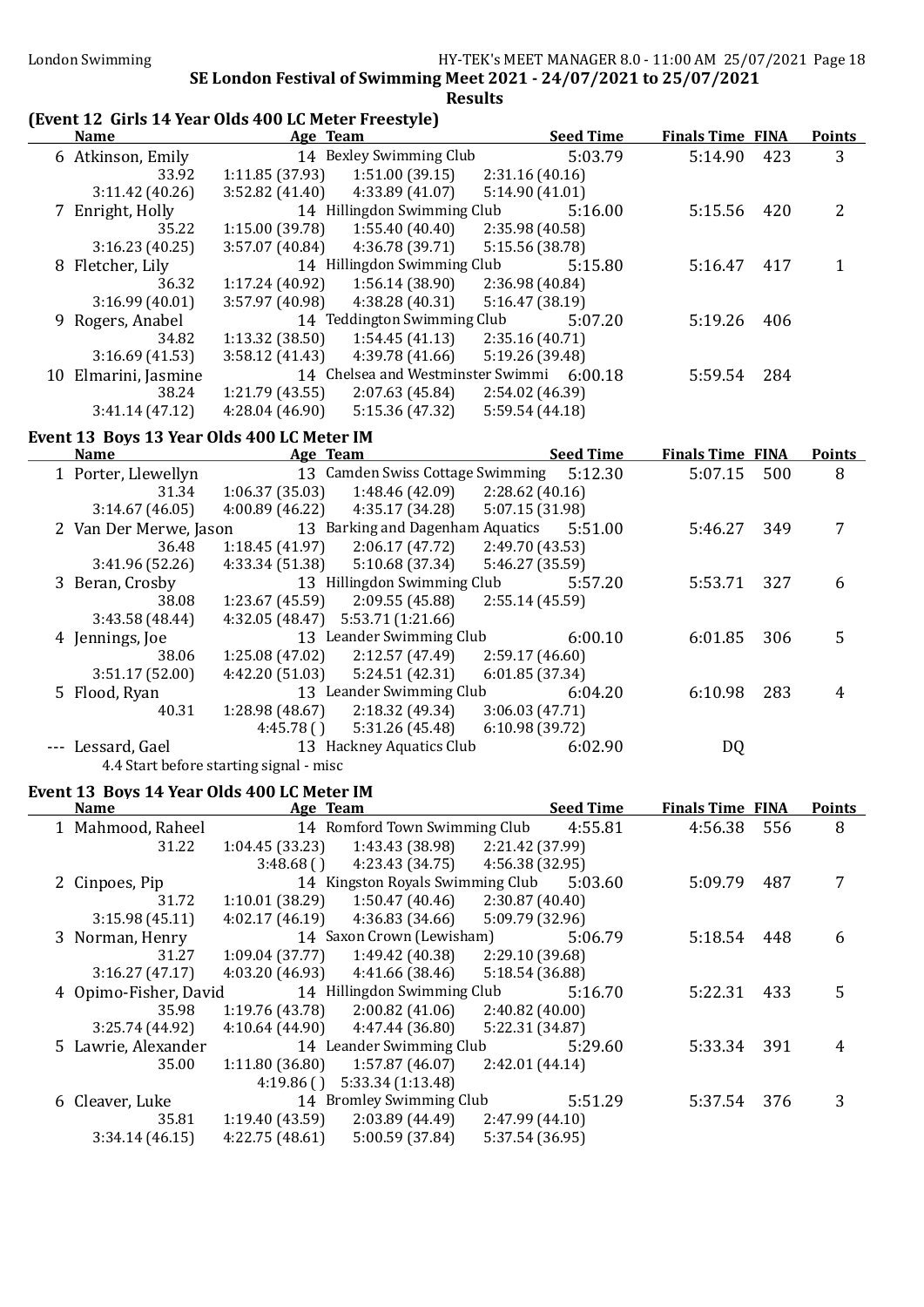### (Event 13 Boys 14 Year Olds 400 LC Meter IM)

| <u>Name</u>                                                                                                                                                                                                                                                                                                                                                                                                                                                                                | Age Team        |                                           |                 | <b>Seed Time</b> | <b>Finals Time FINA</b> |     | <b>Points</b> |
|--------------------------------------------------------------------------------------------------------------------------------------------------------------------------------------------------------------------------------------------------------------------------------------------------------------------------------------------------------------------------------------------------------------------------------------------------------------------------------------------|-----------------|-------------------------------------------|-----------------|------------------|-------------------------|-----|---------------|
|                                                                                                                                                                                                                                                                                                                                                                                                                                                                                            |                 | 14 Newham & UEL Swimming Club             |                 |                  |                         |     |               |
| 7 Benidir, Sami                                                                                                                                                                                                                                                                                                                                                                                                                                                                            |                 |                                           |                 | 5:49.80          | 5:39.27                 | 371 | 2             |
| 34.66                                                                                                                                                                                                                                                                                                                                                                                                                                                                                      | 1:16.39(41.73)  | 2:00.12(43.73)                            | 2:42.84 (42.72) |                  |                         |     |               |
| 3:33.13 (50.29)                                                                                                                                                                                                                                                                                                                                                                                                                                                                            | 4:24.05(50.92)  | 5:02.60(38.55)                            | 5:39.27 (36.67) |                  |                         |     |               |
| 8 Drumond, Jaiden                                                                                                                                                                                                                                                                                                                                                                                                                                                                          |                 | 14 Newham & UEL Swimming Club             |                 | 5:54.30          | 5:46.76                 | 347 | 1             |
| 36.64                                                                                                                                                                                                                                                                                                                                                                                                                                                                                      | 1:18.95 (42.31) | 2:06.05(47.10)                            | 2:51.75 (45.70) |                  |                         |     |               |
| 3:41.99 (50.24)                                                                                                                                                                                                                                                                                                                                                                                                                                                                            | 4:32.88 (50.89) | 5:11.07(38.19)                            | 5:46.76 (35.69) |                  |                         |     |               |
| 9 Ridard, Luca                                                                                                                                                                                                                                                                                                                                                                                                                                                                             |                 | 14 Haringey Aquatics                      |                 | 5:50.70          | 5:48.99                 | 341 |               |
| 36.92                                                                                                                                                                                                                                                                                                                                                                                                                                                                                      | 1:18.01 (41.09) |                                           |                 | 2:49.56()        |                         |     |               |
|                                                                                                                                                                                                                                                                                                                                                                                                                                                                                            | 4:30.41()       | 5:11.10(40.69)                            | 5:48.99 (37.89) |                  |                         |     |               |
| 10 Treanor, Liam                                                                                                                                                                                                                                                                                                                                                                                                                                                                           |                 | 14 Hillingdon Swimming Club               |                 | 5:40.50          | 5:53.72                 | 327 |               |
| 36.67                                                                                                                                                                                                                                                                                                                                                                                                                                                                                      | 1:19.37(42.70)  | 2:07.84(48.47)                            | 2:55.08 (47.24) |                  |                         |     |               |
| 3:45.29 (50.21)                                                                                                                                                                                                                                                                                                                                                                                                                                                                            | 4:35.10 (49.81) | 5:15.29(40.19)                            | 5:53.72 (38.43) |                  |                         |     |               |
| 11 Howard, Sam                                                                                                                                                                                                                                                                                                                                                                                                                                                                             |                 | 14 Romford Town Swimming Club             |                 | 6:03.09          | 6:01.41                 | 307 |               |
| 38.60                                                                                                                                                                                                                                                                                                                                                                                                                                                                                      | 1:25.46 (46.86) | 2:16.31(50.85)                            | 3:05.54 (49.23) |                  |                         |     |               |
| 3:52.10(46.56)                                                                                                                                                                                                                                                                                                                                                                                                                                                                             | 4:41.94 (49.84) | 5:24.09(42.15)                            | 6:01.41 (37.32) |                  |                         |     |               |
| 12 Laniyan, Tarelle                                                                                                                                                                                                                                                                                                                                                                                                                                                                        |                 | 14 Newham & UEL Swimming Club             |                 | 5:50.00          | 6:01.62                 | 306 |               |
|                                                                                                                                                                                                                                                                                                                                                                                                                                                                                            | 1:18.03(        | 2:05.38(47.35)                            | 2:51.79(46.41)  |                  |                         |     |               |
| 3:46.88 (55.09)                                                                                                                                                                                                                                                                                                                                                                                                                                                                            | 4:42.54(55.66)  | 5:23.58 (41.04)                           | 6:01.62(38.04)  |                  |                         |     |               |
| 13 Draganov, Dimi                                                                                                                                                                                                                                                                                                                                                                                                                                                                          |                 | 14 Chelsea and Westminster Swimmi 5:47.10 |                 |                  | 6:03.20                 | 302 |               |
| 38.06                                                                                                                                                                                                                                                                                                                                                                                                                                                                                      | 1:22.59 (44.53) | 2:10.17(47.58)                            | 2:56.48 (46.31) |                  |                         |     |               |
| 3:45.29 (48.81)                                                                                                                                                                                                                                                                                                                                                                                                                                                                            | 4:37.43(52.14)  | 5:21.06(43.63)                            | 6:03.20(42.14)  |                  |                         |     |               |
| 14 Gohar, Fabio                                                                                                                                                                                                                                                                                                                                                                                                                                                                            |                 | 14 Teddington Swimming Club               |                 | 6:00.00          | 6:04.17                 | 300 |               |
| 39.41                                                                                                                                                                                                                                                                                                                                                                                                                                                                                      | 1:26.93(47.52)  | 2:15.27 (48.34)                           | 3:00.69(45.42)  |                  |                         |     |               |
| 3:50.24 (49.55)                                                                                                                                                                                                                                                                                                                                                                                                                                                                            | 4:42.21(51.97)  | 5:24.87(42.66)                            | 6:04.17 (39.30) |                  |                         |     |               |
| 15 Rogers, Charlie                                                                                                                                                                                                                                                                                                                                                                                                                                                                         |                 | 14 Romford Town Swimming Club             |                 | 6:09.33          | 6:05.58                 | 296 |               |
| 39.22                                                                                                                                                                                                                                                                                                                                                                                                                                                                                      | 1:24.63(45.41)  | 2:13.80(49.17)                            | 2:59.41(45.61)  |                  |                         |     |               |
| 3:49.37 (49.96)                                                                                                                                                                                                                                                                                                                                                                                                                                                                            | 4:38.58(49.21)  | 5:22.86 (44.28)                           | 6:05.58(42.72)  |                  |                         |     |               |
| 16 Goddard, Ryan                                                                                                                                                                                                                                                                                                                                                                                                                                                                           |                 | 14 Wandsworth SC                          |                 | 6:57.40          | 6:30.04                 | 244 |               |
| 41.76                                                                                                                                                                                                                                                                                                                                                                                                                                                                                      | 1:35.50(53.74)  | 2:26.32(50.82)                            | 3:15.27(48.95)  |                  |                         |     |               |
| 4:11.06 (55.79)                                                                                                                                                                                                                                                                                                                                                                                                                                                                            | 5:06.21(55.15)  | 5:49.28 (43.07)                           | 6:30.04(40.76)  |                  |                         |     |               |
| --- Bradburn, Rory                                                                                                                                                                                                                                                                                                                                                                                                                                                                         |                 | 14 Teddington Swimming Club               |                 | 5:41.90          | DQ                      |     |               |
| $\blacksquare$ $\blacksquare$ $\blacksquare$ $\blacksquare$ $\blacksquare$ $\blacksquare$ $\blacksquare$ $\blacksquare$ $\blacksquare$ $\blacksquare$ $\blacksquare$ $\blacksquare$ $\blacksquare$ $\blacksquare$ $\blacksquare$ $\blacksquare$ $\blacksquare$ $\blacksquare$ $\blacksquare$ $\blacksquare$ $\blacksquare$ $\blacksquare$ $\blacksquare$ $\blacksquare$ $\blacksquare$ $\blacksquare$ $\blacksquare$ $\blacksquare$ $\blacksquare$ $\blacksquare$ $\blacksquare$ $\blacks$ |                 |                                           |                 |                  |                         |     |               |

7.6 Did not touch at turn or finish with both hands, or touch not simultaneous or hands no

### Event 14 Girls 13 Year Olds 200 LC Meter IM

| <b>Name</b>        | Age Team                                           | <b>Seed Time</b> | <b>Finals Time FINA</b> |     | <b>Points</b> |
|--------------------|----------------------------------------------------|------------------|-------------------------|-----|---------------|
| 1 Roberts, Isla    | 13 Hackney Aquatics Club 2:38.84                   |                  | 2:39.93 490             |     | 8             |
| 38.34              | $1:18.81(40.47)$ $2:05.62(46.81)$                  | 2:39.93 (34.31)  |                         |     |               |
| 2 Jenkins, Clare   | 13 Natare West London                              | 2:44.80          | 2:40.80                 | 482 | 7             |
| 33.01              | $1:14.11(41.10)$ $2:04.56(50.45)$                  | 2:40.80 (36.24)  |                         |     |               |
| 3 Jamal, Bianca    | 13 Camden Swiss Cottage Swimming 2:41.90           |                  | 2:41.49                 | 476 | 6             |
| 37.12              | $1:18.16(41.04)$ $2:06.37(48.21)$ $2:41.49(35.12)$ |                  |                         |     |               |
| 4 Field, Charlotte | 13 Orpington Ojays                                 | 2:42.59          | 2:45.28                 | 444 | 5             |
| 35.58              | $1:19.64(44.06)$ $2:07.19(47.55)$ $2:45.28(38.09)$ |                  |                         |     |               |
| 5 Wagjiani, Ayla   | 13 Hillingdon Swimming Club                        | 2:45.60          | 2:47.63 425             |     | 4             |
| 35.59              | $1:20.56(44.97)$ $2:08.00(47.44)$ $2:47.63(39.63)$ |                  |                         |     |               |
| 6 Everett, Jessica | 13 Greenwich Royals Swimming Club 2:49.30          |                  | 2:51.41                 | 398 | 3             |
| 36.34              | $1:21.44(45.10)$ $2:12.54(51.10)$ $2:51.41(38.87)$ |                  |                         |     |               |
| 7 Sullivan, Imogen | 13 Bexley Swimming Club                            | 2:50.35          | 2:55.19                 | 373 | 2             |
| 38.85              | $1:23.08(44.23)$ $2:55.19(1:32.11)$                |                  |                         |     |               |
| 8 Ebohon, Zabel    | 13 Hillingdon Swimming Club 2:49.20                |                  | 2:56.07                 | 367 |               |
| 34.18              | $1:22.29(48.11)$ $2:15.14(52.85)$ $2:56.07(40.93)$ |                  |                         |     |               |
| 9 Tananeeva, Mia   | 13 Barking and Dagenham Aquatics 2:53.80           |                  | 2:57.18                 | 360 |               |
| 37.93              | $1:24.21(46.28)$ $2:14.58(50.37)$ $2:57.18(42.60)$ |                  |                         |     |               |
| 10 Stone, Issy     | 13 Hillingdon Swimming Club                        | 2:57.20          | 2:58.29                 | 353 |               |
| 38.09              | $1:25.55(47.46)$ $2:18.53(52.98)$ $2:58.29(39.76)$ |                  |                         |     |               |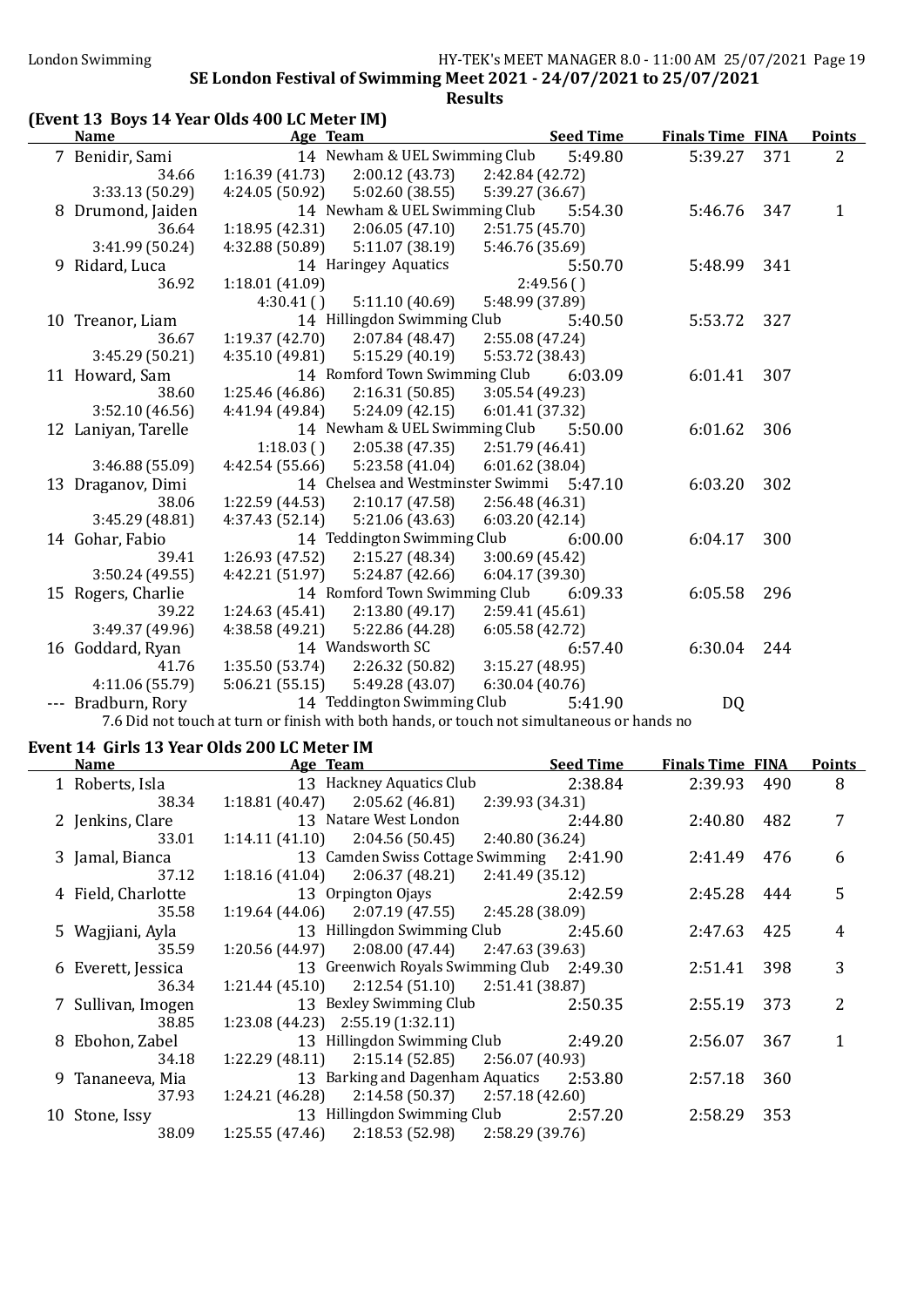# (Event 14 Girls 13 Year Olds 200 LC Meter IM)<br>Name Age Team

| <b>Name</b>                   | Age Team                                                                       | <b>Seed Time</b>           | <b>Finals Time FINA</b> |     | <b>Points</b>  |
|-------------------------------|--------------------------------------------------------------------------------|----------------------------|-------------------------|-----|----------------|
| 11 Naranjo, Constanze         | 13 Barnet Copthall                                                             | 2:51.83                    | 2:59.74                 | 345 |                |
| 36.67                         | 1:23.26 (46.59) 2:59.74 (1:36.48)                                              |                            |                         |     |                |
| 12 Salamanca, Maria           | 13 Bromley Swimming Club                                                       | 3:01.30                    | 3:00.43                 | 341 |                |
| 38.79                         | 2:19.76 (52.50)<br>1:27.26(48.47)                                              | 3:00.43(40.67)             |                         |     |                |
| 13 Osorio, Keira              | 13 Chelsea and Westminster Swimmi 3:03.62                                      |                            | 3:03.28                 | 325 |                |
| 38.63<br>14 Bonfiglio, Dahlia | 1:25.61(46.98)<br>2:23.99 (58.38)<br>13 Chelsea and Westminster Swimmi 3:02.52 | 3:03.28 (39.29)            | 3:04.44                 | 319 |                |
| 38.50                         | $1:25.65(47.15)$ $2:23.50(57.85)$                                              | 3:04.44(40.94)             |                         |     |                |
| 15 Telo, Bianca               | 13 Wandsworth SC                                                               | 3:33.30                    | 3:35.20                 | 201 |                |
| 47.64                         | $1:44.48(56.84)$ $2:44.99(1:00.51)$                                            | 3:35.20 (50.21)            |                         |     |                |
|                               | Event 14 Girls 14 Year Olds 200 LC Meter IM                                    |                            |                         |     |                |
| <b>Name</b>                   | <b>Example 2</b> Age Team                                                      | <b>Seed Time</b>           | <b>Finals Time FINA</b> |     | <b>Points</b>  |
| 1 Murine, Monika              | 14 Barking and Dagenham Aquatics                                               | 2:34.40                    | 2:35.09                 | 537 | 8              |
| 35.60                         | $1:15.03(39.43)$ $1:59.16(44.13)$                                              | 2:35.09 (35.93)            |                         |     |                |
| 2 Pickering, Beatrice         | 14 Bromley Swimming Club                                                       | 2:44.42                    | 2:42.01                 | 471 | 7              |
|                               | $1:13.52$ () $2:42.01$ (1:28.49)                                               |                            |                         |     |                |
| 3 HarrisBrown, Eva            | 14 Camden Swiss Cottage Swimming                                               | 2:42.40                    | 2:42.15                 | 470 | 6              |
| 35.02                         | 2:05.72(46.28)<br>1:19.44 (44.42)                                              | 2:42.15 (36.43)            |                         |     |                |
| 4 Taylor, Louise              | 14 Beckenham Swimming Club<br>2:08.80(48.01)                                   | 2:56.50                    | 2:48.41                 | 419 | 5              |
| 34.49<br>5 Visaria, Ruhi      | 1:20.79(46.30)<br>14 Hillingdon Swimming Club                                  | 2:48.41 (39.61)<br>2:59.50 | 2:55.61                 | 370 | 4              |
| 37.75                         | 2:16.62(54.40)<br>1:22.22 (44.47)                                              | 2:55.61 (38.99)            |                         |     |                |
| 6 Binns, Joella               | 14 Bromley Swimming Club                                                       | 2:55.30                    | 2:57.39                 | 359 | 3              |
| 37.50                         | 1:24.41(46.91)<br>2:18.67(54.26)                                               | 2:57.39 (38.72)            |                         |     |                |
| 7 Owens, Poppy                | 14 London Borough of Hounslow SC                                               | 3:07.22                    | 3:07.62                 | 303 | 2              |
| 39.30                         | $1:25.85(46.55)$ $2:26.76(1:00.91)$                                            | 3:07.62(40.86)             |                         |     |                |
|                               | Event 15 Boys 13 Year Olds 100 LC Meter Breaststroke                           |                            |                         |     |                |
| <b>Name</b>                   | Age Team                                                                       | <b>Seed Time</b>           | <b>Finals Time FINA</b> |     | <b>Points</b>  |
| 1 Morgan, Max                 | 13 Wandsworth SC                                                               | 1:16.20                    | 1:13.97                 | 454 | 8              |
| 34.84                         | 1:13.97 (39.13)                                                                |                            |                         |     |                |
| 2 Stafford-Davies, Max        | 13 Hounslow Jets                                                               | 1:20.60                    | 1:15.18                 | 433 | 7              |
| 35.09<br>3 Ntiamoah, Kal-El   | 1:15.18 (40.09)<br>13 Beckenham Swimming Club                                  | 1:21.40                    | 1:16.77                 | 406 | 6              |
| 36.23                         | 1:16.77(40.54)                                                                 |                            |                         |     |                |
| 4 Higgins, Max                | 13 Kingston Royals Swimming Club                                               | 1:20.10                    | 1:17.73                 | 391 | 5              |
| 36.67                         | 1:17.73(41.06)                                                                 |                            |                         |     |                |
| 5 Robinson, Edward            | 13 Chelsea and Westminster Swimmi                                              | 1:18.54                    | 1:18.22                 | 384 | $\overline{4}$ |
| 36.38                         | 1:18.22 (41.84)                                                                |                            |                         |     |                |
| 6 Streltsov, Daniel           | 13 Natare West London                                                          | 1:26.06                    | 1:23.97                 | 310 | 3              |
| 40.17                         | 1:23.97 (43.80)                                                                |                            |                         |     |                |
| 7 Handley, Oliver             | 13 Croydon Amphibians Swimming Cl 1:26.10<br>1:26.56(46.11)                    |                            | 1:26.56                 | 283 | $\overline{2}$ |
| 40.45<br>8 Flood, Ryan        | 13 Leander Swimming Club                                                       | 1:27.40                    | 1:26.97                 | 279 | $\mathbf{1}$   |
| 42.51                         | 1:26.97 (44.46)                                                                |                            |                         |     |                |
| 9 Singh, Sauren               |                                                                                |                            |                         |     |                |
|                               |                                                                                |                            |                         |     |                |
| 41.67                         | 13 Camden Swiss Cottage Swimming<br>1:27.67(46.00)                             | 1:28.60                    | 1:27.67                 | 273 |                |
| 10 Jennings, Joe              | 13 Leander Swimming Club                                                       | 1:31.20                    | 1:28.29                 | 267 |                |
| 42.09                         | 1:28.29 (46.20)                                                                |                            |                         |     |                |
| 11 Orrock, Sam                | 13 Teddington Swimming Club                                                    | 1:31.10                    | 1:31.32                 | 241 |                |
| 42.88                         | 1:31.32 (48.44)                                                                |                            |                         |     |                |
| 12 Tshuma, David              | 13 Newham & UEL Swimming Club                                                  | 1:27.60                    | 1:31.34                 | 241 |                |
| 43.43                         | 1:31.34 (47.91)                                                                |                            |                         |     |                |
| 13 Farnell, Oscar             | 13 Leander Swimming Club                                                       | 1:32.80                    | 1:33.57                 | 224 |                |
| 44.13<br>14 Duckworth, Asher  | 1:33.57 (49.44)<br>13 Hackney Aquatics Club                                    | 1:29.11                    | 1:34.88                 | 215 |                |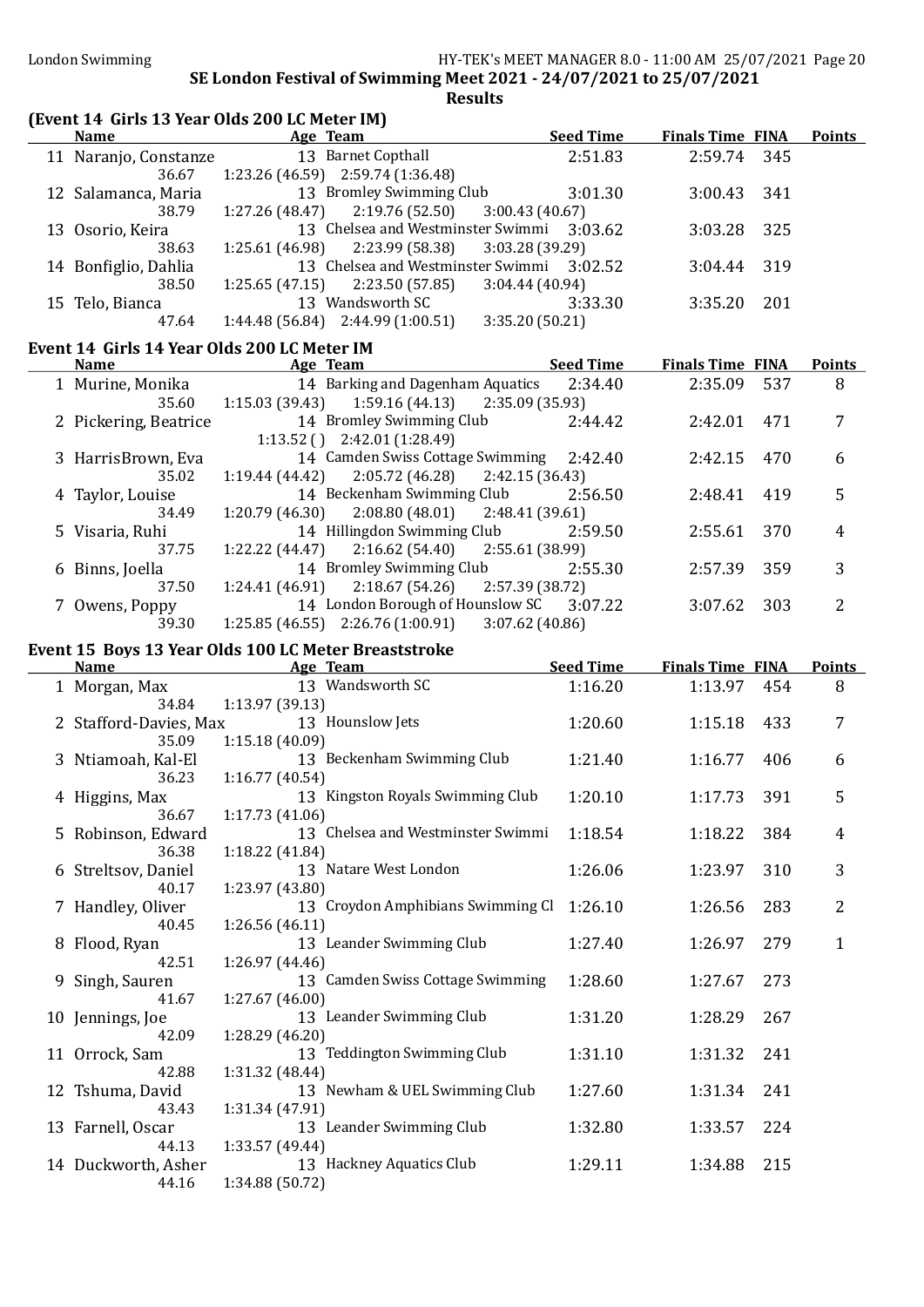### (Event 15 Boys 13 Year Olds 100 LC Meter Breaststroke)

| <b>Name</b>                          | <u>Age Team</u>                                      | <b>Seed Time</b> | <b>Finals Time FINA</b> |     | <b>Points</b>  |
|--------------------------------------|------------------------------------------------------|------------------|-------------------------|-----|----------------|
| 15 Kimaro, David<br>44.26            | 13 Hackney Aquatics Club<br>1:35.42(51.16)           | 1:30.80          | 1:35.42                 | 211 |                |
| 16 Roberts, Thomas<br>45.57          | 13 Hackney Aquatics Club<br>1:35.54 (49.97)          | 1:30.10          | 1:35.54                 | 211 |                |
| 17 Daneshvar, Nima<br>45.00          | 13 Wandsworth SC<br>1:36.07(51.07)                   | 1:32.80          | 1:36.07                 | 207 |                |
| 18 Mihali, Patrick<br>46.10          | 13 Bo Of Harrow<br>1:36.38 (50.28)                   | 1:39.42          | 1:36.38                 | 205 |                |
| 19 Das, Arun<br>44.60                | 13 Chelsea and Westminster Swimmi<br>1:36.59 (51.99) | 1:49.07          | 1:36.59                 | 204 |                |
| 20 Lewis, Kane<br>48.50              | 13 Hillingdon Swimming Club<br>1:45.64(57.14)        | 1:46.40          | 1:45.64                 | 156 |                |
| 21 Pike, Thomas<br>51.32             | 13 Leander Swimming Club<br>1:45.91 (54.59)          | 1:44.00          | 1:45.91                 | 154 |                |
| 22 Harvey, George<br>51.01           | 13 Wandsworth SC<br>1:49.56 (58.55)                  | 1:47.70          | 1:49.56                 | 139 |                |
|                                      | Event 15 Boys 14 Year Olds 100 LC Meter Breaststroke |                  |                         |     |                |
| <b>Name</b>                          | <u>Age Team</u>                                      | Seed Time        | <b>Finals Time FINA</b> |     | <b>Points</b>  |
| 1 Bohm, Lucas<br>34.09               | 14 Camden Swiss Cottage Swimming<br>1:11.38 (37.29)  | 1:12.20          | 1:11.38                 | 505 | 8              |
| 2 Inglis, Joshua<br>35.37            | 14 Bexley Swimming Club<br>1:12.42 (37.05)           | 1:13.15          | 1:12.42                 | 484 | 7              |
| 3 Opimo-Fisher, David<br>35.98       | 14 Hillingdon Swimming Club<br>1:16.12(40.14)        | 1:15.50          | 1:16.12                 | 417 | 6              |
| 4 Pigott, Archie<br>36.99            | 14 Killerwhales<br>1:16.36 (39.37)                   | 1:17.70          | 1:16.36                 | 413 | 5              |
| 5 Barrot, Gabriel<br>35.81           | 14 Camden Swiss Cottage Swimming<br>1:16.44(40.63)   | 1:18.50          | 1:16.44                 | 412 | 4              |
| 6 Warner, Ollie<br>35.99             | 14 Bromley Swimming Club<br>1:16.47 (40.48)          | 1:16.00          | 1:16.47                 | 411 | 3              |
| 7 Gordon, Josh<br>36.55              | 14 Natare West London<br>1:17.84 (41.29)             | 1:17.92          | 1:17.84                 | 390 | $\overline{2}$ |
| 8 Cinpoes, Pip<br>36.61              | 14 Kingston Royals Swimming Club<br>1:18.78(42.17)   | 1:23.20          | 1:18.78                 | 376 | $\mathbf{1}$   |
| 9 Le, Nam<br>37.32                   | 14 Bexley Swimming Club<br>1:19.20 (41.88)           | 1:20.10          | 1:19.20                 | 370 |                |
| 10 Subba, Judah<br>36.91             | 14 Bo Of Harrow<br>1:19.53(42.62)                    | 1:18.67          | 1:19.53                 | 365 |                |
| 11 Kokkini, Andreas<br>37.44         | 14 Beckenham Swimming Club<br>1:20.66 (43.22)        | 1:20.00          | 1:20.66                 | 350 |                |
| 12 Swarup, Vaatsalya<br>37.24        | 14 Orpington Ojays<br>1:21.16 (43.92)                | 1:20.17          | 1:21.16                 | 344 |                |
| 13 Gilham, Finley<br>39.81           | 14 Bexley Swimming Club<br>1:22.53 (42.72)           | 1:20.61          | 1:22.53                 | 327 |                |
| 14 Conde, Romi<br>39.20              | 14 Newham & UEL Swimming Club<br>1:23.58 (44.38)     | 1:22.80          | 1:23.58                 | 315 |                |
| 15 Montanari Brown, Francis<br>40.30 | 14 Greenwich Royals Swimming Club<br>1:24.35(44.05)  | 1:26.20          | 1:24.35                 | 306 |                |
| 16 Draganov, Dimi<br>39.77           | 14 Chelsea and Westminster Swimmi<br>1:24.71 (44.94) | 1:24.07          | 1:24.71                 | 302 |                |
| 17 Bowley, Harry<br>40.89            | 14 Hillingdon Swimming Club<br>1:25.13 (44.24)       | 1:33.70          | 1:25.13                 | 298 |                |
| 18 Xie, Boris<br>39.14               | 14 Orpington Ojays<br>1:25.84 (46.70)                | 1:25.88          | 1:25.84                 | 290 |                |
| 19 Cory-Wright, Arthur<br>39.39      | 14 Camden Swiss Cottage Swimming<br>1:26.83 (47.44)  | 1:21.10          | 1:26.83                 | 281 |                |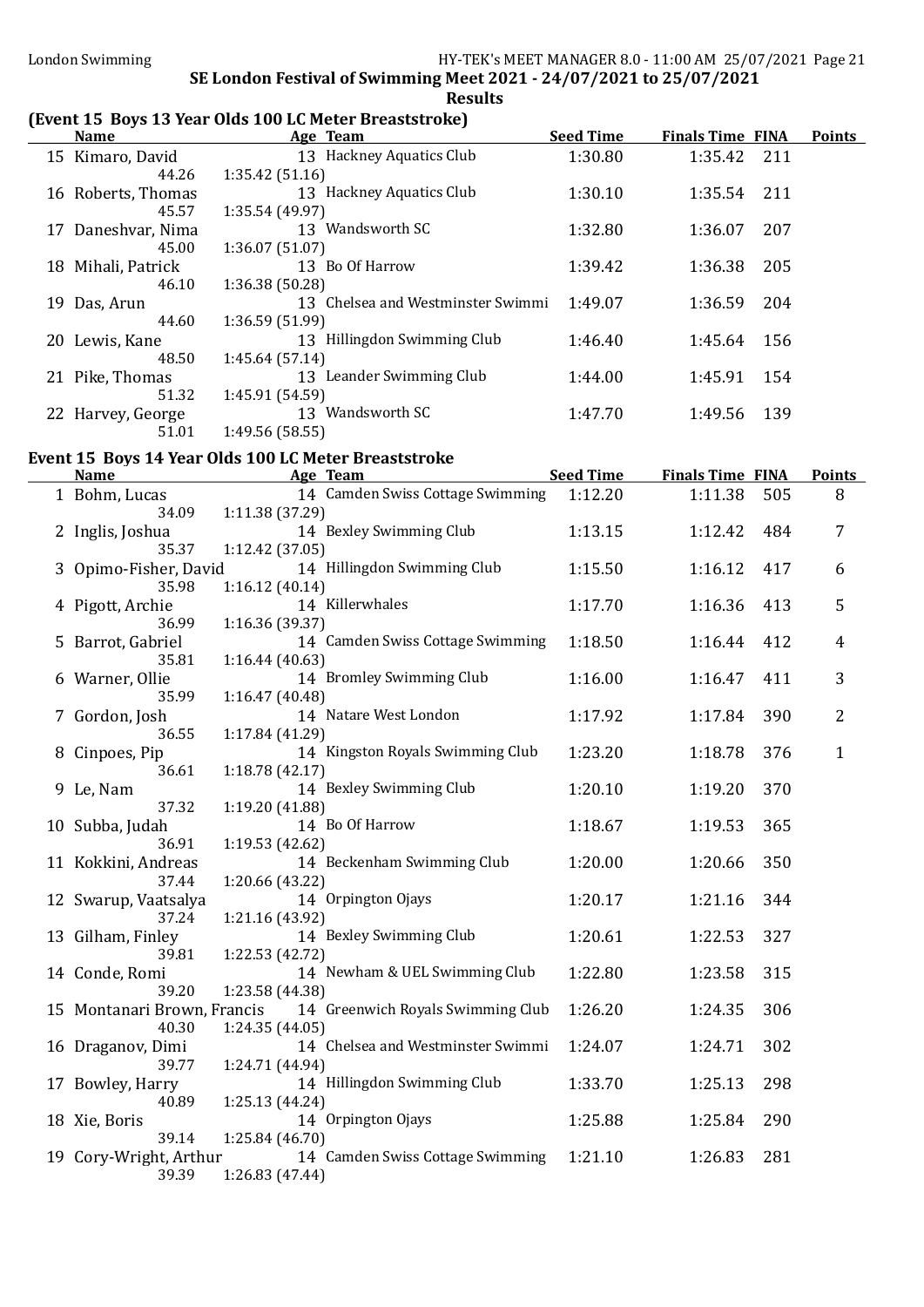### (Event 15 Boys 14 Year Olds 100 LC Meter Breaststroke)

| <b>Name</b>           | Age Team                          | <b>Seed Time</b> | <b>Finals Time FINA</b> |       | <b>Points</b> |
|-----------------------|-----------------------------------|------------------|-------------------------|-------|---------------|
| 20 Gohar, Fabio       | 14 Teddington Swimming Club       | 1:24.40          | 1:27.08                 | - 278 |               |
| 41.16                 | 1:27.08 (45.92)                   |                  |                         |       |               |
| 21 Mackintosh, Gustav | 14 Chelsea and Westminster Swimmi | 1:26.60          | 1:27.50                 | 274   |               |
| 41.19                 | 1:27.50(46.31)                    |                  |                         |       |               |
| 22 Lembac, Razvan     | 14 Bo Of Harrow                   | 1:28.69          | 1:27.98                 | 270   |               |
| 41.14                 | 1:27.98 (46.84)                   |                  |                         |       |               |
| 23 Zare, Arash        | 14 Barking and Dagenham Aquatics  | 1:31.60          | 1:30.54                 | 247   |               |
| 41.87                 | 1:30.54(48.67)                    |                  |                         |       |               |
| 24 Dubey, Akash       | 14 Hillingdon Swimming Club       | 1:30.66          | 1:32.02                 | 236   |               |
| 43.45                 | 1:32.02 (48.57)                   |                  |                         |       |               |
| 25 Spicha, Bruno      | 14 Leander Swimming Club          | 1:32.60          | 1:33.06                 | 228   |               |
| 42.53                 | 1:33.06 (50.53)                   |                  |                         |       |               |
| 26 Goddard, Ryan      | 14 Wandsworth SC                  | 1:46.00          | 1:37.46                 | 198   |               |
| 46.04                 | 1:37.46 (51.42)                   |                  |                         |       |               |

### Event 16 Girls 13 Year Olds 200 LC Meter Butterfly

| <b>Name</b>          | Age Team                                              |                 | <b>Seed Time</b> | <b>Finals Time FINA</b> |     | <b>Points</b> |
|----------------------|-------------------------------------------------------|-----------------|------------------|-------------------------|-----|---------------|
| 1 Baker, Piper       | 13 Teddington Swimming Club                           |                 | 2:57.80          | 2:48.72 376             |     | 8             |
| 37.61                | $1:21.07(43.46)$ $2:05.42(44.35)$ $2:48.72(43.30)$    |                 |                  |                         |     |               |
| 2 Spence, Indigo     | 13 Chelsea and Westminster Swimmi 2:49.93             |                 |                  | 2:50.40                 | 365 | 7             |
| 37.17                | $1:20.05(42.88)$ $2:07.44(47.39)$ $2:50.40(42.96)$    |                 |                  |                         |     |               |
| 3 Chadwick, Phoebe   | 13 Teddington Swimming Club                           |                 | 2:45.40          | 2:50.75                 | 363 | 6             |
|                      | $1:20.48()$ 2:50.75 (1:30.27)                         |                 |                  |                         |     |               |
| 4 Young, Evie        | 13 Teddington Swimming Club 2:53.70                   |                 |                  | 2:54.53                 | 339 | 5             |
| 37.61                | $1:22.26$ (44.65) $2:09.17$ (46.91) $2:54.53$ (45.36) |                 |                  |                         |     |               |
| 5 Fielding, Lucy     | 13 Camden Swiss Cottage Swimming 2:59.90              |                 |                  | 2:56.08                 | 331 | 4             |
| 38.38                | $1:22.08(43.70)$ $2:10.02(47.94)$ $2:56.08(46.06)$    |                 |                  |                         |     |               |
| 6 Evered, Bella      | 13 Teddington Swimming Club                           |                 | 2:58.10          | 2:56.36                 | 329 | 3             |
| 38.02                | $1:22.44(44.42)$ $2:09.45(47.01)$ $2:56.36(46.91)$    |                 |                  |                         |     |               |
| 7 Bushmina, Esenia   | 13 Erith and District SC                              |                 | 3:01.97          | 3:04.61                 | 287 | 2             |
| 39.10                | $1:26.51(47.41)$ $3:04.61(1:38.10)$                   |                 |                  |                         |     |               |
| 8 Lewis, Ellie       | 13 Orpington Ojays                                    |                 | 3:10.43          | 3:11.47                 | 257 |               |
| 38.79                | $1:26.28(47.49)$ $2:21.14(54.86)$                     | 3:11.47 (50.33) |                  |                         |     |               |
| 9 Tinker, Caitlin    | 13 Orpington Ojays                                    |                 | 3:23.29          | 3:16.92                 | 236 |               |
| 40.98                | $1:31.51(50.53)$ $2:26.27(54.76)$                     | 3:16.92(50.65)  |                  |                         |     |               |
| 10 Wiseman Lee, Thea | 13 Teddington Swimming Club                           |                 | 3:16.30          | 3:21.73                 | 220 |               |
| 42.69                | $1:34.63(51.94)$ $2:30.79(56.16)$                     | 3:21.73(50.94)  |                  |                         |     |               |

### Event 16 Girls 14 Year Olds 200 LC Meter Butterfly

| <b>Name</b>            | Age Team                          | <b>Seed Time</b> | <b>Finals Time FINA</b> | <b>Points</b> |
|------------------------|-----------------------------------|------------------|-------------------------|---------------|
| 1 Bunimovich, Victoria | 14 Chelsea and Westminster Swimmi | 2:34.21          | 2:36.69<br>469          | 8             |
| 35.13                  | 1:55.45 (41.52)<br>1:13.93(38.80) | 2:36.69(41.24)   |                         |               |
| 2 Keegan, Chloe        | 14 Killerwhales                   | 2:51.43          | -356<br>2:51.75         | 7             |
| 36.39                  | 2:05.10 (45.90)<br>1:19.20(42.81) | 2:51.75(46.65)   |                         |               |
| 3 Morter, Aida         | 14 Romford Town Swimming Club     | 2:55.15          | 2:54.30<br>341          | 6             |
| 37.20                  | 2:07.93 (46.63)<br>1:21.30(44.10) | 2:54.30(46.37)   |                         |               |
| 4 Hole, Chloe          | 14 Teddington Swimming Club       | 2:53.20          | 299<br>3:02.13          | 5             |
| 37.69                  | 2:16.87(51.69)<br>1:25.18(47.49)  | 3:02.13(45.26)   |                         |               |
| 5 Morse, Isabella      | 14 Bexley Swimming Club           | 3:00.55          | 273<br>3:07.71          | 4             |
| 37.98                  | 2:16.06(54.48)<br>1:21.58(43.60)  | 3:07.71(51.65)   |                         |               |
|                        |                                   |                  |                         |               |

### Event 17 Boys 13 Year Olds 200 LC Meter Backstroke

| LVCIII I/ DOVS IS ICAI ONIS LOV LC MEICI DACKSLIONE |                    |                                                    |                  |                         |  |               |
|-----------------------------------------------------|--------------------|----------------------------------------------------|------------------|-------------------------|--|---------------|
|                                                     | <b>Name</b>        | Age Team                                           | <b>Seed Time</b> | <b>Finals Time FINA</b> |  | <b>Points</b> |
|                                                     | 1 Chaudhury, Harry | 13 Croydon Amphibians Swimming Cl 2:26.90          |                  | 2:29.25 421             |  |               |
|                                                     | 34.16              | $1:12.46(38.30)$ $1:51.45(38.99)$ $2:29.25(37.80)$ |                  |                         |  |               |
|                                                     | 2 Hossain, Aman    | 13 Barking and Dagenham Aquatics                   | 2:39.40          | 2:36.96 362             |  |               |
|                                                     | 36.75              | $1:17.54(40.79)$ $2:36.96(1:19.42)$                |                  |                         |  |               |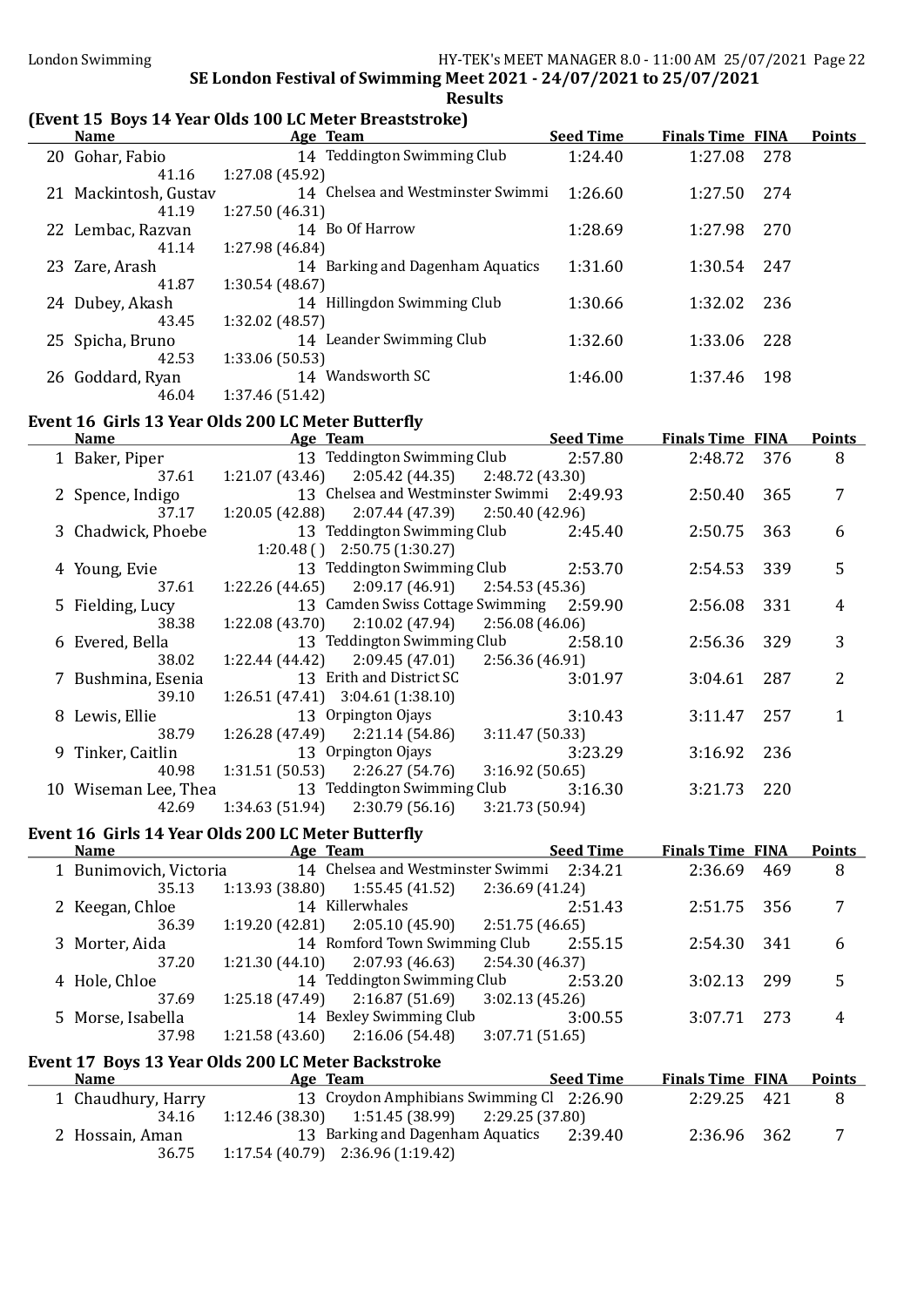### (Event 17 Boys 13 Year Olds 200 LC Meter Backstroke)

| <b>Name</b>            | Age Team                                           | <b>Seed Time</b> | <b>Finals Time FINA</b> |     | <b>Points</b> |
|------------------------|----------------------------------------------------|------------------|-------------------------|-----|---------------|
| 3 Antonelli, Matteo    | 13 Kingston Royals Swimming Club 2:38.28           |                  | 2:37.35 359             |     | 6             |
| 36.92                  | $1:17.57(40.65)$ $1:58.66(41.09)$ $2:37.35(38.69)$ |                  |                         |     |               |
| 4 Dolling, Josh        | 13 Croydon Amphibians Swimming Cl 2:47.57          |                  | 2:39.86                 | 343 | 5             |
| 37.69                  | $1:18.16(40.47)$ $2:00.54(42.38)$ $2:39.86(39.32)$ |                  |                         |     |               |
| 5 Roberts, Owen        | 13 Bo Of Harrow                                    | 2:53.29          | 2:40.96                 | 336 | 4             |
| 37.06                  | $1:18.21(41.15)$ $2:00.79(42.58)$ $2:40.96(40.17)$ |                  |                         |     |               |
| 6 Williams, Asa        | 13 Anaconda Swimming Club                          | 2:41.41          | 2:48.47                 | 293 | 3             |
| 39.74                  | $1:23.20(43.46)$ $2:06.77(43.57)$ $2:48.47(41.70)$ |                  |                         |     |               |
| 7 Van Der Merwe, Jason | 13 Barking and Dagenham Aquatics 2:46.50           |                  | 2:53.00                 | 270 | 2             |
| 41.17                  | $1:24.88(43.71)$ $2:08.91(44.03)$ $2:53.00(44.09)$ |                  |                         |     |               |
| 8 Dorey, Leo           | 13 Kingston Royals Swimming Club 2:52.70           |                  | 2:53.37                 | 269 |               |
| 40.10                  | $1:24.29(44.19)$ $2:10.65(46.36)$ $2:53.37(42.72)$ |                  |                         |     |               |
| 9 Duckworth, Asher     | 13 Hackney Aquatics Club                           | 2:47.30          | 2:55.43                 | 259 |               |
| 40.83                  | $1:25.10(44.27)$ $2:11.00(45.90)$ $2:55.43(44.43)$ |                  |                         |     |               |
| 10 Dionisio, Kyu       | 13 Chelsea and Westminster Swimmi 3:08.30          |                  | 3:02.87                 | 229 |               |
| 43.16                  | $1:30.67(47.51)$ $2:18.40(47.73)$ $3:02.87(44.47)$ |                  |                         |     |               |
| 11 Chana, Dhan         | 13 Hillingdon Swimming Club                        | 3:02.57          | 3:06.41                 | 216 |               |
| 44.14                  | $1:32.37(48.23)$ $2:20.88(48.51)$ $3:06.41(45.53)$ |                  |                         |     |               |
| 12 Daneshvar, Nima     | 13 Wandsworth SC                                   | 3:02.30          | 3:08.16                 | 210 |               |
| 43.45                  | 3:08.16 (2:24.71)                                  |                  |                         |     |               |

### Event 17 Boys 14 Year Olds 200 LC Meter Backstroke

| <b>Name</b>                 | Age Team                                  | <b>Seed Time</b> | <b>Finals Time FINA</b> |     | <b>Points</b>  |
|-----------------------------|-------------------------------------------|------------------|-------------------------|-----|----------------|
| 1 Mahmood, Raheel           | 14 Romford Town Swimming Club             | 2:22.72          | 2:23.39                 | 475 | 8              |
|                             | $1:11.31()$ $2:23.39(1:12.08)$            |                  |                         |     |                |
| 2 Adams, Josef              | 14 Natare West London                     | 2:30.71          | 2:26.33                 | 447 | $\overline{7}$ |
| 33.80                       | $1:11.15(37.35)$ $2:26.33(1:15.18)$       |                  |                         |     |                |
| 3 Norman, Henry             | 14 Saxon Crown (Lewisham)                 | 2:18.55          | 2:29.66                 | 418 | 6              |
| 34.50                       | $1:12.36(37.86)$ $1:51.57(39.21)$         | 2:29.66 (38.09)  |                         |     |                |
| 4 Flynn, Thomas             | 14 Barnet Copthall                        | 2:24.48          | 2:31.38                 | 404 | 5              |
| 34.97                       | $1:13.57(38.60)$ $1:54.13(40.56)$         | 2:31.38 (37.25)  |                         |     |                |
| 5 Chittock, Thomas          | 14 Borough of Waltham Forest Gato         | 2:31.50          | 2:31.51                 | 403 | $\overline{4}$ |
| 34.71                       | 1:13.51(38.80)<br>1:53.38 (39.87)         | 2:31.51 (38.13)  |                         |     |                |
| 6 Tedesco, Daniele          | 14 Ealing Swimming Club                   | 2:38.60          | 2:32.23                 | 397 | 3              |
| 34.96                       | 1:52.92 (39.52)<br>1:13.40 (38.44)        | 2:32.23 (39.31)  |                         |     |                |
| 7 Holder, Jakob             | 14 Teddington Swimming Club               | 2:32.70          | 2:37.83                 | 356 | $\overline{2}$ |
| 37.22                       | $1:18.03(40.81)$ $1:59.34(41.31)$         | 2:37.83 (38.49)  |                         |     |                |
| 8 Barrett, Tom              | 14 Orpington Ojays                        | 2:39.38          | 2:38.66                 | 351 | $\mathbf{1}$   |
| 37.03                       | 1:16.50(39.47)<br>1:58.46 (41.96)         | 2:38.66 (40.20)  |                         |     |                |
| 9 Benidir, Sami             | 14 Newham & UEL Swimming Club             | 2:35.10          | 2:39.11                 | 348 |                |
| 37.19                       | 1:59.70(41.18)<br>1:18.52(41.33)          | 2:39.11 (39.41)  |                         |     |                |
| 10 Barrot, Gabriel          | 14 Camden Swiss Cottage Swimming 2:35.50  |                  | 2:39.21                 | 347 |                |
| 36.63                       | $1:16.96(40.33)$ $1:59.10(42.14)$         | 2:39.21(40.11)   |                         |     |                |
| 11 Ojukwu, Tyrone           | 14 Barking and Dagenham Aquatics 2:41.60  |                  | 2:40.67                 | 338 |                |
| 37.77                       | 2:00.97()                                 | 2:40.67 (39.70)  |                         |     |                |
| 12 Buchbinder, Jonas        | 14 Kingston Royals Swimming Club 2:37.40  |                  | 2:41.34                 | 333 |                |
| 36.51                       | $1:17.00(40.49)$ $1:59.38(42.38)$         | 2:41.34 (41.96)  |                         |     |                |
| 13 Gilham, Finley           | 14 Bexley Swimming Club                   | 2:34.69          | 2:41.78                 | 331 |                |
| 39.41                       | 1:20.93(41.52)<br>2:03.12 (42.19)         | 2:41.78 (38.66)  |                         |     |                |
| 14 Montanari Brown, Francis | 14 Greenwich Royals Swimming Club 2:27.50 |                  | 2:44.63                 | 314 |                |
| 37.63                       | $1:19.89(42.26)$ $2:03.50(43.61)$         | 2:44.63(41.13)   |                         |     |                |
| 15 Lembac, Razvan           | 14 Bo Of Harrow                           | 2:58.93          | 2:45.59                 | 308 |                |
| 39.06                       | 1:22.89 (43.83)<br>2:06.85(43.96)         | 2:45.59 (38.74)  |                         |     |                |
| 16 Zare, Arash              | 14 Barking and Dagenham Aquatics          | 2:53.00          | 2:47.24                 | 299 |                |
| 41.10                       | 1:24.12(43.02)<br>2:07.95 (43.83)         | 2:47.24 (39.29)  |                         |     |                |
| 17 Dubey, Akash             | 14 Hillingdon Swimming Club               | 2:42.90          | 2:54.80                 | 262 |                |
| 39.76                       | 1:24.05 (44.29)<br>2:10.24(46.19)         | 2:54.80 (44.56)  |                         |     |                |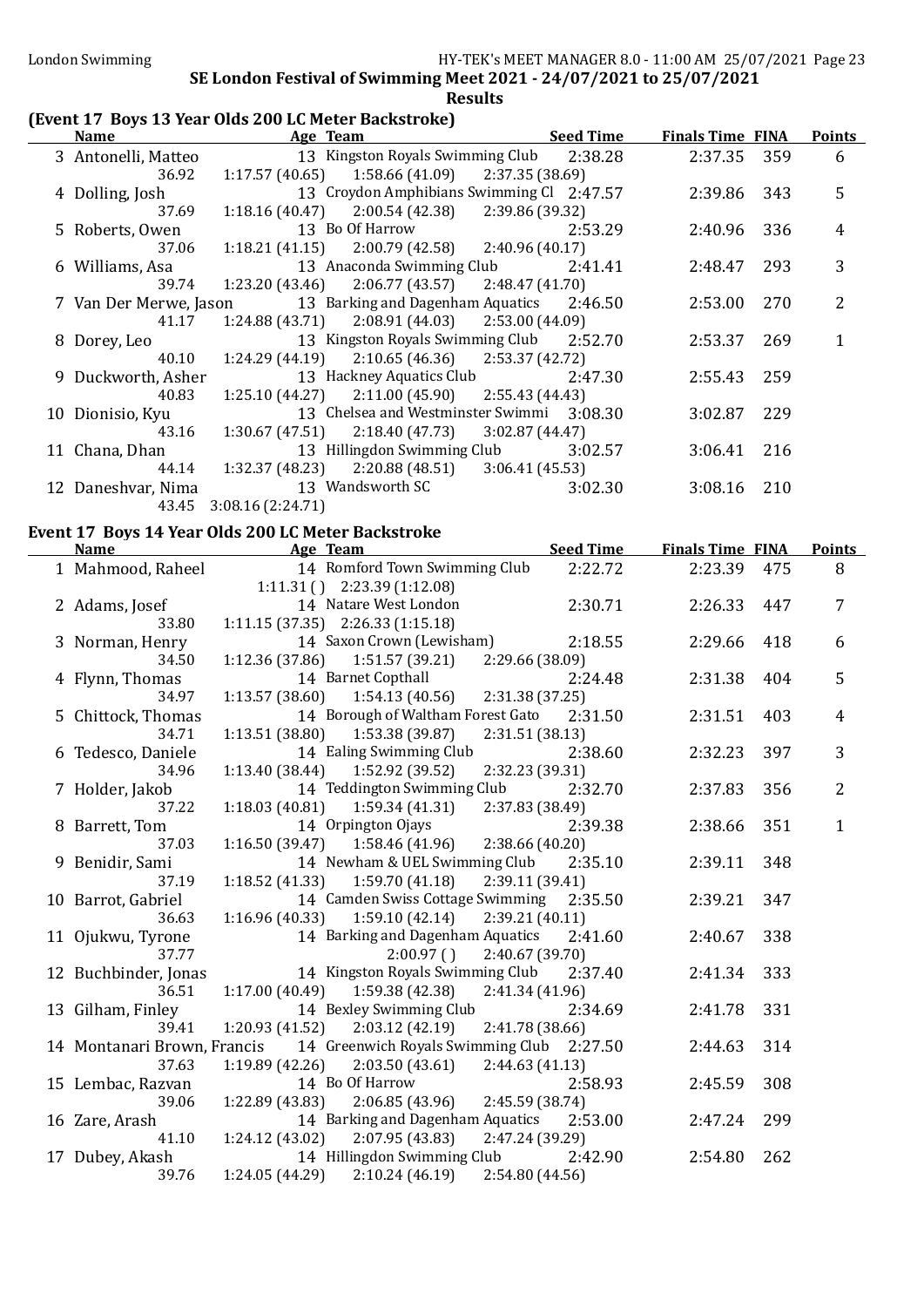### (Event 17 Boys 14 Year Olds 200 LC Meter Backstroke)

| $\frac{1}{2}$<br>Name                              | <b>Example 2016</b> Age Team       |                                               | <b>Seed Time</b>   | <b>Finals Time FINA</b> |            | <b>Points</b>  |
|----------------------------------------------------|------------------------------------|-----------------------------------------------|--------------------|-------------------------|------------|----------------|
| 18 Bowley, Harry                                   |                                    | 14 Hillingdon Swimming Club                   | 3:05.90            | 3:00.35                 | 238        |                |
| 43.03                                              | 1:28.99 (45.96)                    | 2:15.76(46.77)<br>3:00.35 (44.59)             |                    |                         |            |                |
| Event 18 Girls 13 Year Olds 100 LC Meter Freestyle |                                    |                                               |                    |                         |            |                |
| <b>Name</b>                                        |                                    | Age Team                                      | <b>Seed Time</b>   | <b>Finals Time FINA</b> |            | <b>Points</b>  |
| 1 Jenkins, Clare                                   |                                    | 13 Natare West London                         | 1:05.34            | 1:04.11                 | 524        | 8              |
| 30.07<br>2 Karabacz, Martyna                       | 1:04.11(34.04)                     | 13 Greenwich Royals Swimming Club             | 1:05.00            | 1:04.82                 | 507        | 7              |
| 31.05<br>3 Jamal, Bianca<br>31.65                  | 1:04.82 (33.77)<br>1:06.02(34.37)  | 13 Camden Swiss Cottage Swimming              | 1:05.40            | 1:06.02                 | 480        | 6              |
| 4 Trigger, Delyth<br>32.10                         | 1:06.70(34.60)                     | 13 Bromley Swimming Club                      | 1:08.30            | 1:06.70                 | 465        | 5              |
| 5 Evered, Bella<br>31.81                           | 1:07.36(35.55)                     | 13 Teddington Swimming Club                   | 1:08.60            | 1:07.36                 | 452        | $\overline{4}$ |
| 6 Salu, Pelumi<br>31.57                            | 1:07.38(35.81)                     | 13 Newham & UEL Swimming Club                 | 1:06.13            | 1:07.38                 | 451        | 3              |
| 7 Coogan, Rebecca<br>32.60                         | 1:07.47 (34.87)                    | 13 Romford Town Swimming Club                 | 1:07.67            | 1:07.47                 | 450        | $\overline{2}$ |
| 8 Jeffery, Poppy<br>33.13                          | 1:08.18(35.05)                     | 13 Killerwhales                               | 1:07.90            | 1:08.18                 | 436        | $\mathbf{1}$   |
| 9 Bushmina, Esenia<br>32.99                        | 1:08.30(35.31)                     | 13 Erith and District SC                      | 1:07.61            | 1:08.30                 | 433        |                |
| 10 Brankeviciute, Saule<br>33.17                   | 1:08.39 (35.22)                    | 13 Barking and Dagenham Aquatics              | 1:09.30            | 1:08.39                 | 432        |                |
| 11 Traynier, Izzy<br>32.95                         | 1:08.51(35.56)                     | 13 Beckenham Swimming Club                    | 1:06.92            | 1:08.51                 | 429        |                |
| 12 Hickey, Ava<br>32.70                            | 1:09.40 (36.70)                    | 13 Orpington Ojays                            | 1:09.77            | 1:09.40                 | 413        |                |
| 13 Bloodworth, Charlotte<br>32.95                  | 1:09.78 (36.83)                    | 13 Orpington Ojays<br>13 Bexley Swimming Club | 1:09.67<br>1:08.60 | 1:09.78<br>1:10.28      | 406<br>398 |                |
| 14 Sullivan, Imogen<br>32.83<br>15 Dunn, Olivia    | 1:10.28 (37.45)                    | 13 Beckenham Swimming Club                    | 1:12.40            | 1:10.80                 | 389        |                |
| 34.16<br>16 Cole, Natalia                          | 1:10.80 (36.64)                    | 13 Leander Swimming Club                      | 1:16.90            | 1:11.15                 | 383        |                |
| 35.21<br>17 Naranjo, Constanze                     | 1:11.15(35.94)                     | 13 Barnet Copthall                            | 1:09.88            | 1:11.61                 | 376        |                |
| 32.99<br>18 Vignoli, Raffaella                     | 1:11.61(38.62)                     | 13 Bromley Swimming Club                      | 1:15.30            | 1:12.41                 | 364        |                |
| 34.58<br>19 Bonfiglio, Dahlia                      | 1:12.41 (37.83)                    | 13 Chelsea and Westminster Swimmi             | 1:10.55            | 1:13.11                 | 353        |                |
| 34.11<br>*20 Radomska, Natalia                     | 1:13.11 (39.00)                    | 13 Hillingdon Swimming Club                   | 1:12.20            | 1:13.40                 | 349        |                |
| 35.09<br>*20 Wavamuno, Chantelle                   | 1:13.40 (38.31)                    | 13 London Borough of Hounslow SC              | 1:12.28            | 1:13.40                 | 349        |                |
| 35.46<br>22 Nilagarathna, Tharushi                 | 1:13.40 (37.94)                    | 13 Bromley Swimming Club                      | 1:17.40            | 1:15.89                 | 316        |                |
| 36.97<br>23 Osorio, Keira                          | 1:15.89 (38.92)                    | 13 Chelsea and Westminster Swimmi             | 1:13.31            | 1:16.26                 | 311        |                |
| 36.53<br>24 Giri, Tara<br>36.41                    | 1:16.26 (39.73)<br>1:16.37 (39.96) | 13 Leander Swimming Club                      | 1:18.00            | 1:16.37                 | 310        |                |
| 25 Jobanputra, Anya<br>37.56                       | 1:20.40 (42.84)                    | 13 Hillingdon Swimming Club                   | 1:17.20            | 1:20.40                 | 266        |                |
| 26 Ayodele, Charis<br>38.38                        | 1:22.85 (44.47)                    | 13 Barking and Dagenham Aquatics              | 1:14.50            | 1:22.85                 | 243        |                |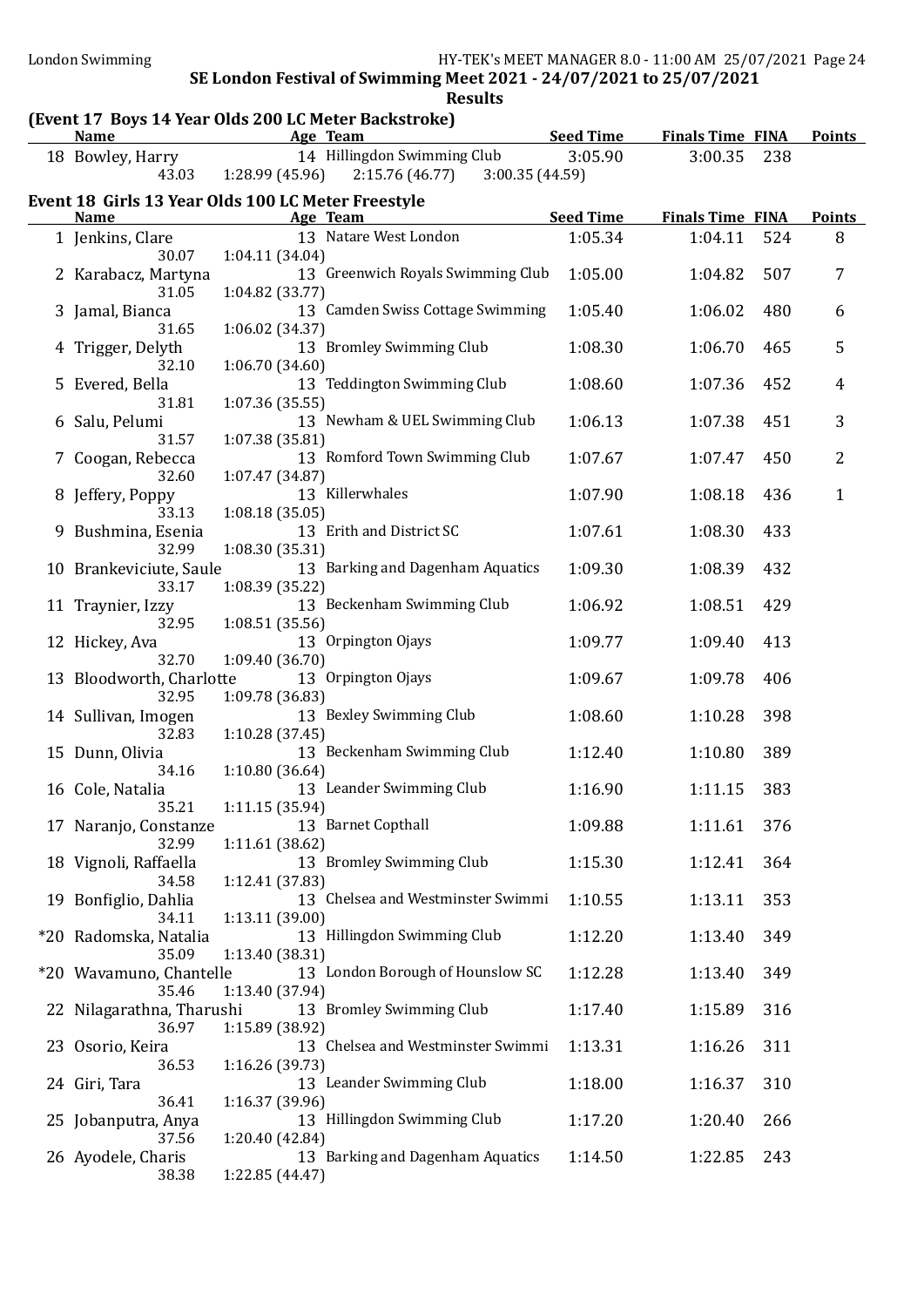| 13 Bo Of Harrow<br>1:38.13<br>1:23.22<br>239<br>27 Masterson, Erin<br>1:23.22 (45.13)<br>38.09<br>Event 18 Girls 14 Year Olds 100 LC Meter Freestyle<br><b>Seed Time</b><br><b>Finals Time FINA</b><br><b>Points</b><br><b>Name</b><br>Age Team<br>14 Greenwich Royals Swimming Club<br>1:03.30<br>1:02.24<br>573<br>8<br>1 Sanders, Annie<br>30.26<br>1:02.24 (31.98)<br>14 Bromley Swimming Club<br>1:03.00<br>560<br>2 Serafini, Emily<br>1:02.71<br>7<br>30.31<br>1:02.71 (32.40)<br>14 Barnet Copthall<br>3 Chadwick, Ellie<br>1:01.45<br>1:03.03<br>552<br>6<br>29.91<br>1:03.03(33.12)<br>14 Haringey Aquatics<br>1:04.87<br>1:05.99<br>5<br>4 Gomez-Velasco, Bianca<br>481<br>1:05.99 (34.52)<br>31.47<br>14 Beckenham Swimming Club<br>1:11.10<br>1:06.75<br>5 Taylor, Louise<br>464<br>4<br>1:06.75(35.17)<br>31.58<br>14 Bromley Swimming Club<br>3<br>1:03.60<br>6 Pickering, Beatrice<br>1:07.62<br>447<br>31.97<br>1:07.62(35.65)<br>2<br>14 Wandsworth SC<br>1:08.00<br>1:08.07<br>Maslova, Arina<br>438<br>32.12<br>1:08.07(35.95)<br>14 Hillingdon Swimming Club<br>8 Fletcher, Lily<br>1:07.50<br>1:08.58<br>$\mathbf{1}$<br>428<br>32.08<br>1:08.58(36.50)<br>14 Hounslow Jets<br>1:10.20<br>1:09.30<br>Martin, Faith<br>415<br>32.70<br>1:09.30(36.60)<br>14 Camden Swiss Cottage Swimming<br>1:05.27<br>413<br>10 Blumel, Ruby<br>1:09.43<br>33.15<br>1:09.43 (36.28)<br>14 Bromley Swimming Club<br>1:10.30<br>1:09.50<br>11 Binns, Joella<br>411<br>32.88<br>1:09.50(36.62)<br>14 Camden Swiss Cottage Swimming<br>1:08.80<br>1:09.66<br>409<br>12 Byass, Lila<br>33.50<br>1:09.66(36.16)<br>14 Bo Of Harrow<br>1:14.43<br>339<br>13 Patwa, Deeshaya<br>1:14.15<br>35.13<br>1:14.15(39.02)<br>14 London Borough of Hounslow SC<br>1:13.76<br>319<br>14 Owens, Poppy<br>1:15.66<br>35.13<br>1:15.66(40.53)<br>14 Bo Of Harrow<br>1:18.54<br>301<br>15 Shah, Mahi<br>1:17.15<br>36.50<br>1:17.15(40.65)<br>14 Chelsea and Westminster Swimmi<br>1:16.89<br>296<br>16 Elmarini, Jasmine<br>1:17.53<br>1:17.53(41.85)<br>35.68<br>Event 19 Boys 13 Year Olds 100 LC Meter Butterfly<br><b>Seed Time</b><br><b>Finals Time FINA</b><br><b>Points</b><br><b>Name</b><br>Age Team<br>13 Camden Swiss Cottage Swimming<br>1 Porter, Llewellyn<br>1:05.60<br>1:04.01<br>462<br>8<br>1:04.01(33.54)<br>30.47<br>13 Beckenham Swimming Club<br>1:07.30<br>2 Ntiamoah, Kal-El<br>1:05.71<br>427<br>7<br>1:05.71 (34.88)<br>30.83<br>13 Croydon Amphibians Swimming Cl<br>1:13.20<br>3 Chaudhury, Harry<br>1:07.54<br>393<br>6<br>1:07.54(34.53)<br>33.01<br>13 Croydon Amphibians Swimming Cl<br>1:12.59<br>5<br>4 Dolling, Josh<br>1:11.97<br>325<br>33.43<br>1:11.97 (38.54)<br>13 Kingston Royals Swimming Club<br>1:10.40<br>1:12.31<br>320<br>5 Higgins, Max<br>4<br>1:12.31 (39.77)<br>32.54<br>13 Barnet Copthall<br>1:14.03<br>1:13.04<br>3<br>Selmani, Yassin<br>311<br>6<br>1:13.04 (39.49)<br>33.55<br>13 Barking and Dagenham Aquatics<br>1:12.30<br>2<br>1:13.70<br>302<br>7 Hossain, Aman<br>1:13.70 (39.89)<br>33.81<br>13 Camden Swiss Cottage Swimming<br>1:18.20<br>1:14.24<br>296<br>8 Singh, Sauren<br>1<br>35.23<br>1:14.24 (39.01)<br>13 Barking and Dagenham Aquatics<br>1:40.40<br>Hyde, Danny<br>1:15.13<br>286<br>9<br>34.21<br>1:15.13 (40.92) | (Event 18 Girls 13 Year Olds 100 LC Meter Freestyle)<br><b>Name</b> | Age Team | <b>Seed Time</b> | <b>Finals Time FINA</b> | <b>Points</b> |
|--------------------------------------------------------------------------------------------------------------------------------------------------------------------------------------------------------------------------------------------------------------------------------------------------------------------------------------------------------------------------------------------------------------------------------------------------------------------------------------------------------------------------------------------------------------------------------------------------------------------------------------------------------------------------------------------------------------------------------------------------------------------------------------------------------------------------------------------------------------------------------------------------------------------------------------------------------------------------------------------------------------------------------------------------------------------------------------------------------------------------------------------------------------------------------------------------------------------------------------------------------------------------------------------------------------------------------------------------------------------------------------------------------------------------------------------------------------------------------------------------------------------------------------------------------------------------------------------------------------------------------------------------------------------------------------------------------------------------------------------------------------------------------------------------------------------------------------------------------------------------------------------------------------------------------------------------------------------------------------------------------------------------------------------------------------------------------------------------------------------------------------------------------------------------------------------------------------------------------------------------------------------------------------------------------------------------------------------------------------------------------------------------------------------------------------------------------------------------------------------------------------------------------------------------------------------------------------------------------------------------------------------------------------------------------------------------------------------------------------------------------------------------------------------------------------------------------------------------------------------------------------------------------------------------------------------------------------------------------------------------------------------------------------------------------------------------------------------------------------------------------------------------------------------------------------------------------------------------------------------------------------------------------------|---------------------------------------------------------------------|----------|------------------|-------------------------|---------------|
|                                                                                                                                                                                                                                                                                                                                                                                                                                                                                                                                                                                                                                                                                                                                                                                                                                                                                                                                                                                                                                                                                                                                                                                                                                                                                                                                                                                                                                                                                                                                                                                                                                                                                                                                                                                                                                                                                                                                                                                                                                                                                                                                                                                                                                                                                                                                                                                                                                                                                                                                                                                                                                                                                                                                                                                                                                                                                                                                                                                                                                                                                                                                                                                                                                                                                      |                                                                     |          |                  |                         |               |
|                                                                                                                                                                                                                                                                                                                                                                                                                                                                                                                                                                                                                                                                                                                                                                                                                                                                                                                                                                                                                                                                                                                                                                                                                                                                                                                                                                                                                                                                                                                                                                                                                                                                                                                                                                                                                                                                                                                                                                                                                                                                                                                                                                                                                                                                                                                                                                                                                                                                                                                                                                                                                                                                                                                                                                                                                                                                                                                                                                                                                                                                                                                                                                                                                                                                                      |                                                                     |          |                  |                         |               |
|                                                                                                                                                                                                                                                                                                                                                                                                                                                                                                                                                                                                                                                                                                                                                                                                                                                                                                                                                                                                                                                                                                                                                                                                                                                                                                                                                                                                                                                                                                                                                                                                                                                                                                                                                                                                                                                                                                                                                                                                                                                                                                                                                                                                                                                                                                                                                                                                                                                                                                                                                                                                                                                                                                                                                                                                                                                                                                                                                                                                                                                                                                                                                                                                                                                                                      |                                                                     |          |                  |                         |               |
|                                                                                                                                                                                                                                                                                                                                                                                                                                                                                                                                                                                                                                                                                                                                                                                                                                                                                                                                                                                                                                                                                                                                                                                                                                                                                                                                                                                                                                                                                                                                                                                                                                                                                                                                                                                                                                                                                                                                                                                                                                                                                                                                                                                                                                                                                                                                                                                                                                                                                                                                                                                                                                                                                                                                                                                                                                                                                                                                                                                                                                                                                                                                                                                                                                                                                      |                                                                     |          |                  |                         |               |
|                                                                                                                                                                                                                                                                                                                                                                                                                                                                                                                                                                                                                                                                                                                                                                                                                                                                                                                                                                                                                                                                                                                                                                                                                                                                                                                                                                                                                                                                                                                                                                                                                                                                                                                                                                                                                                                                                                                                                                                                                                                                                                                                                                                                                                                                                                                                                                                                                                                                                                                                                                                                                                                                                                                                                                                                                                                                                                                                                                                                                                                                                                                                                                                                                                                                                      |                                                                     |          |                  |                         |               |
|                                                                                                                                                                                                                                                                                                                                                                                                                                                                                                                                                                                                                                                                                                                                                                                                                                                                                                                                                                                                                                                                                                                                                                                                                                                                                                                                                                                                                                                                                                                                                                                                                                                                                                                                                                                                                                                                                                                                                                                                                                                                                                                                                                                                                                                                                                                                                                                                                                                                                                                                                                                                                                                                                                                                                                                                                                                                                                                                                                                                                                                                                                                                                                                                                                                                                      |                                                                     |          |                  |                         |               |
|                                                                                                                                                                                                                                                                                                                                                                                                                                                                                                                                                                                                                                                                                                                                                                                                                                                                                                                                                                                                                                                                                                                                                                                                                                                                                                                                                                                                                                                                                                                                                                                                                                                                                                                                                                                                                                                                                                                                                                                                                                                                                                                                                                                                                                                                                                                                                                                                                                                                                                                                                                                                                                                                                                                                                                                                                                                                                                                                                                                                                                                                                                                                                                                                                                                                                      |                                                                     |          |                  |                         |               |
|                                                                                                                                                                                                                                                                                                                                                                                                                                                                                                                                                                                                                                                                                                                                                                                                                                                                                                                                                                                                                                                                                                                                                                                                                                                                                                                                                                                                                                                                                                                                                                                                                                                                                                                                                                                                                                                                                                                                                                                                                                                                                                                                                                                                                                                                                                                                                                                                                                                                                                                                                                                                                                                                                                                                                                                                                                                                                                                                                                                                                                                                                                                                                                                                                                                                                      |                                                                     |          |                  |                         |               |
|                                                                                                                                                                                                                                                                                                                                                                                                                                                                                                                                                                                                                                                                                                                                                                                                                                                                                                                                                                                                                                                                                                                                                                                                                                                                                                                                                                                                                                                                                                                                                                                                                                                                                                                                                                                                                                                                                                                                                                                                                                                                                                                                                                                                                                                                                                                                                                                                                                                                                                                                                                                                                                                                                                                                                                                                                                                                                                                                                                                                                                                                                                                                                                                                                                                                                      |                                                                     |          |                  |                         |               |
|                                                                                                                                                                                                                                                                                                                                                                                                                                                                                                                                                                                                                                                                                                                                                                                                                                                                                                                                                                                                                                                                                                                                                                                                                                                                                                                                                                                                                                                                                                                                                                                                                                                                                                                                                                                                                                                                                                                                                                                                                                                                                                                                                                                                                                                                                                                                                                                                                                                                                                                                                                                                                                                                                                                                                                                                                                                                                                                                                                                                                                                                                                                                                                                                                                                                                      |                                                                     |          |                  |                         |               |
|                                                                                                                                                                                                                                                                                                                                                                                                                                                                                                                                                                                                                                                                                                                                                                                                                                                                                                                                                                                                                                                                                                                                                                                                                                                                                                                                                                                                                                                                                                                                                                                                                                                                                                                                                                                                                                                                                                                                                                                                                                                                                                                                                                                                                                                                                                                                                                                                                                                                                                                                                                                                                                                                                                                                                                                                                                                                                                                                                                                                                                                                                                                                                                                                                                                                                      |                                                                     |          |                  |                         |               |
|                                                                                                                                                                                                                                                                                                                                                                                                                                                                                                                                                                                                                                                                                                                                                                                                                                                                                                                                                                                                                                                                                                                                                                                                                                                                                                                                                                                                                                                                                                                                                                                                                                                                                                                                                                                                                                                                                                                                                                                                                                                                                                                                                                                                                                                                                                                                                                                                                                                                                                                                                                                                                                                                                                                                                                                                                                                                                                                                                                                                                                                                                                                                                                                                                                                                                      |                                                                     |          |                  |                         |               |
|                                                                                                                                                                                                                                                                                                                                                                                                                                                                                                                                                                                                                                                                                                                                                                                                                                                                                                                                                                                                                                                                                                                                                                                                                                                                                                                                                                                                                                                                                                                                                                                                                                                                                                                                                                                                                                                                                                                                                                                                                                                                                                                                                                                                                                                                                                                                                                                                                                                                                                                                                                                                                                                                                                                                                                                                                                                                                                                                                                                                                                                                                                                                                                                                                                                                                      |                                                                     |          |                  |                         |               |
|                                                                                                                                                                                                                                                                                                                                                                                                                                                                                                                                                                                                                                                                                                                                                                                                                                                                                                                                                                                                                                                                                                                                                                                                                                                                                                                                                                                                                                                                                                                                                                                                                                                                                                                                                                                                                                                                                                                                                                                                                                                                                                                                                                                                                                                                                                                                                                                                                                                                                                                                                                                                                                                                                                                                                                                                                                                                                                                                                                                                                                                                                                                                                                                                                                                                                      |                                                                     |          |                  |                         |               |
|                                                                                                                                                                                                                                                                                                                                                                                                                                                                                                                                                                                                                                                                                                                                                                                                                                                                                                                                                                                                                                                                                                                                                                                                                                                                                                                                                                                                                                                                                                                                                                                                                                                                                                                                                                                                                                                                                                                                                                                                                                                                                                                                                                                                                                                                                                                                                                                                                                                                                                                                                                                                                                                                                                                                                                                                                                                                                                                                                                                                                                                                                                                                                                                                                                                                                      |                                                                     |          |                  |                         |               |
|                                                                                                                                                                                                                                                                                                                                                                                                                                                                                                                                                                                                                                                                                                                                                                                                                                                                                                                                                                                                                                                                                                                                                                                                                                                                                                                                                                                                                                                                                                                                                                                                                                                                                                                                                                                                                                                                                                                                                                                                                                                                                                                                                                                                                                                                                                                                                                                                                                                                                                                                                                                                                                                                                                                                                                                                                                                                                                                                                                                                                                                                                                                                                                                                                                                                                      |                                                                     |          |                  |                         |               |
|                                                                                                                                                                                                                                                                                                                                                                                                                                                                                                                                                                                                                                                                                                                                                                                                                                                                                                                                                                                                                                                                                                                                                                                                                                                                                                                                                                                                                                                                                                                                                                                                                                                                                                                                                                                                                                                                                                                                                                                                                                                                                                                                                                                                                                                                                                                                                                                                                                                                                                                                                                                                                                                                                                                                                                                                                                                                                                                                                                                                                                                                                                                                                                                                                                                                                      |                                                                     |          |                  |                         |               |
|                                                                                                                                                                                                                                                                                                                                                                                                                                                                                                                                                                                                                                                                                                                                                                                                                                                                                                                                                                                                                                                                                                                                                                                                                                                                                                                                                                                                                                                                                                                                                                                                                                                                                                                                                                                                                                                                                                                                                                                                                                                                                                                                                                                                                                                                                                                                                                                                                                                                                                                                                                                                                                                                                                                                                                                                                                                                                                                                                                                                                                                                                                                                                                                                                                                                                      |                                                                     |          |                  |                         |               |
|                                                                                                                                                                                                                                                                                                                                                                                                                                                                                                                                                                                                                                                                                                                                                                                                                                                                                                                                                                                                                                                                                                                                                                                                                                                                                                                                                                                                                                                                                                                                                                                                                                                                                                                                                                                                                                                                                                                                                                                                                                                                                                                                                                                                                                                                                                                                                                                                                                                                                                                                                                                                                                                                                                                                                                                                                                                                                                                                                                                                                                                                                                                                                                                                                                                                                      |                                                                     |          |                  |                         |               |
|                                                                                                                                                                                                                                                                                                                                                                                                                                                                                                                                                                                                                                                                                                                                                                                                                                                                                                                                                                                                                                                                                                                                                                                                                                                                                                                                                                                                                                                                                                                                                                                                                                                                                                                                                                                                                                                                                                                                                                                                                                                                                                                                                                                                                                                                                                                                                                                                                                                                                                                                                                                                                                                                                                                                                                                                                                                                                                                                                                                                                                                                                                                                                                                                                                                                                      |                                                                     |          |                  |                         |               |
|                                                                                                                                                                                                                                                                                                                                                                                                                                                                                                                                                                                                                                                                                                                                                                                                                                                                                                                                                                                                                                                                                                                                                                                                                                                                                                                                                                                                                                                                                                                                                                                                                                                                                                                                                                                                                                                                                                                                                                                                                                                                                                                                                                                                                                                                                                                                                                                                                                                                                                                                                                                                                                                                                                                                                                                                                                                                                                                                                                                                                                                                                                                                                                                                                                                                                      |                                                                     |          |                  |                         |               |
|                                                                                                                                                                                                                                                                                                                                                                                                                                                                                                                                                                                                                                                                                                                                                                                                                                                                                                                                                                                                                                                                                                                                                                                                                                                                                                                                                                                                                                                                                                                                                                                                                                                                                                                                                                                                                                                                                                                                                                                                                                                                                                                                                                                                                                                                                                                                                                                                                                                                                                                                                                                                                                                                                                                                                                                                                                                                                                                                                                                                                                                                                                                                                                                                                                                                                      |                                                                     |          |                  |                         |               |
|                                                                                                                                                                                                                                                                                                                                                                                                                                                                                                                                                                                                                                                                                                                                                                                                                                                                                                                                                                                                                                                                                                                                                                                                                                                                                                                                                                                                                                                                                                                                                                                                                                                                                                                                                                                                                                                                                                                                                                                                                                                                                                                                                                                                                                                                                                                                                                                                                                                                                                                                                                                                                                                                                                                                                                                                                                                                                                                                                                                                                                                                                                                                                                                                                                                                                      |                                                                     |          |                  |                         |               |
|                                                                                                                                                                                                                                                                                                                                                                                                                                                                                                                                                                                                                                                                                                                                                                                                                                                                                                                                                                                                                                                                                                                                                                                                                                                                                                                                                                                                                                                                                                                                                                                                                                                                                                                                                                                                                                                                                                                                                                                                                                                                                                                                                                                                                                                                                                                                                                                                                                                                                                                                                                                                                                                                                                                                                                                                                                                                                                                                                                                                                                                                                                                                                                                                                                                                                      |                                                                     |          |                  |                         |               |
|                                                                                                                                                                                                                                                                                                                                                                                                                                                                                                                                                                                                                                                                                                                                                                                                                                                                                                                                                                                                                                                                                                                                                                                                                                                                                                                                                                                                                                                                                                                                                                                                                                                                                                                                                                                                                                                                                                                                                                                                                                                                                                                                                                                                                                                                                                                                                                                                                                                                                                                                                                                                                                                                                                                                                                                                                                                                                                                                                                                                                                                                                                                                                                                                                                                                                      |                                                                     |          |                  |                         |               |
|                                                                                                                                                                                                                                                                                                                                                                                                                                                                                                                                                                                                                                                                                                                                                                                                                                                                                                                                                                                                                                                                                                                                                                                                                                                                                                                                                                                                                                                                                                                                                                                                                                                                                                                                                                                                                                                                                                                                                                                                                                                                                                                                                                                                                                                                                                                                                                                                                                                                                                                                                                                                                                                                                                                                                                                                                                                                                                                                                                                                                                                                                                                                                                                                                                                                                      |                                                                     |          |                  |                         |               |
|                                                                                                                                                                                                                                                                                                                                                                                                                                                                                                                                                                                                                                                                                                                                                                                                                                                                                                                                                                                                                                                                                                                                                                                                                                                                                                                                                                                                                                                                                                                                                                                                                                                                                                                                                                                                                                                                                                                                                                                                                                                                                                                                                                                                                                                                                                                                                                                                                                                                                                                                                                                                                                                                                                                                                                                                                                                                                                                                                                                                                                                                                                                                                                                                                                                                                      |                                                                     |          |                  |                         |               |
|                                                                                                                                                                                                                                                                                                                                                                                                                                                                                                                                                                                                                                                                                                                                                                                                                                                                                                                                                                                                                                                                                                                                                                                                                                                                                                                                                                                                                                                                                                                                                                                                                                                                                                                                                                                                                                                                                                                                                                                                                                                                                                                                                                                                                                                                                                                                                                                                                                                                                                                                                                                                                                                                                                                                                                                                                                                                                                                                                                                                                                                                                                                                                                                                                                                                                      |                                                                     |          |                  |                         |               |
|                                                                                                                                                                                                                                                                                                                                                                                                                                                                                                                                                                                                                                                                                                                                                                                                                                                                                                                                                                                                                                                                                                                                                                                                                                                                                                                                                                                                                                                                                                                                                                                                                                                                                                                                                                                                                                                                                                                                                                                                                                                                                                                                                                                                                                                                                                                                                                                                                                                                                                                                                                                                                                                                                                                                                                                                                                                                                                                                                                                                                                                                                                                                                                                                                                                                                      |                                                                     |          |                  |                         |               |
|                                                                                                                                                                                                                                                                                                                                                                                                                                                                                                                                                                                                                                                                                                                                                                                                                                                                                                                                                                                                                                                                                                                                                                                                                                                                                                                                                                                                                                                                                                                                                                                                                                                                                                                                                                                                                                                                                                                                                                                                                                                                                                                                                                                                                                                                                                                                                                                                                                                                                                                                                                                                                                                                                                                                                                                                                                                                                                                                                                                                                                                                                                                                                                                                                                                                                      |                                                                     |          |                  |                         |               |
|                                                                                                                                                                                                                                                                                                                                                                                                                                                                                                                                                                                                                                                                                                                                                                                                                                                                                                                                                                                                                                                                                                                                                                                                                                                                                                                                                                                                                                                                                                                                                                                                                                                                                                                                                                                                                                                                                                                                                                                                                                                                                                                                                                                                                                                                                                                                                                                                                                                                                                                                                                                                                                                                                                                                                                                                                                                                                                                                                                                                                                                                                                                                                                                                                                                                                      |                                                                     |          |                  |                         |               |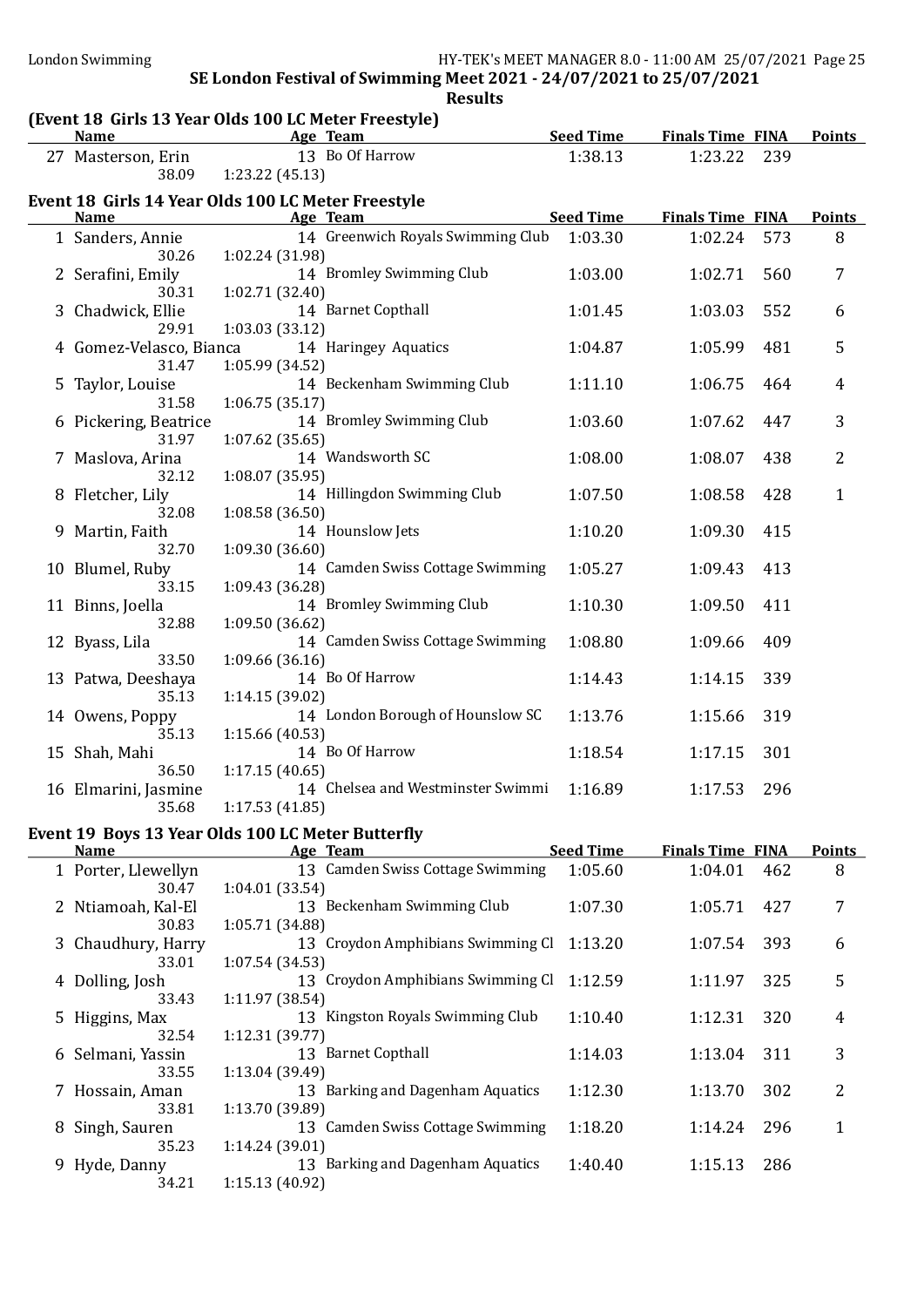### (Event 19 Boys 13 Year Olds 100 LC Meter Butterfly)

| <b>Name</b>           |                           | Age Team                          | <b>Seed Time</b> | <b>Finals Time FINA</b> |     | <b>Points</b> |
|-----------------------|---------------------------|-----------------------------------|------------------|-------------------------|-----|---------------|
| 10 Tshuma, David      |                           | 13 Newham & UEL Swimming Club     | 1:12.10          | 1:15.60                 | 280 |               |
|                       | 1:15.60(40.55)<br>35.05   |                                   |                  |                         |     |               |
| 11 Tahmisyan, Daniel  |                           | 13 Barking and Dagenham Aquatics  | 1:16.70          | 1:16.70                 | 268 |               |
|                       | 1:16.70 (39.30)<br>37.40  |                                   |                  |                         |     |               |
| 12 Beran, Crosby      |                           | 13 Hillingdon Swimming Club       | 1:21.74          | 1:17.81                 | 257 |               |
|                       | 1:17.81 (42.44)<br>35.37  |                                   |                  |                         |     |               |
| 13 Ivanov, Alexander  |                           | 13 Romford Town Swimming Club     | 1:20.74          | 1:21.29                 | 225 |               |
|                       | 37.71<br>1:21.29 (43.58)  |                                   |                  |                         |     |               |
| 14 Jennings, Joe      |                           | 13 Leander Swimming Club          | 1:19.65          | 1:22.40                 | 216 |               |
|                       | 36.84<br>1:22.40 (45.56)  |                                   |                  |                         |     |               |
| 15 Farnell, Oscar     |                           | 13 Leander Swimming Club          | 1:28.80          | 1:22.83                 | 213 |               |
| 16 Holt, Sam          |                           | 13 Erith and District SC          | 1:20.51          | 1:23.97                 | 204 |               |
|                       | 36.81<br>1:23.97(47.16)   |                                   |                  |                         |     |               |
| 17 Hitchcock, Malachy |                           | 13 Camden Swiss Cottage Swimming  | 1:22.80          | 1:25.81                 | 191 |               |
|                       | 38.07<br>1:25.81 (47.74)  |                                   |                  |                         |     |               |
| 18 Nguyen, Duy        |                           | 13 Kingston Royals Swimming Club  | 1:28.00          | 1:26.00                 | 190 |               |
|                       | 1:26.00(47.41)<br>38.59   |                                   |                  |                         |     |               |
| 19 Scanlan, Joshua    |                           | 13 Greenwich Royals Swimming Club | 1:19.10          | 1:26.20                 | 189 |               |
|                       | 1:26.20 (48.51)<br>37.69  |                                   |                  |                         |     |               |
| 20 Bahanda, Aarian    |                           | 13 Hillingdon Swimming Club       | 1:28.90          | 1:26.74                 | 185 |               |
|                       | 37.60<br>1:26.74 (49.14)  |                                   |                  |                         |     |               |
| 21 Flood, Ryan        |                           | 13 Leander Swimming Club          | 1:24.30          | 1:27.74                 | 179 |               |
|                       | 1:27.74 (47.49)<br>40.25  |                                   |                  |                         |     |               |
| 22 Harvey, George     |                           | 13 Wandsworth SC                  | 1:34.40          | 1:38.04                 | 128 |               |
|                       | 1:38.04 (54.62)<br>43.42  |                                   |                  |                         |     |               |
| 23 Pike, Thomas       |                           | 13 Leander Swimming Club          | 1:29.60          | 1:46.29                 | 101 |               |
|                       | 44.82<br>1:46.29(1:01.47) |                                   |                  |                         |     |               |

#### Event 19 Boys 14 Year Olds 100 LC Meter Butterfly

| <b>Name</b>          | Age Team                          | <b>Seed Time</b> | <b>Finals Time FINA</b> |     | <b>Points</b> |
|----------------------|-----------------------------------|------------------|-------------------------|-----|---------------|
| 1 Mahmood, Raheel    | 14 Romford Town Swimming Club     | 1:04.61          | 1:02.31                 | 501 | 8             |
| 2 Flynn, Thomas      | 14 Barnet Copthall                | 1:10.93          | 1:03.77                 | 467 | 7             |
| 28.95                | 1:03.77 (34.82)                   |                  |                         |     |               |
| 3 Cao, Kevin         | 14 Greenwich Royals Swimming Club | 1:09.60          | 1:04.43                 | 453 | 6             |
| 30.56                | 1:04.43(33.87)                    |                  |                         |     |               |
| 4 Lawrie, Alexander  | 14 Leander Swimming Club          | 1:04.20          | 1:04.60                 | 449 | 5             |
| 30.32                | 1:04.60 (34.28)                   |                  |                         |     |               |
| 5 Hawkins, Tom       | 14 Bexley Swimming Club           | 1:07.92          | 1:05.62                 | 429 | 4             |
| 30.19                | 1:05.62(35.43)                    |                  |                         |     |               |
| 6 Sinnott, Dante     | 14 Barnet Copthall                | 1:06.65          | 1:06.54                 | 411 | 3             |
| 30.87                | 1:06.54(35.67)                    |                  |                         |     |               |
| 7 Williams, Seb      | 14 Beckenham Swimming Club        | 1:07.60          | 1:06.81                 | 406 | 2             |
| 8 Grant, Ritchie     | 14 Camden Swiss Cottage Swimming  | 1:08.40          | 1:07.48                 | 394 | $\mathbf{1}$  |
| 31.81                | 1:07.48(35.67)                    |                  |                         |     |               |
| 9 Gordon, Josh       | 14 Natare West London             | 1:09.35          | 1:08.86                 | 371 |               |
| 33.10                | 1:08.86(35.76)                    |                  |                         |     |               |
| 10 Daryanani, Jai    | 14 Barnet Copthall                | 1:09.44          | 1:10.00                 | 353 |               |
| 32.54                | 1:10.00(37.46)                    |                  |                         |     |               |
| 11 Gilham, Finley    | 14 Bexley Swimming Club           | 1:10.29          | 1:10.42                 | 347 |               |
| 33.07                | 1:10.42(37.35)                    |                  |                         |     |               |
| 12 Swarup, Vaatsalya | 14 Orpington Ojays                | 1:08.95          | 1:12.16                 | 322 |               |
| 32.31                | 1:12.16(39.85)                    |                  |                         |     |               |
| 13 Le, Nam           | 14 Bexley Swimming Club           | 1:19.70          | 1:13.19                 | 309 |               |
| 33.01                | 1:13.19(40.18)                    |                  |                         |     |               |
| 14 Laniyan, Tarelle  | 14 Newham & UEL Swimming Club     | 1:11.20          | 1:13.47                 | 305 |               |
| 33.82                | 1:13.47(39.65)                    |                  |                         |     |               |
| 15 Zare, Arash       | 14 Barking and Dagenham Aquatics  | 1:16.25          | 1:13.77                 | 302 |               |
| 33.52                | 1:13.77(40.25)                    |                  |                         |     |               |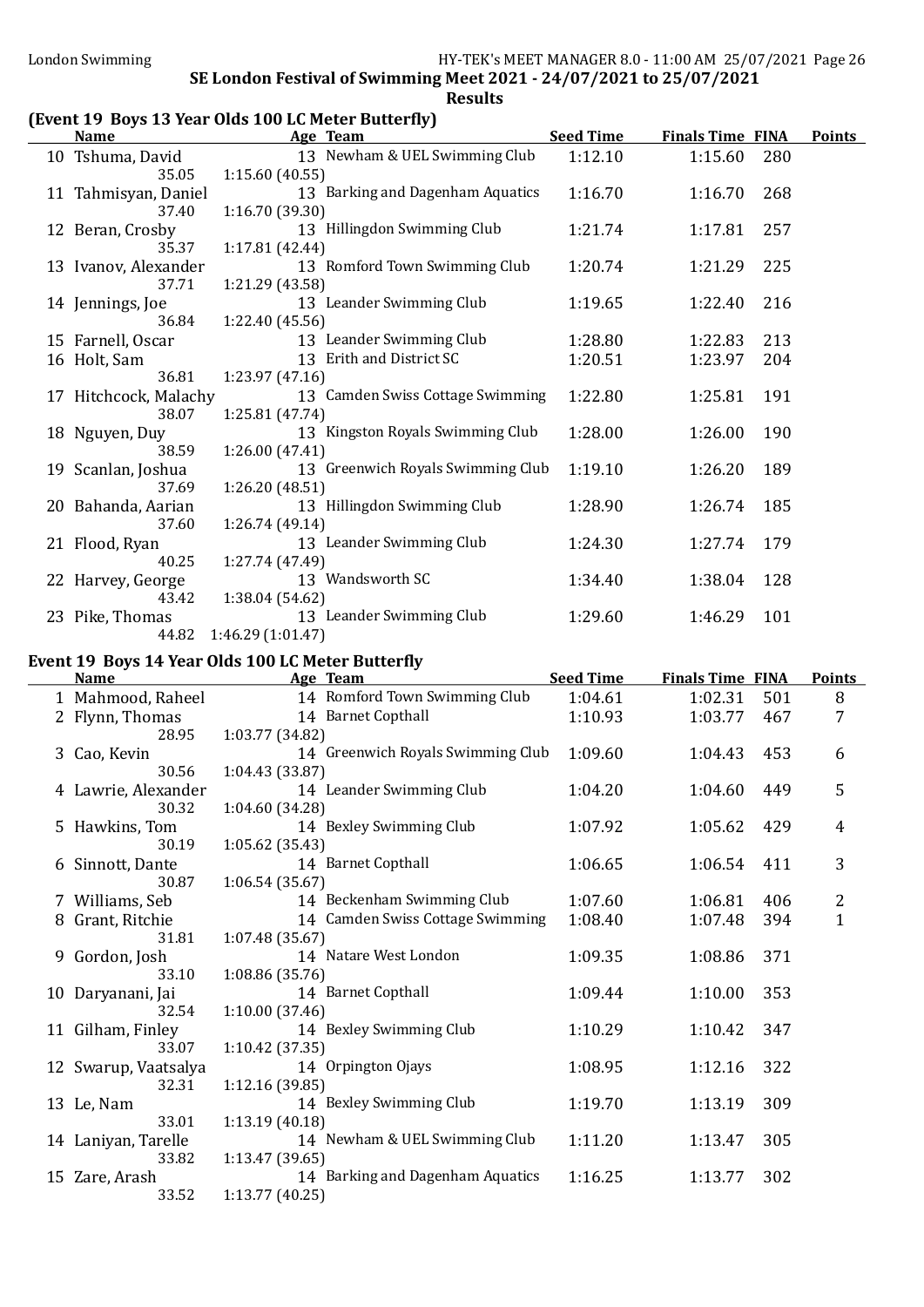### (Event 19 Boys 14 Year Olds 100 LC Meter Butterfly)

| <b>Name</b>          | Age Team                          | <b>Seed Time</b> | <b>Finals Time FINA</b> |     | <b>Points</b> |
|----------------------|-----------------------------------|------------------|-------------------------|-----|---------------|
| 16 Warner, Ollie     | 14 Bromley Swimming Club          | 1:12.70          | 1:14.04 298             |     |               |
| 33.89                | 1:14.04(40.15)                    |                  |                         |     |               |
| 17 Bradburn, Rory    | 14 Teddington Swimming Club       | 1:13.40          | 1:14.18                 | 297 |               |
| 33.30                | 1:14.18(40.88)                    |                  |                         |     |               |
| 18 Sethi, Sanchit    | 14 Bo Of Harrow                   | 1:16.14          | 1:14.66                 | 291 |               |
| 34.81                | 1:14.66(39.85)                    |                  |                         |     |               |
| 19 Treanor, Liam     | 14 Hillingdon Swimming Club       | 1:16.20          | 1:15.44                 | 282 |               |
| 35.98                | 1:15.44(39.46)                    |                  |                         |     |               |
| 20 Drumond, Jaiden   | 14 Newham & UEL Swimming Club     | 1:16.10          | 1:17.96                 | 255 |               |
| 36.64                | 1:17.96(41.32)                    |                  |                         |     |               |
| 21 Sharma, Aditya    | 14 Bo Of Harrow                   | 1:25.66          | 1:25.82                 | 191 |               |
| 38.06                | 1:25.82(47.76)                    |                  |                         |     |               |
| 22 Goddard, Ryan     | 14 Wandsworth SC                  | 1:39.60          | 1:29.88                 | 167 |               |
| 39.64                | 1:29.88(50.24)                    |                  |                         |     |               |
| 23 Patel, Arjan      | 14 Bo Of Harrow                   | 1:56.65          | 1:45.78                 | 102 |               |
| 48.07                | 1:45.78 (57.71)                   |                  |                         |     |               |
| --- Chittock, Thomas | 14 Borough of Waltham Forest Gato | 1:13.00          | DQ                      |     |               |
|                      | 4.4 Start before starting signal  |                  |                         |     |               |

### Event 20 Girls 13 Year Olds 200 LC Meter Breaststroke

| <b>Name</b>               | Age Team                                                | <b>Example 2 Seed Time</b> | <b>Finals Time FINA</b> |     | <b>Points</b>  |
|---------------------------|---------------------------------------------------------|----------------------------|-------------------------|-----|----------------|
| 1 Field, Charlotte        | 13 Orpington Ojays                                      | 2:53.00                    | 2:58.08 476             |     | 8              |
| 40.31                     | $1:23.40(43.09)$ $2:11.73(48.33)$ $2:58.08(46.35)$      |                            |                         |     |                |
| 2 Wagjiani, Ayla          | 13 Hillingdon Swimming Club 3:06.80                     |                            | 3:02.53 442             |     | $\overline{7}$ |
| 42.15                     | $1:29.42(47.27)$ $2:16.17(46.75)$                       | 3:02.53(46.36)             |                         |     |                |
| 3 Roberts, Isla           | 13 Hackney Aquatics Club                                | 2:56.37                    | 3:05.98                 | 418 | 6              |
| 42.49                     | $1:30.69(48.20)$ $2:19.58(48.89)$                       | 3:05.98(46.40)             |                         |     |                |
| 4 Dunn, Olivia            | 13 Beckenham Swimming Club 3:06.10                      |                            | 3:06.49                 | 415 | 5              |
| 40.76                     | $1:28.80(48.04)$ $2:18.41(49.61)$                       | 3:06.49(48.08)             |                         |     |                |
| 5 Jamal, Bianca           | 13 Camden Swiss Cottage Swimming 3:00.50                |                            | 3:08.71                 | 400 | 4              |
| 43.03                     | $1:32.15(49.12)$ $2:21.19(49.04)$                       | 3:08.71(47.52)             |                         |     |                |
| 6 Coogan, Rebecca         | 13 Romford Town Swimming Club 3:08.80                   |                            | 3:08.97                 | 398 | 3              |
| 42.81                     | $1:30.86(48.05)$ $2:20.04(49.18)$ $3:08.97(48.93)$      |                            |                         |     |                |
| 7 Radomska, Natalia       | 13 Hillingdon Swimming Club                             | 3:09.90                    | 3:11.87                 | 381 | $\overline{2}$ |
| 44.42                     | $1:33.49$ (49.07) $2:23.36$ (49.87) $3:11.87$ (48.51)   |                            |                         |     |                |
| 8 Tananeeva, Mia          | 13 Barking and Dagenham Aquatics                        | 3:09.90                    | 3:14.53                 | 365 | $\mathbf{1}$   |
| 44.15                     | $1:34.26(50.11)$ $2:25.02(50.76)$ $3:14.53(49.51)$      |                            |                         |     |                |
| 9 Trigger, Delyth         | 13 Bromley Swimming Club 3:20.00                        |                            | 3:15.44                 | 360 |                |
| 44.28                     | $1:34.09(49.81)$ $2:26.87(52.78)$ $3:15.44(48.57)$      |                            |                         |     |                |
| 10 Salamanca, Maria       | 13 Bromley Swimming Club                                | 3:21.90                    | 3:23.95                 | 317 |                |
| 47.26                     | $1:39.19(51.93)$ $2:33.51(54.32)$                       | 3:23.95(50.44)             |                         |     |                |
| 11 Stone, Issy            | 13 Hillingdon Swimming Club 3:22.60                     |                            | 3:27.80                 | 300 |                |
| 48.25                     | $1:41.48(53.23)$ $2:35.48(54.00)$ $3:27.80(52.32)$      |                            |                         |     |                |
| 12 Randhawa, Ishpreet     | 13 Hillingdon Swimming Club                             | 3:24.30                    | 3:32.59                 | 280 |                |
| 50.25                     | 1:45.54 (55.29) 3:32.59 (1:47.05)                       |                            |                         |     |                |
| 13 Nilagarathna, Tharushi | 13 Bromley Swimming Club                                | 3:34.50                    | 3:33.27 277             |     |                |
| 48.97                     | $1:44.16(55.19)$ $2:40.98(56.82)$                       | 3:33.27 (52.29)            |                         |     |                |
|                           | 14 Telo, Bianca 13 Wandsworth SC                        | 3:41.60                    | 3:50.92 218             |     |                |
| 52.09                     | $1:50.92$ (58.83) $2:52.19$ (1:01.27) $3:50.92$ (58.73) |                            |                         |     |                |
|                           | Event 20 Girls 14 Year Olds 200 LC Meter Breaststroke   |                            |                         |     |                |
| <b>Name</b>               | <b>Example 2</b> Age Team                               | <b>Seed Time</b>           | <b>Finals Time FINA</b> |     | <b>Points</b>  |

| <b>Name</b>      | Age Team                                           | <b>Seed Time</b> | <b>Finals Time FINA</b> | Points |
|------------------|----------------------------------------------------|------------------|-------------------------|--------|
| 1 Murine, Monika | 14 Barking and Dagenham Aquatics                   | 2:49.08          | 2:47.97 568             | 8      |
| 38.39            | $1:20.60(42.21)$ $2:04.51(43.91)$ $2:47.97(43.46)$ |                  |                         |        |
| 2 Le, Lan        | 14 Bexley Swimming Club                            | 2:53.21          | 2:48.52 562             |        |
| 37.59            | $1:20.19(42.60)$ $2:04.98(44.79)$ $2:48.52(43.54)$ |                  |                         |        |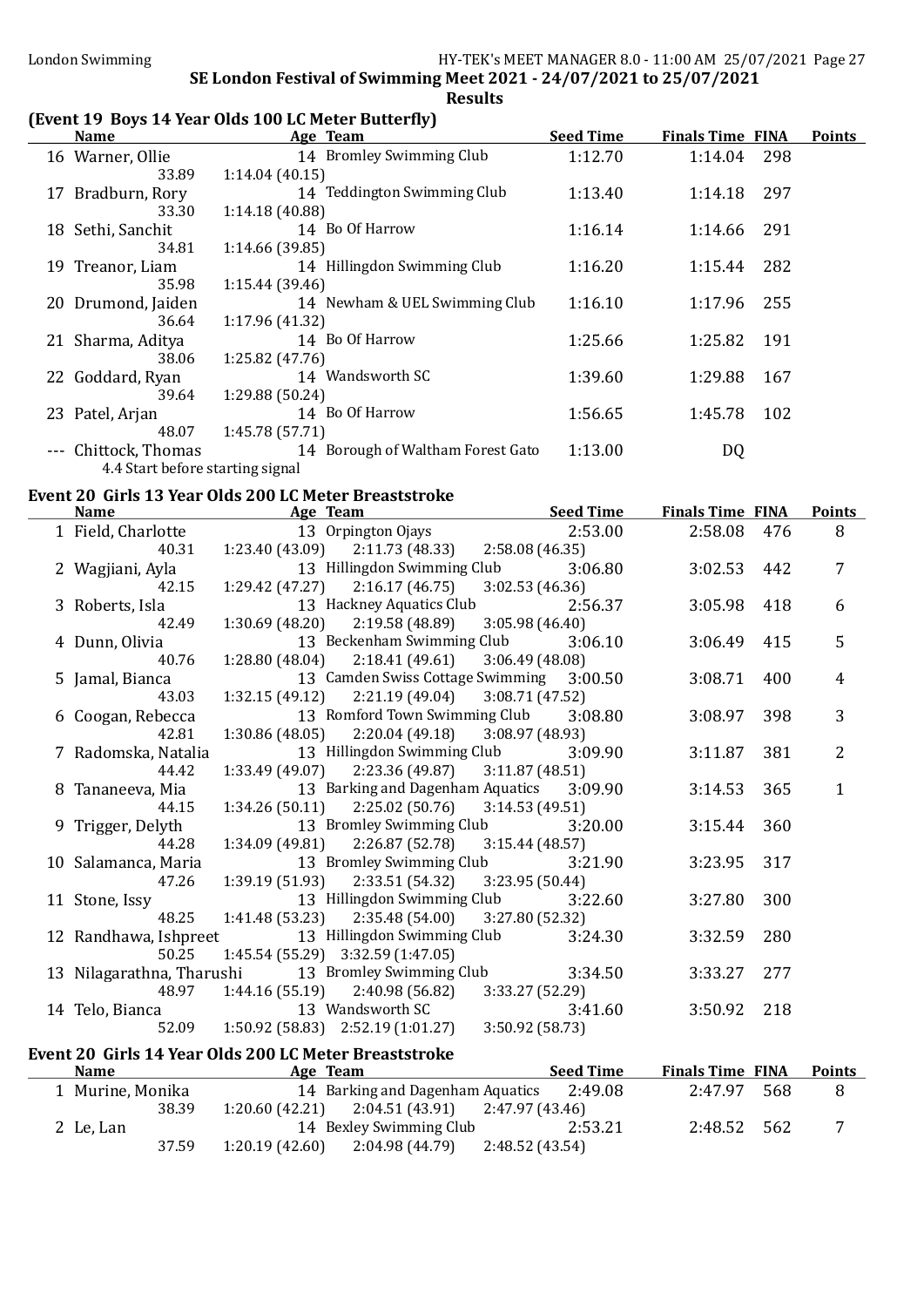### (Event 20 Girls 14 Year Olds 200 LC Meter Breaststroke)

| <b>Name</b>             | Age Team Seed Time                                                |         | <b>Finals Time FINA</b> |     | <b>Points</b>  |
|-------------------------|-------------------------------------------------------------------|---------|-------------------------|-----|----------------|
|                         | 3 HarrisBrown, Eva 14 Camden Swiss Cottage Swimming 2:56.40       |         | 2:59.61 464             |     | 6              |
| 40.76                   | $1:26.82(46.06)$ $2:14.80(47.98)$ $2:59.61(44.81)$                |         |                         |     |                |
|                         | 4 Taylor, Louise 14 Beckenham Swimming Club                       | 3:06.30 | $3:01.02$ 453           |     | 5              |
| 39.61                   | $1:26.65(47.04)$ $2:13.71(47.06)$ $3:01.02(47.31)$                |         |                         |     |                |
|                         | 5 Gomez-Velasco, Bianca 14 Haringey Aquatics                      | 2:56.30 | 3:02.49                 | 442 | $\overline{4}$ |
| 41.37                   | $1:27.80(46.43)$ $2:15.05(47.25)$ $3:02.49(47.44)$                |         |                         |     |                |
|                         | 6 Weaver, Poppy 14 Teddington Swimming Club 3:02.40               |         | 3:07.20                 | 410 | 3              |
| 43.85                   | $2:19.73()$ $3:07.20(47.47)$                                      |         |                         |     |                |
| 7 Flynn, Helena         | 14 Anaconda Swimming Club 3:03.82                                 |         | 3:07.67                 | 407 | $\overline{2}$ |
| 43.42                   | 1:30.68 (47.26) 3:07.67 (1:36.99)                                 |         |                         |     |                |
| 8 Holt, Ava             | 14 Teddington Swimming Club 3:02.30                               |         | 3:09.24 397             |     | $\mathbf{1}$   |
| 42.23                   | $1:32.00(49.77)$ $2:21.08(49.08)$ $3:09.24(48.16)$                |         |                         |     |                |
| 9 Butterworth, Edie     | 14 Anaconda Swimming Club 3:03.51                                 |         | 3:15.22 361             |     |                |
| 45.56                   | $1:34.93(49.37)$ $2:26.64(51.71)$ $3:15.22(48.58)$                |         |                         |     |                |
| 10 Bunimovich, Victoria | 14 Chelsea and Westminster Swimmi 2:57.42                         |         | 3:16.12 356             |     |                |
| 45.69                   | $1:34.39(48.70)$ $2:25.16(50.77)$ $3:16.12(50.96)$                |         |                         |     |                |
| 11 Howard, Lisa         | 14 Bromley Swimming Club                                          | 3:14.50 | 3:18.07                 | 346 |                |
| 47.12                   | $1:37.36(50.24)$ $2:29.12(51.76)$ $3:18.07(48.95)$                |         |                         |     |                |
| 12 Visaria, Ruhi        | 14 Hillingdon Swimming Club 3:18.98                               |         | 3:21.48                 | 329 |                |
| 47.89                   | $1:37.96(50.07)$ $2:31.53(53.57)$ $3:21.48(49.95)$                |         |                         |     |                |
| 13 Patwa, Deeshaya      | 14 Bo Of Harrow 3:19.50                                           |         | 3:25.46 310             |     |                |
|                         | 47.25   1:37.97   (50.72)   2:33.07   (55.10)   3:25.46   (52.39) |         |                         |     |                |
|                         | --- Cain, Lottie 14 Bromley Swimming Club                         | 3:09.64 | DQ                      |     |                |
|                         | 10.2 A swimmer did not cover the whole distance - DNF             |         |                         |     |                |
|                         | <u>Evant 21 Roys 13 Vaar Olds 200 LC Mater Ergestyle</u>          |         |                         |     |                |

#### Event 21 Boys 13 Year Olds 200 LC Meter Freestyle

| <b>Name</b>            | Age Team                                              | <b>Example 2 Seed Time</b>                |         | <b>Finals Time FINA</b> |     | <b>Points</b>  |
|------------------------|-------------------------------------------------------|-------------------------------------------|---------|-------------------------|-----|----------------|
| 1 Porter, Llewellyn    |                                                       | 13 Camden Swiss Cottage Swimming 2:11.80  |         | 2:06.01                 | 530 | 8              |
| 29.12                  | $1:01.12$ (32.00) $1:34.61$ (33.49) $2:06.01$ (31.40) |                                           |         |                         |     |                |
| 2 Robinson, Jack       |                                                       | 13 Kingston Royals Swimming Club 2:11.10  |         | 2:12.21                 | 459 | 7              |
| 29.45                  | $1:03.34(33.89)$ $1:38.83(35.49)$                     | 2:12.21 (33.38)                           |         |                         |     |                |
| 3 Stafford-Davies, Max | 13 Hounslow Jets                                      |                                           | 2:24.60 | 2:17.30                 | 410 | 6              |
| 32.08                  | $1:07.58(35.50)$ $1:44.12(36.54)$                     | 2:17.30 (33.18)                           |         |                         |     |                |
| 4 Roberts, Owen        | 13 Bo Of Harrow                                       |                                           | 2:34.06 | 2:18.29                 | 401 | 5              |
| 30.70                  | $1:04.85(34.15)$ $1:41.88(37.03)$                     | 2:18.29(36.41)                            |         |                         |     |                |
| 5 Chaudhury, Harry     |                                                       | 13 Croydon Amphibians Swimming Cl 2:16.35 |         | 2:19.78                 | 388 | 4              |
| 31.90                  | $1:08.67(36.77)$ $1:45.31(36.64)$                     | 2:19.78 (34.47)                           |         |                         |     |                |
| 6 Streltsov, Daniel    | 13 Natare West London                                 |                                           | 2:23.78 | 2:22.24                 | 368 | 3              |
| 32.38                  | $1:08.51(36.13)$ $1:47.17(38.66)$ $2:22.24(35.07)$    |                                           |         |                         |     |                |
| 7 Higgins, Max         |                                                       | 13 Kingston Royals Swimming Club 2:12.40  |         | 2:22.57                 | 366 | $\overline{2}$ |
| 30.22                  | $1:05.24(35.02)$ $1:43.21(37.97)$ $2:22.57(39.36)$    |                                           |         |                         |     |                |
| 8 Antonelli, Matteo    |                                                       | 13 Kingston Royals Swimming Club          | 2:28.60 | 2:23.34                 | 360 | $\mathbf{1}$   |
| 32.42                  | $1:09.42(37.00)$ $1:47.65(38.23)$ $2:23.34(35.69)$    |                                           |         |                         |     |                |
| 9 Hyde, Danny          |                                                       | 13 Barking and Dagenham Aquatics 2:21.10  |         | 2:25.78                 | 342 |                |
|                        | $1:08.66$ () $2:25.78$ (1:17.12)                      |                                           |         |                         |     |                |
| 10 Selmani, Yassin     | 13 Barnet Copthall                                    |                                           | 2:26.09 | 2:26.91                 | 334 |                |
| 33.61                  | 1:11.97 (38.36)                                       | $1:50.20(38.23)$ $2:26.91(36.71)$         |         |                         |     |                |
| 11 Dorey, Leo          | 13 Kingston Royals Swimming Club 2:31.50              |                                           |         | 2:27.17                 | 332 |                |
| 34.01                  | $1:11.32(37.31)$ $1:49.81(38.49)$                     | 2:27.17 (37.36)                           |         |                         |     |                |
|                        | 12 Hiotis-Sclavenitis, Romanos 13 Barnet Copthall     |                                           | 2:28.82 | 2:27.40                 | 331 |                |
|                        | $1:13.62$ () $2:27.40$ (1:13.78)                      |                                           |         |                         |     |                |
| 13 Lessard, Gael       | 13 Hackney Aquatics Club                              |                                           | 2:27.50 | 2:27.57                 | 330 |                |
| 33.12                  | $1:10.24(37.12)$ $1:49.84(39.60)$                     | 2:27.57 (37.73)                           |         |                         |     |                |
| 14 Singh, Sauren       |                                                       | 13 Camden Swiss Cottage Swimming 2:25.40  |         | 2:28.13                 | 326 |                |
| 33.16                  | $1:10.71(37.55)$ $1:49.45(38.74)$ $2:28.13(38.68)$    |                                           |         |                         |     |                |
| 15 Handley, Oliver     |                                                       | 13 Croydon Amphibians Swimming Cl 2:29.70 |         | 2:28.14                 | 326 |                |
| 33.34                  | $1:12.28(38.94)$ $1:51.01(38.73)$                     | 2:28.14(37.13)                            |         |                         |     |                |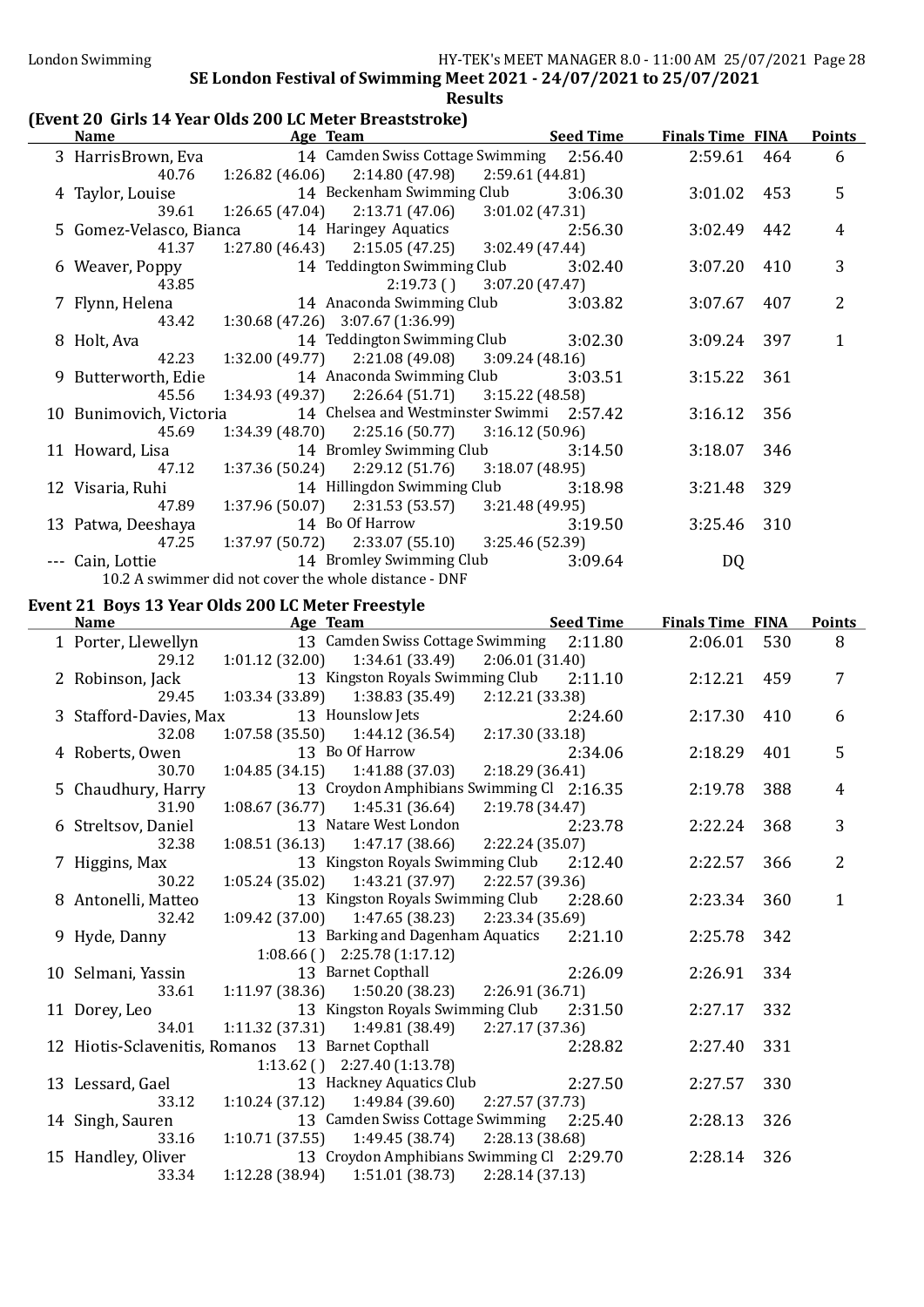### (Event 21 Boys 13 Year Olds 200 LC Meter Freestyle)

| <b>Name</b>               | Age Team                                                       | <b>Seed Time</b>          | <b>Finals Time FINA</b> |     | <b>Points</b> |
|---------------------------|----------------------------------------------------------------|---------------------------|-------------------------|-----|---------------|
| 16 Bramham, Cillian       | 13 Camden Swiss Cottage Swimming 2:29.90                       |                           | 2:29.04                 | 320 |               |
| 32.54                     | 1:51.86()                                                      | 2:29.04 (37.18)           |                         |     |               |
| 17 Kokkini, Harri         | 13 Beckenham Swimming Club 2:33.40                             |                           | 2:29.65                 | 316 |               |
| 35.08                     | 1:14.33(39.25)<br>1:53.63 (39.30)                              | 2:29.65 (36.02)           |                         |     |               |
| 18 Van Der Merwe, Jason   | 13 Barking and Dagenham Aquatics 2:28.90                       |                           | 2:29.78                 | 315 |               |
| 33.35                     | $1:12.42(39.07)$ $1:50.96(38.54)$                              | 2:29.78 (38.82)           |                         |     |               |
| 19 Dunsmore, Alex         | 13 Erith and District SC                                       | 2:29.18                   | 2:31.61                 | 304 |               |
| 34.29                     | 1:13.16(38.87)<br>1:53.64 (40.48)                              | 2:31.61 (37.97)           |                         |     |               |
| 20 Tonu, Daniel           | 13 Barking and Dagenham Aquatics 2:36.20                       |                           | 2:32.35                 | 300 |               |
| 34.27                     | 1:53.22(                                                       | 2:32.35 (39.13)           |                         |     |               |
| 21 Tahmisyan, Daniel      | 13 Barking and Dagenham Aquatics                               | 2:32.90                   | 2:34.37                 | 288 |               |
| 35.77                     | $1:15.32(39.55)$ $1:55.72(40.40)$                              | 2:34.37 (38.65)           |                         |     |               |
| 22 Bahanda, Aarian        | 13 Hillingdon Swimming Club                                    | 2:37.40                   | 2:34.90                 | 285 |               |
| 35.67                     | $1:14.90(39.23)$ $1:56.14(41.24)$                              | 2:34.90 (38.76)           |                         |     |               |
| 23 Tshuma, David          | 13 Newham & UEL Swimming Club                                  | 2:27.40                   | 2:36.18                 | 278 |               |
| 35.22                     | $1:14.17(38.95)$ $1:54.32(40.15)$                              | 2:36.18(41.86)            |                         |     |               |
| 24 Mihali, Patrick        | 13 Bo Of Harrow                                                | 2:42.85                   | 2:37.09                 | 273 |               |
| 34.65                     | $1:14.48(39.83)$ $1:57.36(42.88)$<br>13 Anaconda Swimming Club | 2:37.09 (39.73)           |                         |     |               |
| 25 Williams, Asa<br>35.80 | $1:15.62(39.82)$ $1:57.01(41.39)$                              | 2:30.24<br>2:37.14(40.13) | 2:37.14                 | 273 |               |
| 26 Di Pace, Christian     | 13 Bromley Swimming Club                                       | 2:33.80                   | 2:39.36                 | 262 |               |
| 37.53                     | 1:18.92 (41.39)<br>2:00.27(41.35)                              | 2:39.36 (39.09)           |                         |     |               |
| 27 Lewis, Kane            | 13 Hillingdon Swimming Club                                    | 2:49.90                   | 2:46.73                 | 228 |               |
| 38.03                     | $1:20.30(42.27)$ $2:04.80(44.50)$                              | 2:46.73 (41.93)           |                         |     |               |
| 28 Chana, Dhan            | 13 Hillingdon Swimming Club                                    | 2:57.90                   | 2:47.57                 | 225 |               |
| 36.99                     | $1:19.97(42.98)$ $2:04.44(44.47)$                              | 2:47.57(43.13)            |                         |     |               |
| 29 Dionisio, Kyu          | 13 Chelsea and Westminster Swimmi 2:46.39                      |                           | 2:48.69                 | 221 |               |
| 39.10                     | $1:22.28(43.18)$ $2:07.11(44.83)$                              | 2:48.69(41.58)            |                         |     |               |
| 30 Harvey, George         | 13 Wandsworth SC                                               | 2:48.50                   | 2:52.81                 | 205 |               |
| 39.52                     | 1:25.04(45.52)<br>2:10.73 (45.69)                              | 2:52.81 (42.08)           |                         |     |               |
| 31 Daneshvar, Nima        | 13 Wandsworth SC                                               | 3:04.20                   | 3:00.45                 | 180 |               |
| 39.38                     | 3:00.45 (2:21.07)                                              |                           |                         |     |               |

### Event 21 Boys 14 Year Olds 200 LC Meter Freestyle

| <b>Name</b>      | Age Team                                           | <b>Seed Time</b> | <b>Finals Time FINA</b> |     | <b>Points</b>  |
|------------------|----------------------------------------------------|------------------|-------------------------|-----|----------------|
| 1 Cinpoes, Pip   | 14 Kingston Royals Swimming Club 2:05.00           |                  | 2:06.51 524             |     | 8              |
| 28.63            | $1:00.74(32.11)$ $1:34.54(33.80)$                  | 2:06.51(31.97)   |                         |     |                |
| 2 Hawkins, Tom   | 14 Bexley Swimming Club                            | 2:10.06          | 2:06.62 522             |     | 7              |
| 29.24            | $1:01.47(32.23)$ $1:35.14(33.67)$                  | 2:06.62 (31.48)  |                         |     |                |
| 3 Cao, Kevin     | 14 Greenwich Royals Swimming Club 2:10.40          |                  | 2:07.50                 | 512 | 6              |
| 28.00            | $1:00.14(32.14)$ $1:34.23(34.09)$                  | 2:07.50(33.27)   |                         |     |                |
| 4 Adams, Josef   | 14 Natare West London                              | 2:15.52          | 2:10.55                 | 476 | 5              |
| 28.89            | $1:01.72(32.83)$ $1:36.06(34.34)$                  | 2:10.55(34.49)   |                         |     |                |
| 5 Pigott, Archie | 14 Killerwhales                                    | 2:13.00          | 2:12.86                 | 452 | 4              |
| 30.24            | $1:03.93(33.69)$ $1:38.76(34.83)$                  | 2:12.86(34.10)   |                         |     |                |
| 6 Flynn, Thomas  | 14 Barnet Copthall                                 | 2:06.93          | 2:13.01 450             |     | 3              |
| 29.40            | $1:03.78(34.38)$ $1:40.15(36.37)$                  | 2:13.01(32.86)   |                         |     |                |
|                  | 7 Harris-Eze, Kenechukwu 14 Barnet Copthall        | 2:14.00          | 2:13.14                 | 449 | $\overline{2}$ |
| 30.67            | $1:05.29(34.62)$ $1:40.03(34.74)$                  | 2:13.14(33.11)   |                         |     |                |
| 8 Daryanani, Jai | 14 Barnet Copthall                                 | 2:15.27          | 2:13.40                 | 447 | 1              |
| 31.63            | $1:06.01(34.38)$ $1:41.14(35.13)$ $2:13.40(32.26)$ |                  |                         |     |                |
| 9 Grant, Ritchie | 14 Camden Swiss Cottage Swimming 2:15.50           |                  | 2:13.56 445             |     |                |
| 31.20            | $1:05.85(34.65)$ $1:41.05(35.20)$ $2:13.56(32.51)$ |                  |                         |     |                |
| 10 Malcev, Lucas | 14 Hackney Aquatics Club                           | 2:15.30          | 2:16.47 417             |     |                |
| 29.57            | $1:03.18(33.61)$ $1:39.98(36.80)$ $2:16.47(36.49)$ |                  |                         |     |                |
| 11 Flack, Oliver | 14 Teddington Swimming Club                        | 2:18.40          | 2:18.22                 | 401 |                |
| 32.49            | $1:07.94(35.45)$ $1:43.32(35.38)$ $2:18.22(34.90)$ |                  |                         |     |                |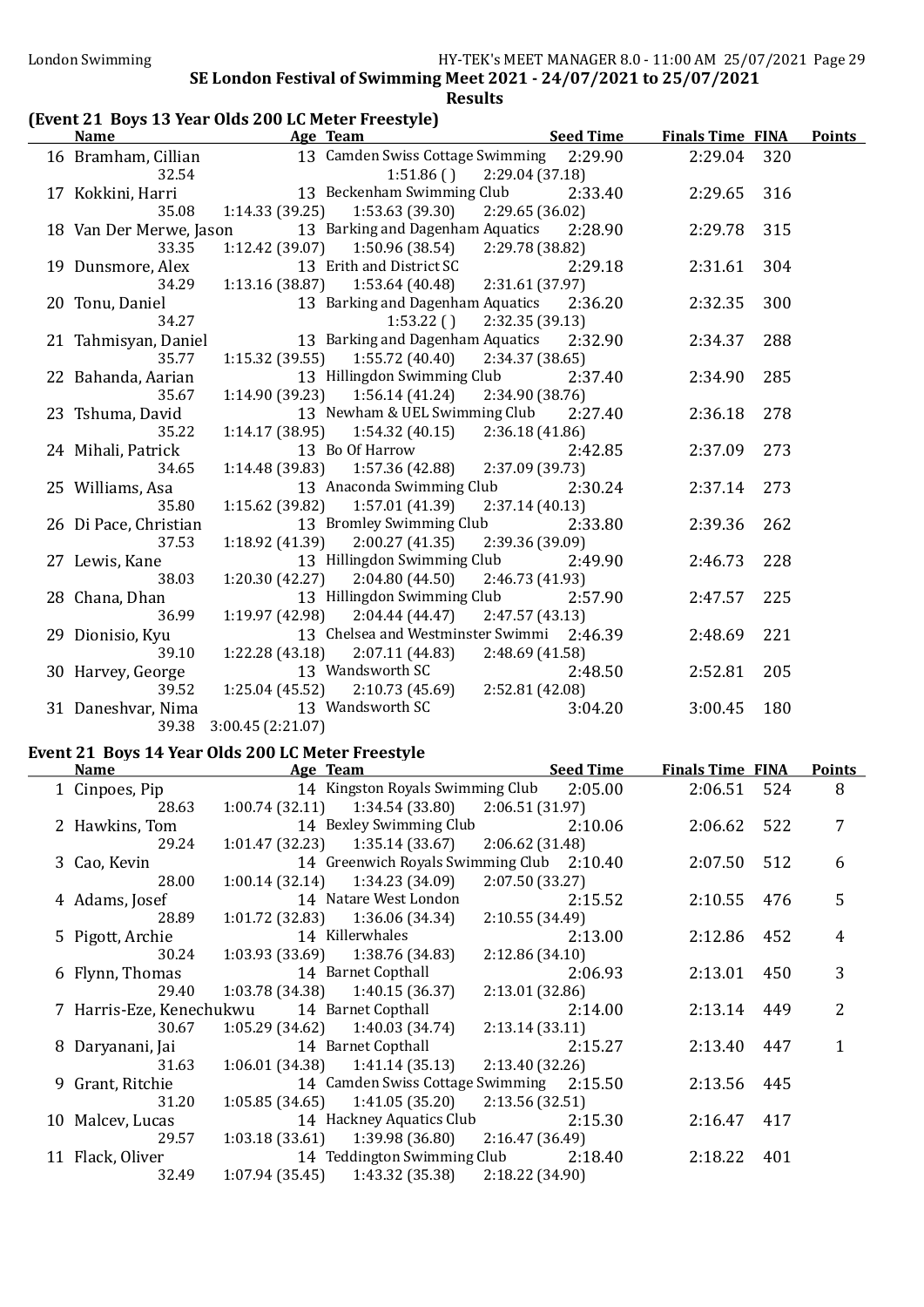# (Event 21 Boys 14 Year Olds 200 LC Meter Freestyle)

| <u>Name</u>                   | <b>Exam Age Team Seed Time Finals Time FINA</b>                          |                 |             |     | <b>Points</b> |
|-------------------------------|--------------------------------------------------------------------------|-----------------|-------------|-----|---------------|
|                               | 12 Norman, Henry 14 Saxon Crown (Lewisham) 2:12.62                       |                 | 2:18.23     | 401 |               |
|                               | 30.67 1:05.74 (35.07) 1:42.12 (36.38) 2:18.23 (36.11)                    |                 |             |     |               |
| 13 Chittock, Thomas           | 14 Borough of Waltham Forest Gato 2:16.20 2:18.38                        |                 |             | 400 |               |
| 31.48                         | $1:07.81(36.33)$ $1:45.54(37.73)$                                        | 2:18.38(32.84)  |             |     |               |
| 14 Williams, Seb              | 14 Beckenham Swimming Club 2:20.50 2:18.53                               |                 |             | 399 |               |
| 31.69                         | $1:07.31(35.62)$ $1:44.97(37.66)$ $2:18.53(33.56)$                       |                 |             |     |               |
| 15 Swarup, Vaatsalya          | 14 Orpington Ojays                                                       | 2:24.13         | 2:18.61     | 398 |               |
| 31.60                         | $1:07.62$ (36.02) $1:44.21$ (36.59) $2:18.61$ (34.40)                    |                 |             |     |               |
| 16 Wang, Andy                 | 14 Barnes SC                                                             | 2:27.89         | 2:22.60     | 365 |               |
| 32.22                         | $1:09.35(37.13)$ $1:47.73(38.38)$ $2:22.60(34.87)$                       |                 |             |     |               |
| 17 Barrett, Tom               | 14 Orpington Ojays                                                       | 2:27.45         | 2:22.67     | 365 |               |
| 31.94                         | $1:08.03(36.09)$ $1:45.51(37.48)$                                        | 2:22.67(37.16)  |             |     |               |
| 18 Cleaver, Luke              | 14 Bromley Swimming Club 2:19.60                                         |                 | 2:22.85     | 364 |               |
| 32.29                         | $1:09.24(36.95)$ $1:46.95(37.71)$ $2:22.85(35.90)$                       |                 |             |     |               |
| 19 Lembac, Razvan             | 14 Bo Of Harrow                                                          | 2:30.03         | 2:23.70     | 357 |               |
| 33.43                         | 1:10.22 (36.79) 1:48.19 (37.97) 2:23.70 (35.51)                          |                 |             |     |               |
| 20 Mackintosh, Gustav         | 14 Chelsea and Westminster Swimmi 2:24.40                                |                 | 2:24.02     | 355 |               |
| 33.39                         | $1:09.63(36.24)$ $1:48.07(38.44)$ $2:24.02(35.95)$                       |                 |             |     |               |
| 21 Subba, Judah               | 14 Bo Of Harrow                                                          | 2:34.02         | 2:25.13     | 347 |               |
| 31.94                         | $1:09.21(37.27)$ $1:46.79(37.58)$ $2:25.13(38.34)$                       |                 |             |     |               |
| 22 Laniyan, Tarelle           | 14 Newham & UEL Swimming Club 2:17.40                                    |                 | 2:26.72     | 335 |               |
| 32.91                         | $1:10.59(37.68)$ $1:49.87(39.28)$ $2:26.72(36.85)$                       |                 |             |     |               |
| 23 Buchbinder, Jonas<br>32.10 | 14 Kingston Royals Swimming Club 2:19.90                                 |                 | 2:27.87     | 328 |               |
|                               | $1:09.02(36.92)$ $1:48.51(39.49)$<br>14 Hillingdon Swimming Club 2:28.20 | 2:27.87 (39.36) | 2:31.12     | 307 |               |
| 24 Wilkes, Lee<br>35.38       | $1:13.49(38.11)$ $1:54.20(40.71)$ $2:31.12(36.92)$                       |                 |             |     |               |
| 25 Ojukwu, Tyrone             | 14 Barking and Dagenham Aquatics 2:28.40                                 |                 | 2:31.98     | 302 |               |
| 32.66                         | $1:11.05(38.39)$ $1:52.77(41.72)$                                        | 2:31.98 (39.21) |             |     |               |
| 26 Nnaji, Angelo              | 14 Hillingdon Swimming Club 2:32.80                                      |                 | 2:33.92     | 291 |               |
| 35.09                         | $1:13.44(38.35)$ $1:52.98(39.54)$ $2:33.92(40.94)$                       |                 |             |     |               |
| 27 Goddard, Ryan              | 14 Wandsworth SC                                                         | 2:49.10         | 2:34.07     | 290 |               |
| 32.98                         | 1:12.93 (39.95)   1:54.63 (41.70)   2:34.07 (39.44)                      |                 |             |     |               |
| 28 Sharma, Aditya             | 14 Bo Of Harrow                                                          | 2:48.26         | 2:38.80     | 265 |               |
| 36.75                         | $1:18.90(42.15)$ $2:38.80(1:19.90)$                                      |                 |             |     |               |
| 29 Dubey, Akash               | 14 Hillingdon Swimming Club 2:39.00                                      |                 | 2:41.31 252 |     |               |
| 36.34                         | 1:17.51 (41.17) $1:59.96$ (42.45) $2:41.31$ (41.35)                      |                 |             |     |               |

### Event 22 Girls 13 Year Olds 100 LC Meter Backstroke

| <b>Name</b>             |                 | Age Team                          | <b>Seed Time</b> | <b>Finals Time FINA</b> |     | <b>Points</b>  |
|-------------------------|-----------------|-----------------------------------|------------------|-------------------------|-----|----------------|
| 1 Karabacz, Martyna     |                 | 13 Greenwich Royals Swimming Club | 1:10.10          | 1:09.03                 | 580 | 8              |
| 34.09                   | 1:09.03(34.94)  |                                   |                  |                         |     |                |
| 2 Foden, Grace          |                 | 13 Bexley Swimming Club           | 1:16.24          | 1:17.59                 | 408 | 7              |
| 37.25                   | 1:17.59(40.34)  |                                   |                  |                         |     |                |
| 3 Sleap, Sophie         |                 | 13 Teddington Swimming Club       | 1:17.60          | 1:18.61                 | 392 | 6              |
| 4 Chadwick, Phoebe      |                 | 13 Teddington Swimming Club       | 1:13.90          | 1:19.33                 | 382 | 5              |
| 39.34                   | 1:19.33(39.99)  |                                   |                  |                         |     |                |
| 5 Bloodworth, Charlotte |                 | 13 Orpington Ojays                | 1:17.32          | 1:19.40                 | 381 | 4              |
| 38.23                   | 1:19.40(41.17)  |                                   |                  |                         |     |                |
| 6 Carlos, Isabelle      |                 | 13 Barnet Copthall                | 1:20.84          | 1:19.47                 | 380 | 3              |
| 39.38                   | 1:19.47(40.09)  |                                   |                  |                         |     |                |
| 7 Bushmina, Esenia      |                 | 13 Erith and District SC          | 1:17.91          | 1:20.38                 | 367 | $\overline{2}$ |
| 38.89                   | 1:20.38(41.49)  |                                   |                  |                         |     |                |
| 8 Hickey, Ava           |                 | 13 Orpington Ojays                | 1:18.34          | 1:20.95                 | 359 | 1              |
| 38.69                   | 1:20.95(42.26)  |                                   |                  |                         |     |                |
| 9 Brankeviciute, Saule  |                 | 13 Barking and Dagenham Aquatics  | 1:16.80          | 1:22.06                 | 345 |                |
| 39.57                   | 1:22.06 (42.49) |                                   |                  |                         |     |                |
| 10 Traynier, Izzy       |                 | 13 Beckenham Swimming Club        | 1:16.26          | 1:22.34                 | 341 |                |
| 39.96                   | 1:22.34 (42.38) |                                   |                  |                         |     |                |